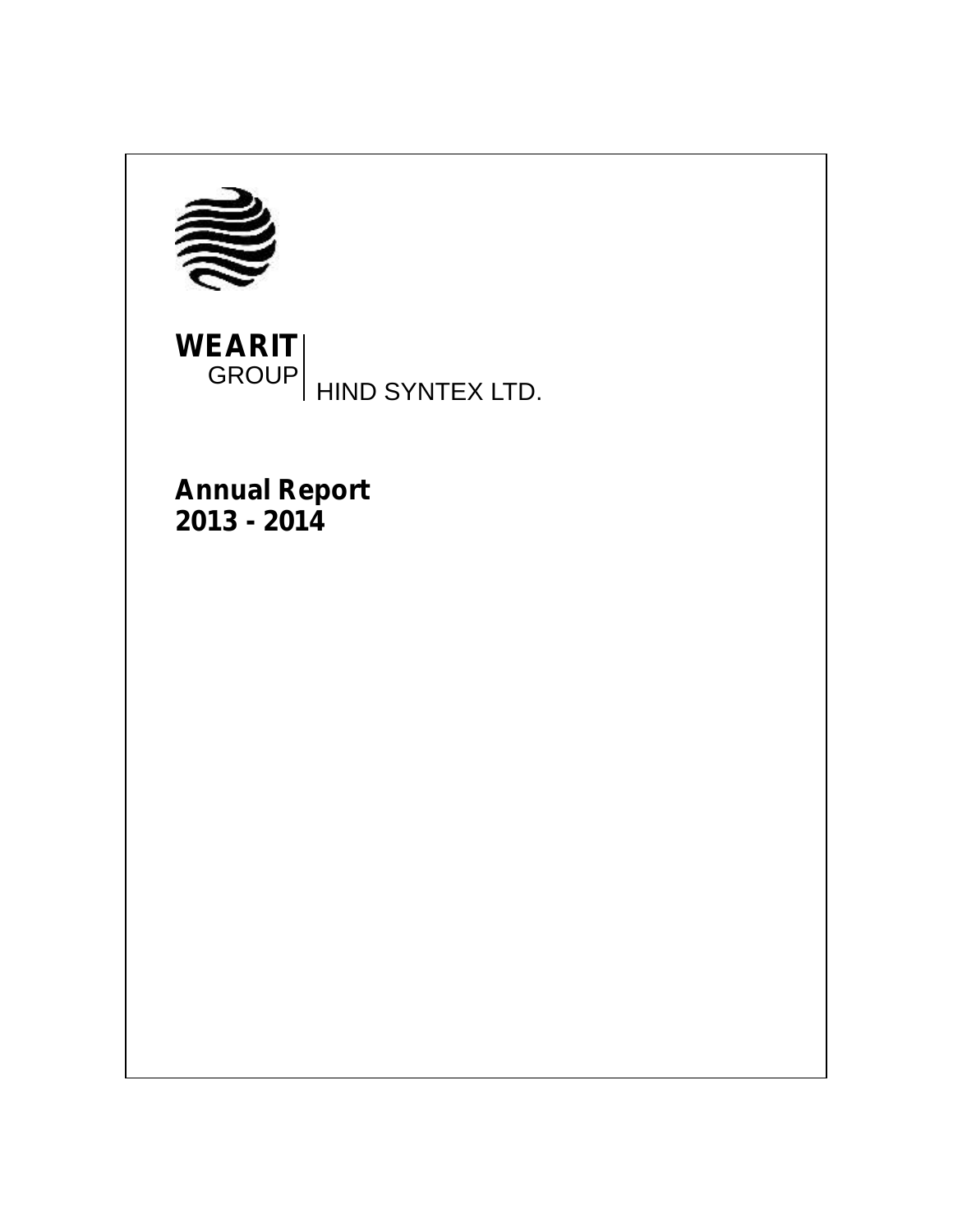### **Board of Directors**

### **Directors**

Shri Manish Kumar Shri M. P. Rajan Shri V. S. Crishna Shri Vilas Agrawal (Wholetime Director) Shri Shri Alok Krishna Agarwal Shri Umesh Wamorkar (Nominee Asset Reconstruction Company (India ) Ltd.)

### **Auditors**

Bansi S. Mehta & Co., Mumbai

### **Bankers**

Bank of India Union Bank of India State Bank of India IDBI Bank Ltd. HDFC Bank

### **Registered Office**

Plot No. 2, 3, 4 & 5, Sector A, Industrial Growth Centre, PILLUKHEDI - 465 667 District Rajgarh (M.P.) Tel. : +91 7375 244350, +91 93015 28698 Email : pillukhedi@wearitgroup.com

### **Corporate Office**

5E & F, Crescent Tower, 229 A.J.C. Bose Road, Kolkata - 700 020 Tel.: +91 33 4003 6164 / 6165. Fax: +91 33 4003 6158, Email : kolkata@wearitgroup.com

### **Indore Office**

Sterling Tower, Office No.214, 4th Floor, 2 M.G. Road, Indore - 452 001 (M.P.) Tel.: + 91 731 4065347 Fax : +91 731 4064767 Email : indore@wearitgroup.com

### **Manufacturing Complex**

Plot No. 2, 3, 4 & 5, Sector A, Industrial Growth Centre, PILLUKHEDI - 465 667 District Rajgarh (M.P.) Tel. : +91 93015 28698 Email : pillukhedi@wearitgroup.com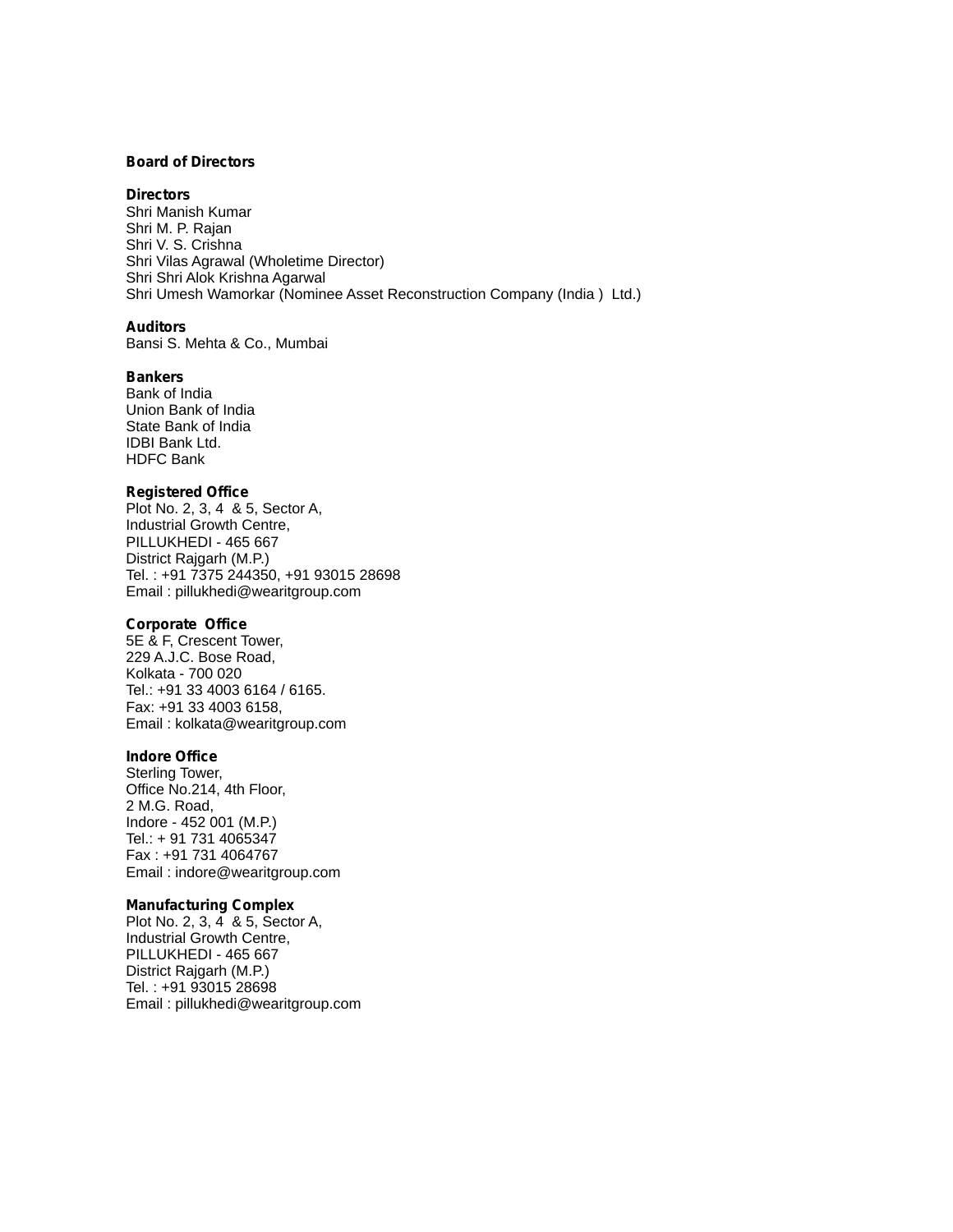### **Notice of Annual General Meeting**

**NOTICE IS HEREBY GIVEN** that Thirty Third Annual General Meeting of the Members of HIND SYNTEX LIMITED will be held at the Registered Office of the Company, at Plot No.2, 3, 4 & 5, Sector - A, Industrial Growth Centre, Pillukhedi, District - Rajgarh - 465667 M.P. on Saturday the 27th day of September, 2014, at 11.00 A.M. to transact the following business:

- 1. To receive, consider and adopt the audited Balance Sheet as at March 31, 2014, and the Profit and Loss Account for the period ended on that date and the Reports of the Board of Directors and Auditors thereon.
- 2. To elect a Director in place of Shri Manish Kumar, who retires by rotation, and being eligible, offers himself for reappointment.
- 3. To elect a Director in place of Shri M. P. Rajan, who retires by rotation, and being eligible, offers himself for reappointment.
- 4. To appoint Auditor of the Company and fix their remuneration. The retiring Auditor Messrs Bansi S Mehta & Co., Chartered Accountants, Mumbai, is not interested for further reappointment.

#### **Special Business :**

**Item: 5**

#### **APPOINTMENT OF MRS. SHAILJAHALDIA- WOMAN DIRECTOR :**

To appoint Mrs. Shailja Haldia (DIN 00371953) as an Independent Director and in this regard to consider and if thought fit, to pass with or without modification(s) the following resolution as an ORDINARY RESOLUTION:

"RESOLVED THAT pursuant to the provision of Sections 149, 152 and Schedule IV and all other applicable provisions of the Companies Act, 2013 and the Companies (Appointment and Qualification of Directors) Rules, 2014 (Including and statutory modification(s) or reenactment thereof for the time being in force) and Clause 49 of the Listing Agreement, Mrs. Shailja Haldia (DIN 00371953), who was appointed as an Additional Director liable to retire by rotation and whose term expires at this Annual General Meeting and in respect of whom the Company has received a notice in writing under Section 160 of the Companies Act, 2013, from a member proposing his candidature for the office of Director, be and is hereby appointed as an Independent Director of the Company to hold office for 5 (Five) consecutive years for a term up to the conclusion of the 38rd Annual General Meeting of the company in the calendar year 2019.

### **Item: 6**

#### **APPOINTMENT OF SHRI BALESH KUMAR BAGREE AS CHIEF FINANCIALOFFICER :**

"RESOLVED THAT pursuant to provisions of Section 203 read Rule 8 of the Companies (Appointment and Remuneration of Managerial Personnel) Rules 2014 and other applicable provisions, if any, of the Companies Act, 2013, and subject to the approval of the Central Government, if required, the approval of the members be and is hereby accorded to the appointment and remuneration of Shri Balesh Kumar Bagree as "Chief Financial Officer" u/s 203 of the Companies Act, 2013, designated as 'Chief Financial Officer' of the Company (hereinafter referred to as 'the appointee') for a period commencing from 04.08.2014 to 03.08.2017 upon the terms & conditions as set out below and also in the Agreement being entered into in this behalf with him, with liberty to the Board of Directors and/or the Remuneration Committee to alter and vary the terms and conditions of the said appointment and/or the Agreement in such manner as may be agreed to between the Directors and the appointee:-

#### **Remuneration:**

- **A.**
- (a) Salary :
	- Basic Rs. 75,000/- per month.
- (b) Perquisites:
	- (i) Medical Reimbursement:
		- Expenses incurred on medical up to Rs. 15,000/- per annum for the CFO and his family.
	- (ii) Leave Travel Concession: Rs. 75,000/- per annum for the CFO and his family.
- B. Company's contribution to Provident Fund shall be at a rate as prescribed under the guidelines of Employees Provident Fund Organization. Gratuity payable in accordance with the prevailing guidelines framed under the rules and guidelines of the payment of the Gratuity Act, 1972.
- Expenses towards motor car running for official work and car maintenance expenses shall be reimbursed to you.

**TELEPHONE:** Free use of telephone provided for official use. However, personal long distance calls from the telephone shall be billed by the Company and the same shall not be considered as perquisites.

**FURTHER RESOLVED** THAT the Board be and is hereby authorized Mr. Vilas Agarwal, Whole-time Director to do all acts, deeds, matters and things as may be necessary, desirable or expedient to give effect to this resolution."

**Item: 7**

### **INTER-CORPORATE LOAN OR GIVING GUARANTEE OR PROVIDING SECURITYIN CONNECTION WITH ALOAN**

To consider and if thought fit, to pass, with or without modification (s) the following resolution as **SPECIAL RESOLUTION:**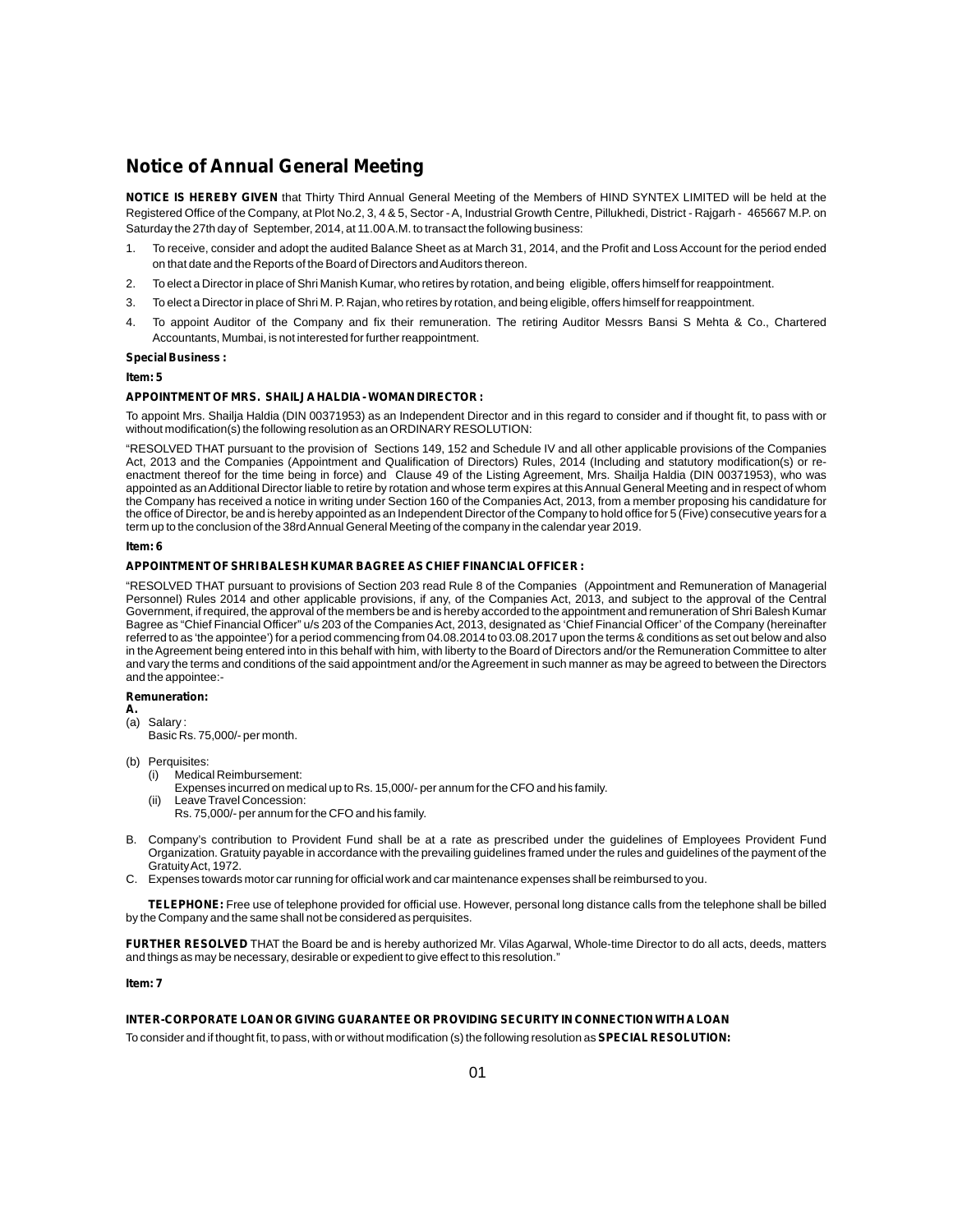**"RESOLVED THAT** pursuant to the provisions of Section 186 and other applicable provisions of the Companies Act, 2013 and pursuant to the Board Resolution dated 04.08.2014, the Members hereby confirm that the Corporate Guarantee/Security be issued by the Company, Guarantee amounting to ` 175.67 Crore, Security amounting to ` 123.71 Crore, on behalf of Wearit Global Ltd. (WGL) to Allahabad Bank, Kolkata Main Branch, 14 India Exchange Place, Kolkata-700 001 for an amount exceeding the limits specified in Section 186 of the Companies Act, 2013.

**RESOLVED FURTHER THAT** for the purpose of giving effect to the above, the Board of Directors of the Company for this purpose be and is hereby authorized to take all such actions and to give all such directions as may be necessary or desirable and also to settle any question or difficulty that may arise in regard to the proposed guarantees given and/or securities provided and further to do all such acts, deeds, matters and things and to execute all such deeds, documents and writings as may be necessary, desirable or expedient in connection therewith."

Kolkata Dated: May 30, 2014 & Board, and the Board, and the Board, and the Board, and the Board, and the Board, and the Board, August 04, 2014

Registered Office: **Vilas Agrawal** Plot No. 2,3,4 & 5, Sector-A, Industrial Growth Centre, Pillukhedi - (M.P.) 465667

**NOTES:**

- **1. A MEMBER ENTITLED TO ATTEND AND VOTE IS ENTITLED TO APPOINT ONE OR MORE PROXIES TO ATTEND AND VOTE ON APOLLINSTEAD OF HIMSELF AND APROXY NEED NOT BE AMEMBER.**
- 2. The Register of Members and Share Transfer Books of the Company will remain closed from Monday, the 22nd day of September , 2014 to Saturday, the 27th day of September, 2014 (both days inclusive).
- 3. Members are requested to bring their copies of Annual Report to the Meeting.
- 4. E-Voting
	- (I) In compliance with provisions of Section 108 of the Companies Act, 2013 and Rule 20 of the Companies (Management and Administration) Rules, 2014, the Company is pleased to provide members facility to exercise their right to vote at the 33rd Annual General Meeting (AGM) by electronic means and the business may be transacted through e-voting Services provided by Central Depository Services (India) Limited (CDSL).
	- (II) The voting period begins on Saturday 20th September, 2014 at 9.00 A.M. and ends on Monday 22th September, 2014 at 6.00 P.M. During this period shareholders' of the Company, holding shares either in physical form or in dematerialized form, as on the cut-off date of 22th August, 2014, may cast their vote electronically. The e-voting module shall be disabled by CDSLfor voting thereafter.

The instructions for members for voting electronically are as under:-

In case of members receiving e-mail:

- Log on to the e-voting website www.evotingindia.com
- (ii) Click on "Shareholders" tab.
- (iii) Now, select the "HIND SYNEX LIMITED" from the drop down menu and click on "SUBMIT"
- (iv) Now Enter your User ID
	- a. For CDSL: 16 digits beneficiary ID,
	- b. For NSDL: 8 Character DPID followed by 8 Digits Client ID,
- c. Members holding shares in Physical Form should enter Folio Number registered with the Company.
- (v) Next enter the Image Verification as displayed and Click on Login.
- (vi) If you are holding shares in demat form and had logged on to www.evotingindia.com and voted on an earlier voting of any company, then your existing password is to be used.

|                  | (vii) If you are a first time user follow the steps given below:                                                                                                                                                                            |
|------------------|---------------------------------------------------------------------------------------------------------------------------------------------------------------------------------------------------------------------------------------------|
|                  | For Members holding shares in Demat Form and Physical Form                                                                                                                                                                                  |
| PAN <sup>*</sup> | Enter your 10 digit alpha-numeric *PAN issued by Income Tax Department (Applicable for both demat shareholders as well<br>as physical shareholders)                                                                                         |
|                  | Members who have not updated their PAN with the Company/Depository Participant are requested to use the first two<br>letters of their name and the last 8 digits of the demat account/folio number in the PAN field.                        |
|                  | In case the folio number is less than 8 digits enter the applicable number of 0's before the number after the first two<br>characters of the name in CAPITAL letters. Eg. If your name is Ramesh Kumar with folio number 100 then enter     |
|                  | RA00000100 in the PAN field.                                                                                                                                                                                                                |
| DOB#             | Enter the Date of Birth as recorded in your demat account or in the company records for the said demat account or folio in                                                                                                                  |
|                  | dd/mm/yyyy format.                                                                                                                                                                                                                          |
| Dividend         | Enter the Dividend Bank Details as recorded in your demat account or in the company records for the said demat account or                                                                                                                   |
| Bank             | folio.                                                                                                                                                                                                                                      |
| Details#         | Please enter the DOB or Dividend Bank Details in order to login. If the details are not recorded with the depository or<br>company please enter the number of shares held by you as on the cut off date in the Dividend Bank details field. |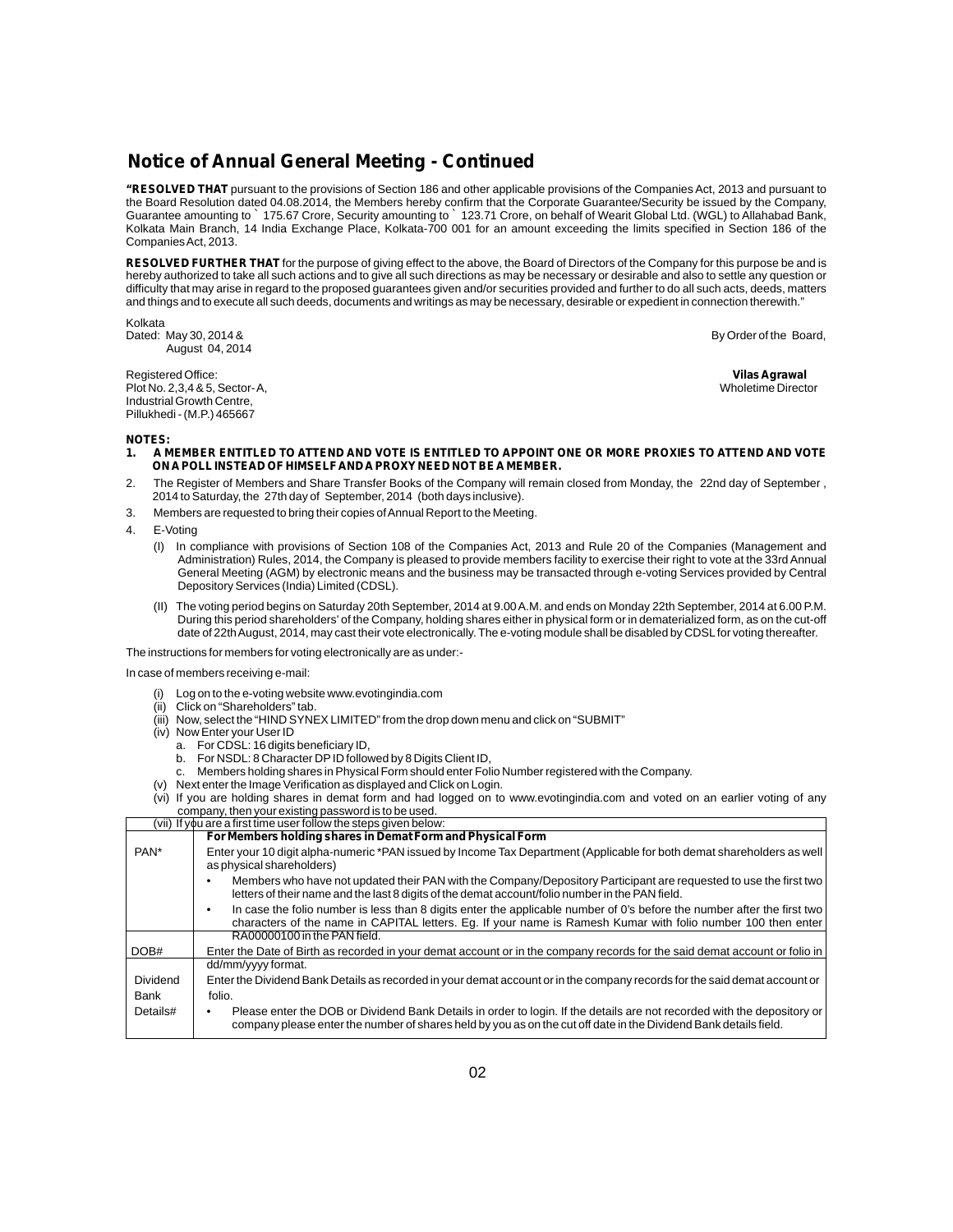- (viii) After entering these details appropriately, click on "SUBMIT" tab.<br>(ix) Members holding shares in physical form will then reach directly th
- Members holding shares in physical form will then reach directly the Company selection screen. However, members holding shares in demat form will now reach 'Password Creation' menu wherein they are required to mandatorily enter their login password in the new password field. Kindly note that this password is to be also used by the demat holders for voting for resolutions of any other company on which they are eligible to vote, provided that company opts for e-voting through CDSL platform. It is strongly recommended not to share your password with any other person and take utmost care to keep your password confidential.
- (x) For Members holding shares in physical form, the details can be used only for e-voting on the resolutions contained in this Notice.
- (xi) Click on the EVSN for the relevant < HIND SYNTEX LIMITED> on which you choose to vote.
- (xii) On the voting page, you will see "RESOLUTION DESCRIPTION" and against the same the option "YES/NO" for voting. Select the option YES or NO as desired. The option YES implies that you assent to the Resolution and option NO implies that you dissent to the Resolution.
- (xiii) Click on the "RESOLUTIONS FILE LINK" if you wish to view the entire Resolution details.
- (xiv) After selecting the resolution you have decided to vote on, click on "SUBMIT". A confirmation box will be displayed. If you wish to confirm your vote, click on "OK", else to change your vote, click on "CANCEL" and accordingly modify your vote.
- (xv) Once you "CONFIRM" your vote on the resolution, you will not be allowed to modify your vote.
- (xvi) You can also take out print of the voting done by you by clicking on "Click here to print" option on the Voting page.
- (xvii) If Demat account holder has forgotten the changed password then Enter the User ID and the image verification code and click on Forgot Password & enter the details as prompted by the system.
	- Institutional shareholders (i.e. other than Individuals, HUF, NRI etc.) are required to log on to https://www.evotingindia.co.in and register themselves as Corporates.
	- They should submit a scanned copy of the Registration Form bearing the stamp and sign of the entity to helpdesk.evoting@cdslindia.com.
	- After receiving the login details they have to create a user who would be able to link the account(s) which they wish to vote on.
	- The list of accounts should be mailed to helpdesk.evoting@cdslindia.com and on approval of the accounts they would be able to cast their vote.
	- They should upload a scanned copy of the Board Resolution and Power of Attorney (POA) which they have issued in favour of the Custodian, if any, in PDF format in the system for the scrutinizer to verify the same.

In case of members receiving the physical copy:

- (A) Please follow all steps from sl. no. (i) to sl. no. (xvii) above to cast vote.
- (B) The voting period begins on Saturday, 20th September, 2014 at 9.00 AM and ends on Monday, 22nd September, 2014 at 6.00 PM During this period shareholders' of the Company, holding shares either in physical form or in dematerialized form, as on the cut-off date (record date) of <Record Date>, may cast their vote electronically. The e-voting module shall be disabled by CDSL for voting thereafter.
- (C) In case you have any queries or issues regarding e-voting, you may refer the Frequently Asked Questions ("FAQs") and e-voting manual available at www.evotingindia.co.in under help section or write an email to helpdesk.evoting@cdslindia.com

#### **Reappointment of Directors:**

At the ensuing Annual General Meeting Shri Manish Kumar and Shri M.P. Rajan, retires by rotation and being eligible, offer themselves for reappointment. The information or details pertaining to these Directors to be provided in terms of Clause 49 of the Listing Agreement with the Stock Exchange are as under:

Shri Manish Kumar, aged about 45 years, is a Promoter Director of the Company. He holds a bachelors degree in Commerce and Diploma in Business Management from Harvard University, U.S.A He is a director in Companies viz: Ritspin Synthetics Ltd., Wearit Global Ltd. (Managing Director), SPBPTea (India) Ltd., Wearit Energy Ltd., SPBP Investments Pvt. Ltd., SPBP Holdings Pvt. Ltd. and Dhanterash Sale Pvt. Ltd.

Mr M. P. Rajan, aged about 63 years is Director of the Company. He holds degree in B.Sc (Chemistry) and M.Sc. (Corporate Finance). He is retired IAS officer. He is a Director in the Companies viz. Ritspin Synthetics Ltd. and Strategic Business Advisory Pvt. Ltd.

#### **Annexure to the Notice**

Explanatory Statement pursuant to Section 102 (1) of the Companies Act, 2013:

#### **Item 4:**

`

The Chairman informed that since inception, Company's accounts are audited by M/S Bansi S Mehta & Company, Mumbai, Chartered Accountants. Since they have requested to opt out due to personal reasons, the Audit Committee felt that it would be appropriate to discontinue the statutory auditor M/S Bansi S Mehta & Co., Mumbai, and in their place M/S V. Singhi & Associates be appointed as statutory Auditors for the year 2014-15, assessment year 2015-16. Based on the recommendation of the Audit Committee, the Board of Directors have, subject to approval of shareholders, approved the appointment of M/S V. Singhi & Associates, Chartered Accountants, as statutory Auditors of the Company, in place of M/S Bansi S Mehta & Company, Chartered Accountants. The appointment of statutory auditors is valid from ensuing Annual General Meeting until the conclusion of the next Annual General Meeting of the Company.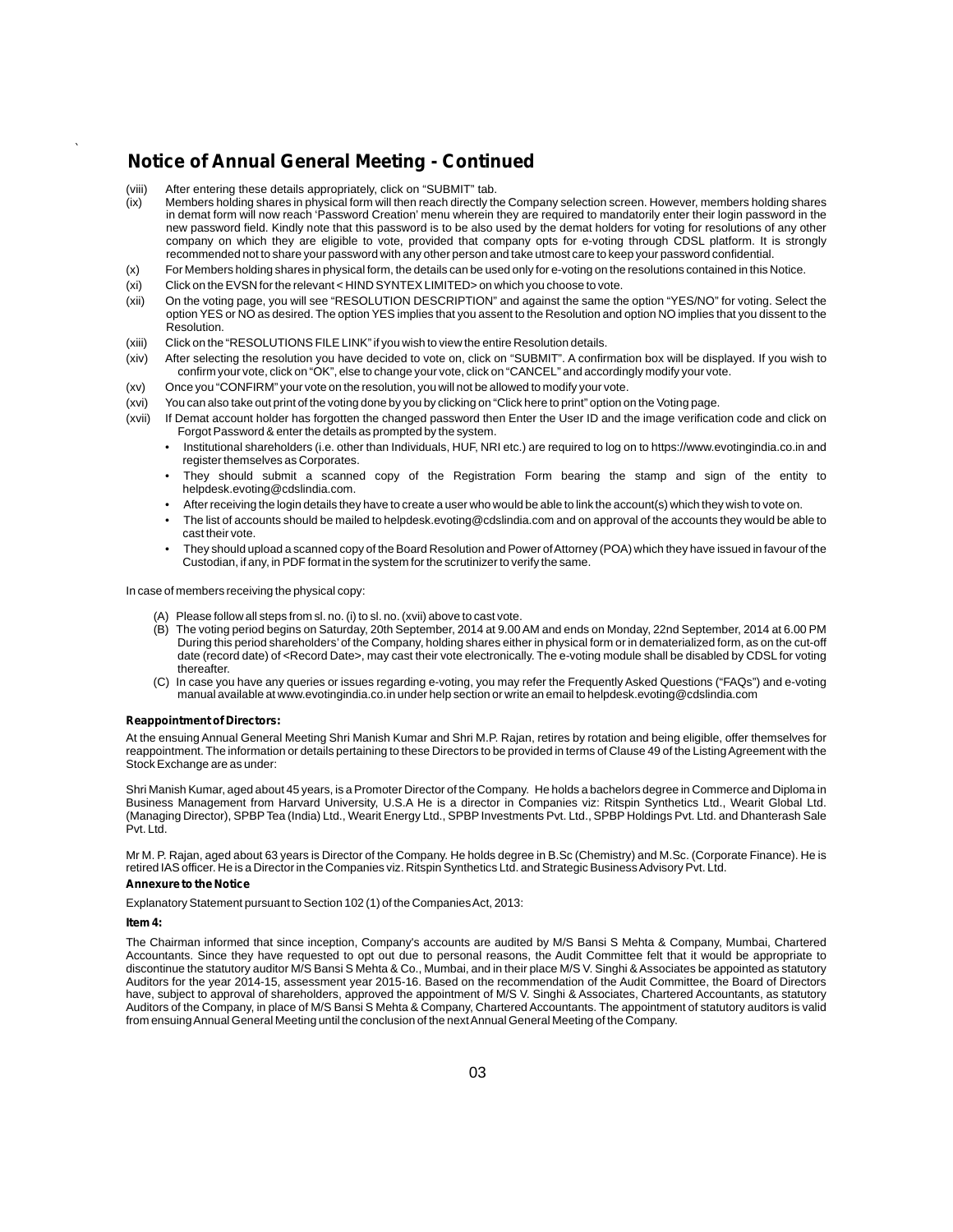The statement set out all material facts relating to the Special Business mentioned in the Notice as set out above:

#### **Item: 5**

Mrs. Shailja Haldia is an Additional Director of the Company w.e.f. August 4, 2014.

The Securities and Exchange Board of India (SEBI) has amended Clause 49 of the Listing Agreement inter alia stipulating the conditions for the appointment of Independent Directors by listed Company.

It is propose to appoint Mrs. Shailja Haldia as Independent Director under section 149 of the Act and clause 49 of the Listing Agreement to hold office for 5 (five) consecutive years for term up to the conclusion of the 38th Annual General Meeting of the Company in the calendar year 2019.

Mrs. Shailja Haldia is not disqualified from being appointed as Director in terms of Section 164 of the Act and have given her consent to act as **Director** 

The Company has received notice in writing from members along with the deposit of requisite amount under Section 160 of the Act proposing the candidatures of Mrs. Shailja Haldia for the office of Directors of the company.

The Company has received declarations from Mrs. Shailja Haldia that meet with the criteria of independence as prescribed Both under subsection (6) of Section 149 of the Act and under Clause 49 of the Listing Agreement.

Brief profile and particulars of Mrs. Shailja Haldia are given below:

Mrs. Shailja Haldia, aged about 52 years, holding Nil Shares in the Company . Her occupation is Business. She is Director in Chieftain Engineering (India) Pvt. Ltd.

Copy of the draft letter for respective appointment of Mrs. Shailja Haldia as Independent Director setting out the terms and conditions are available for inspection by members at the registered office of the company.

This statement may also be regarded as a disclosure under Clause 49 of the listing agreement with the stock exchange.

Mrs. Shailja Haldia is interested in the resolution set out respectively in notice with regard to her appointment.

Save and except the above none of the other directors/key managerial personal of the company/their relatives is any way concerned or interested, financially or otherwise in this resolution.

### **Item: 6**

Shri Balesh Kumar Bagree, has been working with the Company since April 2013. Presently he is working as a General Manager of the Company.

The Board of Directors of the Company appoint Shri Balesh Kumar Bagree, as a "Chief Financial Officer" under Section 203 of the Companies Act, 2013, for a period of 3 years from 04/08/2014 to 03/08/2017.

The appointment and the remuneration payable to him are subject to the approval of the Members.

Rule 8 of Companies Act, 2013 fixes the limits for payment of managerial remuneration by Companies in case of loss or inadequacy of profits in any financial year and inter alia, requires Members' approval for payment of managerial remuneration to the managerial person for a period not exceeding 3 years by way of a Special Resolution.

Besides the terms and conditions for payment of managerial remuneration as contained in the proposed resolution, the other main terms and conditions, contained in the agreement being entered into in this behalf with the appointee are as given below:

- 1. The terms and conditions of the said agreement and / or appointment may be revised, enhanced, altered and varied from time to time by the Board of Directors of the Company and/or Remuneration Committee in such manner as may be agreed to between the Board and the appointee within the maximum amounts payable to managerial person in accordance with the provisions of the Companies Act, 2013 or any amendments or re-enactments thereof made hereafter in this regard or as sanctioned by the Central Government, as the case may be.
- 2. The appointee is subject to the supervision and control of the Board of Directors, entrusted with substantial powers of the management and shall also perform such other duties as may from time to time be entrusted to him.
- 3. The appointee shall not, either before or after the termination of this Agreement, disclose to any person whatsoever, any information relating to the Company or its customers or any trade secret of which he may come to know while acting as the Manager.
- 4. The appointee shall not be entitled to supplement his earnings under the Agreement with any buying or selling commission. He shall also not become interested or otherwise concerned directly or through his wife and/or minor children in any selling agency of the Company, without the prior approval of the Central Government.
- 5. If at any time, the appointee ceases to be in the employment of the Company for any cause whatsoever, he shall cease to be the Manager of the Company and this agreement will forthwith terminate.
- 6. In case the appointee dies in the course of his employment, the Company shall pay to his legal personal representative the salary and current emoluments for the then current month.
- 7. The agreement, either party, shall be entitled to determine this agreement by giving three calendar months notice in writing in that behalf to the other party and on the expiry of the period of such notice, this agreement stand terminated. The Company shall also be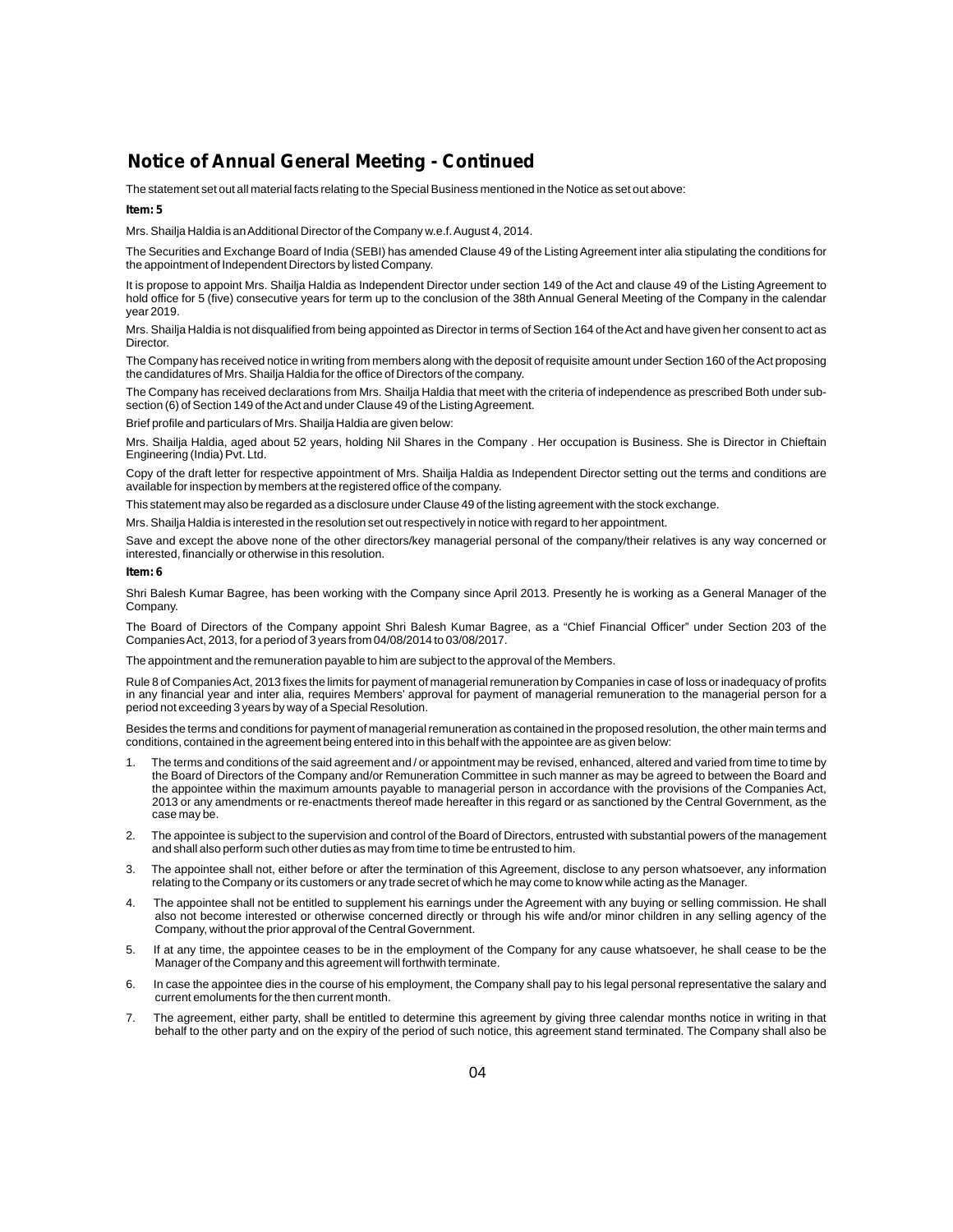entitled to terminate the agreement by giving the Manager 3 month salary as specified above in lieu of 3 months notice required to be given under this clause.

In compliance with the provisions of section 203, read with Rule 8 of the Companies (Appointment and Remuneration Personnel) Rules, 2014 of the Companies Act, 2013 and other applicable provisions thereof, the appointment upon the terms and conditions specified above is now being placed before the members for their approval.

The Agreement between the Company and the appointee is available for inspection by any Member at the registered office of the Company between 10 a.m. and 12 noon on any working day of the Company.

The Board recommends the adoption of the Resolution of the Notice.

None of the Directors of the Company is interested in the said Resolution.

**Item: 7**

As per the provisions of Section 186 of the Companies Act, 2013 the Board of Directors of a Company can give any loan or give guarantee or provide security in connection with a loan beyond the prescribed ceiling of-

- Sixty percent of its paid-up share capital, free reserves and securities premium account
- (ii) One hundred percent of its free reserves and securities premium account, whichever is more,

If Special Resolution is passed by the shareholders of the lending Company.

Since the amount mentioned in the resolution is in excess of above prescribed limits, approval of the members by means of Special Resolution is required to comply with the provision of section 186 of the Companies Act, 2013. This permission is sought pursuant to the provisions of Section 186 read with section 117 and 179 of the Companies Act, 2013 to give powers to the Board of Directors for making guarantees and providing securities in connection with the loans taken by Wearit Global Limited (WGL).

The Board of Directors of the Company at its meeting held on 13/02/2014 discussed the request of WGL for giving Corporate Guarantee & security for a sum not exceeding to Rs. 250 Crores (Rupees Two Hundred Fifty Crores Only) to the Bankers of WGL for the credit assistance to WGL.

The Board was satisfied with the existence of the exceptional circumstances i.e. emergent need of funds by WGL for the modernization and upgradation of the Company's production facility as well as funding the working capital requirement of the Company through the Consortium Bankers of WGL, for mutual business benefit of both the Companies. Accordingly, the Board authorized that, upon sanction of credit limits for utilization of the same for the benefit of the Company for a sum not exceeding the overall limit of Rs. 250 Crores (Rupees Two Hundred Fifty Crores Only) Mr. Manish Kumar, Director of the Company, to furnish the Corporate Guarantee & Security as requested by WGL.

The Directors are satisfied that it would be in the interest of the Company and its shareholders and accordingly recommends the resolution as set out in the notice for confirmation of the shareholders.

None of the Directors save & except Shri Manish Kumar & Shri Alok Krishna Agarwal who are also Directors on the Board of WGL are concerned or interested in the resolution.

Kolkata

Dated: May 30, 2014 & By Order of the Board, August 04, 2014

Plot nos. 2,3,4 & 5, Sector - A Wholetime Director Industrial Growth Centre, Pillukhedi - (M.P.) 465667

**Registered Office: Vilas Agrawal**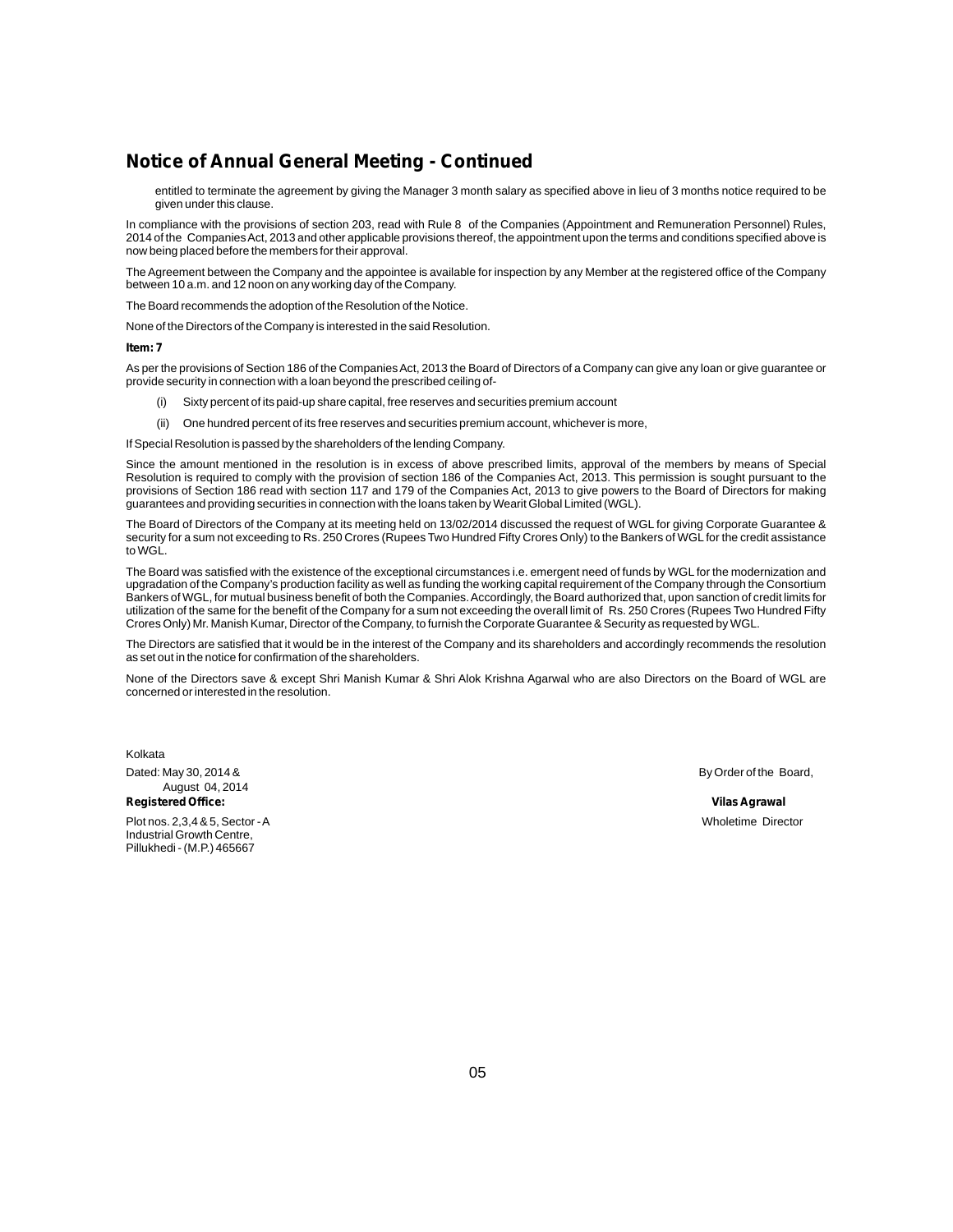### **Directors' Report**

### **Dear Members**

We have pleasure in presenting you the Thirty Third Annual Report together with the Audited Statements of Accounts for the six months period ended on March 31, 2014.

### **Operations**

The total Income during the period was ` 2462.49 Lac. The operating results are as under:

|                                          |            | in Lac)       |
|------------------------------------------|------------|---------------|
|                                          | 2013-14    | 2012-2013     |
|                                          | (6 Months) | $(18$ Months) |
| Surplus before Interest and Depreciation | (55.33)    | 2617.14       |
| Less: Interest                           | 7.96       | 375.59        |
| Profit / (Loss) before Depreciation      | (63.29)    | 2241.55       |
| Less: Depreciation                       | 114.88     | 470.57        |
| Net Profit / (Loss) before tax           | (178.17)   | 1770.98       |

#### **Change in Accounting Year**

Pursuant to the decision of the Board in the meeting held on July 31, 2013, the Company is closing its accounting year after six months (October 2013 to March 14) to revert back to year on year basis financial accounting year (April,- March).

#### **Dividend**

In the absence of profits, your Directors regret their inability to propose any dividend.

### **Working of the Company**

### **Operations**

During the year your Company's turnover was ` 2462.49 Lac, of which the Company's Job Work for Wearit Global Limited, Kolkata amounted to ` 1202.70 Lac.

#### **Finance**

You company, in terms of the One Time Settlement arrived with its lenders, has paid off the entire OTS dues of all its lenders viz. ARCIL, Bank of India, IDBI Bank, Union Bank of India and State Bank of India. The lenders on their part have issued No Due Certificates and have also satisfied all charges earlier created in their favour, with Registrar of Companies, Madhya Pradesh.

There are no liabilities on account of any outstanding secured loan.

#### **Public Deposit**

Your Company has not accepted any public deposits and as such no amount of principal and interest was outstanding as on the date of Balance Sheet.

### **Directors**

Shri Manish Kumar and Shri M P Rajan, retire by rotation at the ensuing Annual General Meeting, being eligible they offer for reappointment.

Bank of India has withdrawn the nomination of Shri S K Aggarwal, as their nominee with effect from January 17, 2014.

#### **Particulars of Employees**

There is no employee coming within the provisions as required under Section 217 (2A) the Companies act,1956, read with the Companies (Particulars of Employees) Rules, 1975.

### **Conservation of Energy**

In terms of Section 217 (2A) of the Companies Act, 1956 the Companies (disclosure of particulars in respect of Board of Directors), Rules 1988 additional information regarding Energy Conservation, Technology Absorption and R & D activities, are given in (Annexure A& B) forming part of this report.

### **Foreign Exchange Earnings and Outgo**

During the period, the Company has not made any export, hence the export earning is ` NIL.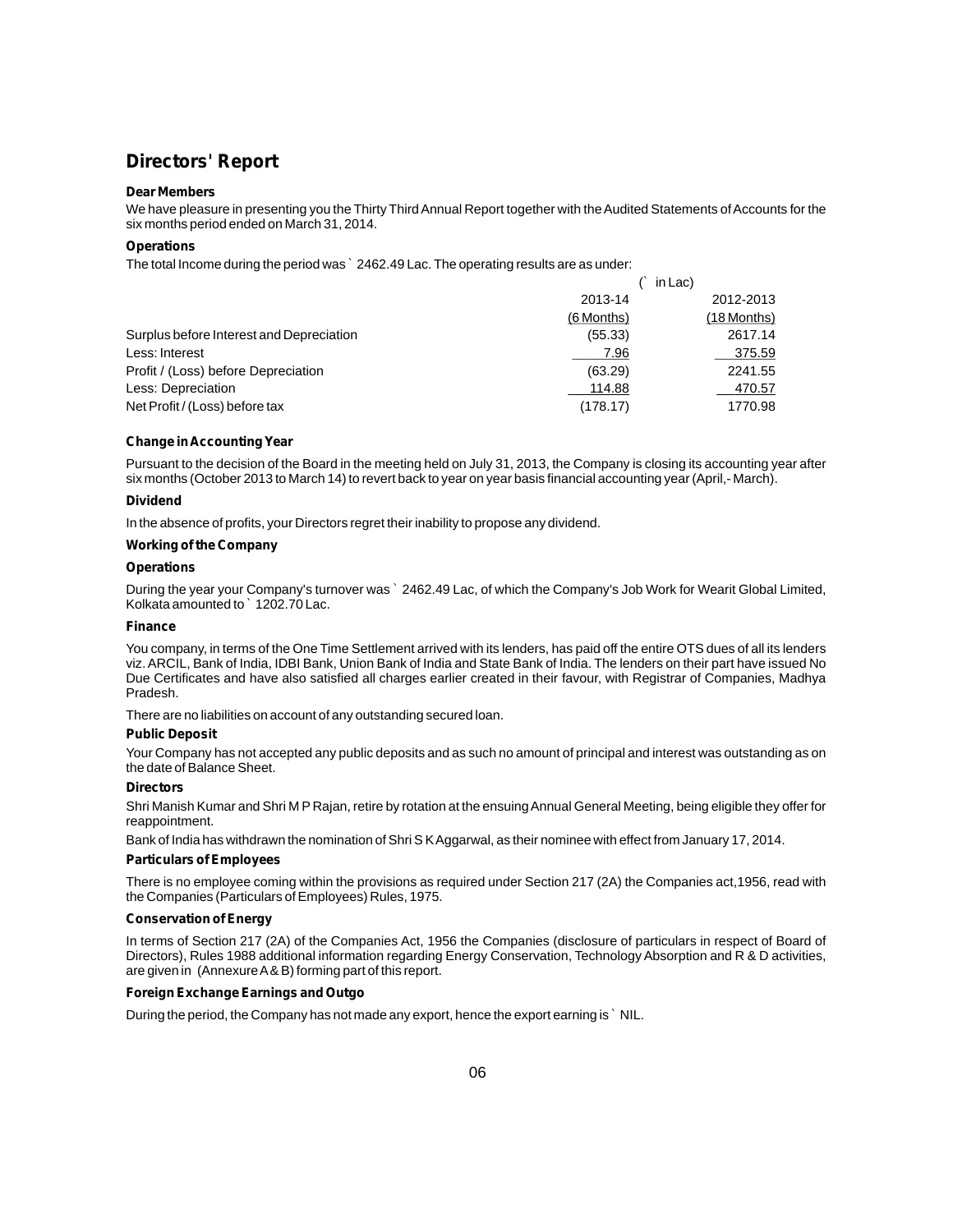# **Directors' Report -** *Continued*

### **Corporate Governance Report**

A separate report on Corporate Governance is furnished as a part of the Annual Report and the certificate from the Company's Auditors regarding compliance with the said Code annexed to the said Report.

### **Directors' Responsibility Statement**

Pursuant to the requirement under the Companies Act, with respect to Directors' Responsibility Statement on the basis of the information made available to the Directors, it is hereby confirmed:

- i) That in the preparation of the accounts for the financial period ended March 31, 2014 for 6 months, the applicable accounting standards have been followed along with proper explanation relating to material departures;
- ii) That the Directors have selected such accounting policies and applied them consistently and made judgments and estimates that were reasonable and prudent so as to give a true and fair view of the state of affairs of the Company at the end of the 6 month financial period and of the profit or loss of the Company for the period under review;
- iii) That the Directors have taken proper and sufficient care for the maintenance of adequate accounting records in accordance with the provisions of the Companies Act, for safeguarding the assets of the Company and for preventing and detecting fraud and other irregularities.
- iv) That the Directors have prepared the accounts for the financial period ended March 31, 2014, on a 'going concern' basis.

### **Auditors**

Messers Bansi S. Mehta & Co., Chartered Accountants, Auditors of the Company, hold office until the conclusion of the ensuing Annual General Meeting.

Shri Nupur Jain & Company, Cost Accountant, were appointed vide SRN S28614683 dated December 18, 2013 as Cost Auditors of the Company to conduct the cost audit for the period ended March 31, 2014 (6 months period). The cost Audit report for the 18 months period ended on September 30, 2013 was submitted on March 31, 2014 vide SRN S29825858 in Form I-XBRL . The cost audit report for the period ended on March 31, 2014, will be submitted before the due dates as prescribed by Law.

In respect of observations in the Auditor's report pertaining to depreciation charged on Plant & Machinery, the Company has obtained technical opinion and based on this opinion, the Company continues to treat plant and machinery as continuous process as they are designed to be operated for 24 hours a day. Consequently depreciation has been charged at the rate pursuant to notification GSR No: 756E dated December 16, 1993 on straight line method, as continuous process plant. The other observations in the Auditors' Report with regard to employees' benefits, Impairment of Assets are dealt with in the notes to the accounts at appropriate place and are self explanatory.

Your Directors wish to place on record their appreciation to the team of dedicated executives and employees, who have shown devotion to their duties.

We thank the various Departments of Central & State Governments, and Financial Institutions, viz. Assets Reconstruction Company (India) Limited (ARCIL), Bank of India, Union Bank of India, State Bank of India, IDBI Ltd and HDFC Bank, for their support to the Company.

On behalf of the Board,

Kolkata **Manish Kumar Vilas Agrawal** Dated: May 30, 2014 Director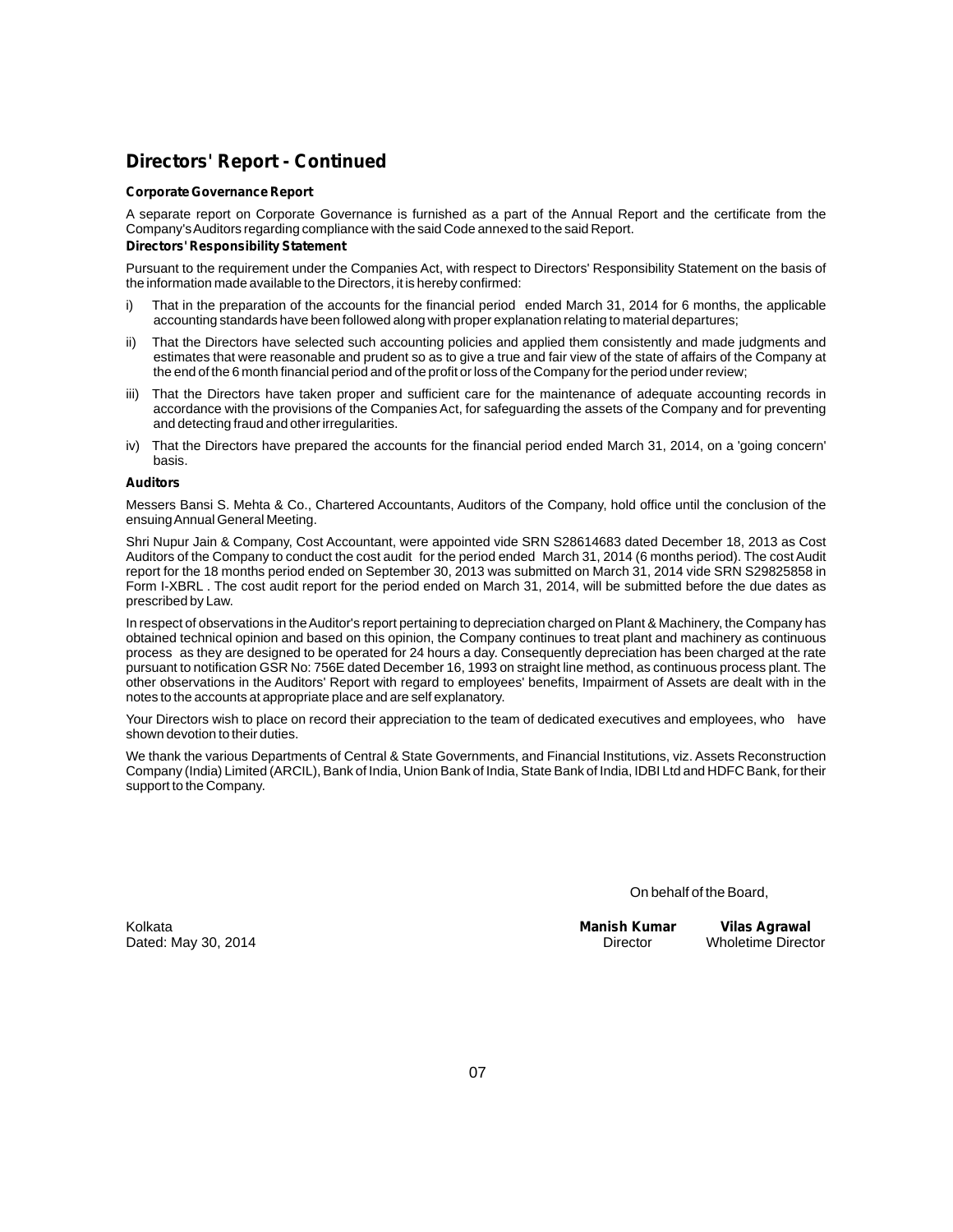# **ANNEXURE FORM - A**

Form for disclosure of particulars with respect to conservation of energy:

|    |                                               |                  | <b>Current 6 Months</b><br>Period ended on<br>March 31, 2014 | Previous 18 Months<br>Period ended on<br>September 30, 2013 |
|----|-----------------------------------------------|------------------|--------------------------------------------------------------|-------------------------------------------------------------|
|    | A. Power and Fuel Consumption:                |                  |                                                              |                                                             |
| 1. | Electricity                                   |                  |                                                              |                                                             |
|    | (a) Purchase Unit                             |                  | 13,740,600                                                   | 43,879,360                                                  |
|    | (b) Total Amount                              |                  | 6,89,30,500                                                  | 23,03,15,677                                                |
|    | Rate / Unit                                   |                  | 5.02                                                         | 5.25                                                        |
|    | (Including 65,279 Units generated through     |                  |                                                              |                                                             |
|    | Wind Electric Generators and fed into         |                  |                                                              |                                                             |
|    | MPMKVVCL grid and 11,228,863 Units purchased  |                  |                                                              |                                                             |
|    | from open accesses)                           |                  |                                                              |                                                             |
|    | (c) Own Generation                            |                  |                                                              |                                                             |
|    | <b>Through Diesel Generators</b><br>i)        |                  |                                                              |                                                             |
|    | Units produced                                |                  |                                                              |                                                             |
|    | Units / Litres                                |                  |                                                              |                                                             |
|    | Cost / Unit                                   |                  |                                                              |                                                             |
|    | Through Furnace Oil based Power Plants<br>ii) |                  |                                                              |                                                             |
|    | <b>Units Produced</b>                         |                  |                                                              |                                                             |
|    | Units/Ltr.                                    |                  |                                                              |                                                             |
|    | Cost / Unit                                   |                  |                                                              |                                                             |
| 2. | Coal (Specify Quality and where used)         |                  |                                                              |                                                             |
|    | Steam Coal used in boiler for Generation      |                  |                                                              |                                                             |
|    | Of Steam for Dye House                        |                  |                                                              |                                                             |
|    | Qty. (Tonnes)<br><b>Total Cost</b>            |                  |                                                              |                                                             |
|    |                                               |                  |                                                              |                                                             |
|    | Average Rate<br>3. Furnace Oil based Boiler   |                  |                                                              |                                                             |
|    | Qty. (K. Ltrs)                                |                  |                                                              |                                                             |
|    | <b>Total cost</b>                             |                  |                                                              |                                                             |
|    | Average Rate                                  |                  |                                                              |                                                             |
|    | 4. Others / internal generation               |                  |                                                              |                                                             |
|    | (please give details)                         |                  |                                                              |                                                             |
|    | Qty.                                          |                  | N.A.                                                         | N.A.                                                        |
|    | Total                                         |                  | N.A.                                                         | N.A.                                                        |
|    | Rate / Unit                                   |                  | N.A.                                                         | $NA$ .                                                      |
|    | B. Consumption per unit of production         |                  |                                                              |                                                             |
|    |                                               | <b>Standards</b> | <b>Current 6 Months</b>                                      | Previous 18 Months                                          |
|    |                                               | (i f any)        | Period ended on                                              | Period ended on                                             |
|    |                                               |                  | March 31, 2014                                               | September 30, 2013                                          |
|    | Product (with details)                        |                  | Synthetic                                                    | Synthetic                                                   |
|    |                                               |                  | <b>Blended Yarn</b>                                          | <b>Blended Yarn</b>                                         |
|    | Unit                                          |                  | Κq                                                           | Ka                                                          |
|    | Electricity                                   |                  | 3.27 (Units)                                                 | 3.84 (Units)                                                |
|    | Coal (Specify quality) Steam Coal             |                  | -Ka                                                          | -Ka                                                         |
|    |                                               |                  |                                                              |                                                             |

Dated: May 30, 2014

On behalf of the Board,

| Kolkata             | Manish Kumar | <b>Vilas Agrawal</b>      |
|---------------------|--------------|---------------------------|
| Dated: May 30, 2014 | Director     | <b>Wholetime Director</b> |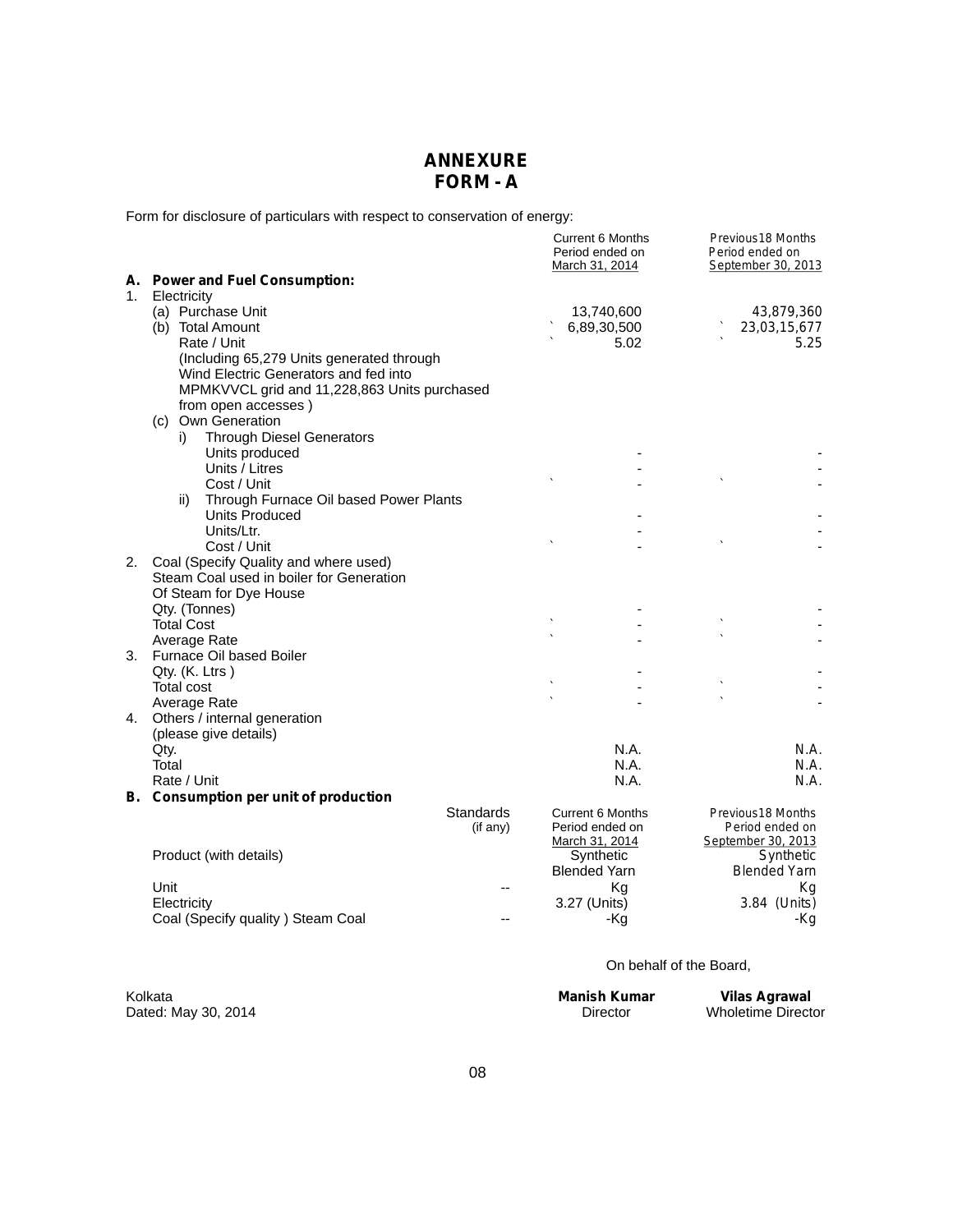# **ANNEXURE FORM - B**

### **Form for disclosure of particulars with respect to Absorption Research and Development (R&D)**

| 1. | Specific area in which R & D<br>carried out by the Company                                                                                                                             | I UIIII IUI GISCIUSUIE UI particulars With respect to Absurption Research and Development (R&D)<br>: The Company manufactures standard product for which technology has established in past<br>several years. The Company has started up gradation in auto coner machines from electrical,<br>electronic and mechanical side to run single yarn resulting increase single yarn production.<br>This also h product's level.                                                                                                                                                                                       |
|----|----------------------------------------------------------------------------------------------------------------------------------------------------------------------------------------|------------------------------------------------------------------------------------------------------------------------------------------------------------------------------------------------------------------------------------------------------------------------------------------------------------------------------------------------------------------------------------------------------------------------------------------------------------------------------------------------------------------------------------------------------------------------------------------------------------------|
| 2. | Benefit derived as a result<br>of the above R & D                                                                                                                                      | : Company has introduced two new modern technology compressors from IR to replace old<br>24 compressors of reciprocating type. This will help to get better quality compressed air for<br>improving yarn quality with proper energy saving.<br>Company is availing excess power from open Market through Open Access,                                                                                                                                                                                                                                                                                            |
| 3. | Future Plan of action                                                                                                                                                                  | resulting profit centre for the Company.<br>: Company Company has started old machine to make multifold yarn. For this increased                                                                                                                                                                                                                                                                                                                                                                                                                                                                                 |
| 4. | Expenditure on R & D                                                                                                                                                                   | Contract Demand by 500KVA to the total contract demand is 4500 KVA.                                                                                                                                                                                                                                                                                                                                                                                                                                                                                                                                              |
|    | (a) Capital                                                                                                                                                                            |                                                                                                                                                                                                                                                                                                                                                                                                                                                                                                                                                                                                                  |
|    | (b) Recurring                                                                                                                                                                          |                                                                                                                                                                                                                                                                                                                                                                                                                                                                                                                                                                                                                  |
|    | Total<br>(c)<br>(d)<br>Total R & D expenditure as                                                                                                                                      | $\mathbb{R}$                                                                                                                                                                                                                                                                                                                                                                                                                                                                                                                                                                                                     |
|    | a percentage of total turnover                                                                                                                                                         |                                                                                                                                                                                                                                                                                                                                                                                                                                                                                                                                                                                                                  |
|    | Technology Absorption, Adaptation and Innovation.                                                                                                                                      |                                                                                                                                                                                                                                                                                                                                                                                                                                                                                                                                                                                                                  |
| 1. | Efforts, in brief, made towards<br>technology absorption, adaptation<br>and innovation.                                                                                                | : (a)The Company has installed, Machinery to produce international quality Synthetic<br>Blended Yarn. Chute Feed System from Blow Room Line to Cards have been installed.<br>resulting in uniform sliver and higher production. Autoconers, Two-for-One Twister<br>Machines, Electronic yarn clearers and splicer units on winding Machines etc. have<br>been installed, to manufacture uniform knotless yarn.                                                                                                                                                                                                   |
|    |                                                                                                                                                                                        | (b) Company has increased production efficiency and utilization by motivating existing work<br>force. Output per day has increased due to better efficiency and utilization of the machine.                                                                                                                                                                                                                                                                                                                                                                                                                      |
|    |                                                                                                                                                                                        | Multifold Polyester, PV yarn has been introduced in the Company for the first time. It has a very<br>good opportunity & opened a new export market for the Company. This Financial year<br>company has introduced imported fibre for production of 100% Polyester and P/V yarn.<br>Contribution has increased per kg marginally due to this newly introduced fibre. Company is<br>now making Jumbo cone of 5.5 to 7 LGS for this 2 new Jumbo cone winding machines have<br>been introduced. Further company is also introducing knot less yarn multifold yarn. This will<br>give an upper edge in export market. |
|    |                                                                                                                                                                                        | (b) Four MBO are linked together in Blow Room and avoided toppling process. Labour<br>engagement is reduced in Mixing Department by 30%                                                                                                                                                                                                                                                                                                                                                                                                                                                                          |
|    |                                                                                                                                                                                        | (c) four more Doffer Drivers are added in Carding (total Thirty Five Doffer Drivers) for better<br>quality yarn                                                                                                                                                                                                                                                                                                                                                                                                                                                                                                  |
| 2. | Benefits derived as a result of<br>the above efforts, e.g. product<br>improvement, cost reduction<br>product development, import<br>substitution.                                      | : The Company has been able to manufacture international quality yarn by<br>continuous improvement.                                                                                                                                                                                                                                                                                                                                                                                                                                                                                                              |
| 3. | In case of imported technology<br>(imported during the last 5 years)                                                                                                                   | : No foreign technology has been imported by the Company during last 5<br>years or since inception.                                                                                                                                                                                                                                                                                                                                                                                                                                                                                                              |
|    | reckoned from the beginning of<br>the financial year), following<br>information may be furnished.<br>(a) Technology imported<br>(b) Year of Import<br>Has technology been fully<br>(c) | t -<br>$\mathbb{R}$                                                                                                                                                                                                                                                                                                                                                                                                                                                                                                                                                                                              |
|    | absorbed<br>If fully absorbed, areas<br>(d)<br>where this has not taken<br>place, reasons therefore                                                                                    | : -                                                                                                                                                                                                                                                                                                                                                                                                                                                                                                                                                                                                              |
|    | and future plans of action.                                                                                                                                                            | On behalf of the Board,                                                                                                                                                                                                                                                                                                                                                                                                                                                                                                                                                                                          |
|    | Kolkata                                                                                                                                                                                | <b>Manish Kumar</b><br><b>Vilas Agrawal</b>                                                                                                                                                                                                                                                                                                                                                                                                                                                                                                                                                                      |
|    | Dated: May 30, 2014                                                                                                                                                                    | <b>Wholetime Director</b><br>Director                                                                                                                                                                                                                                                                                                                                                                                                                                                                                                                                                                            |
|    |                                                                                                                                                                                        | 09                                                                                                                                                                                                                                                                                                                                                                                                                                                                                                                                                                                                               |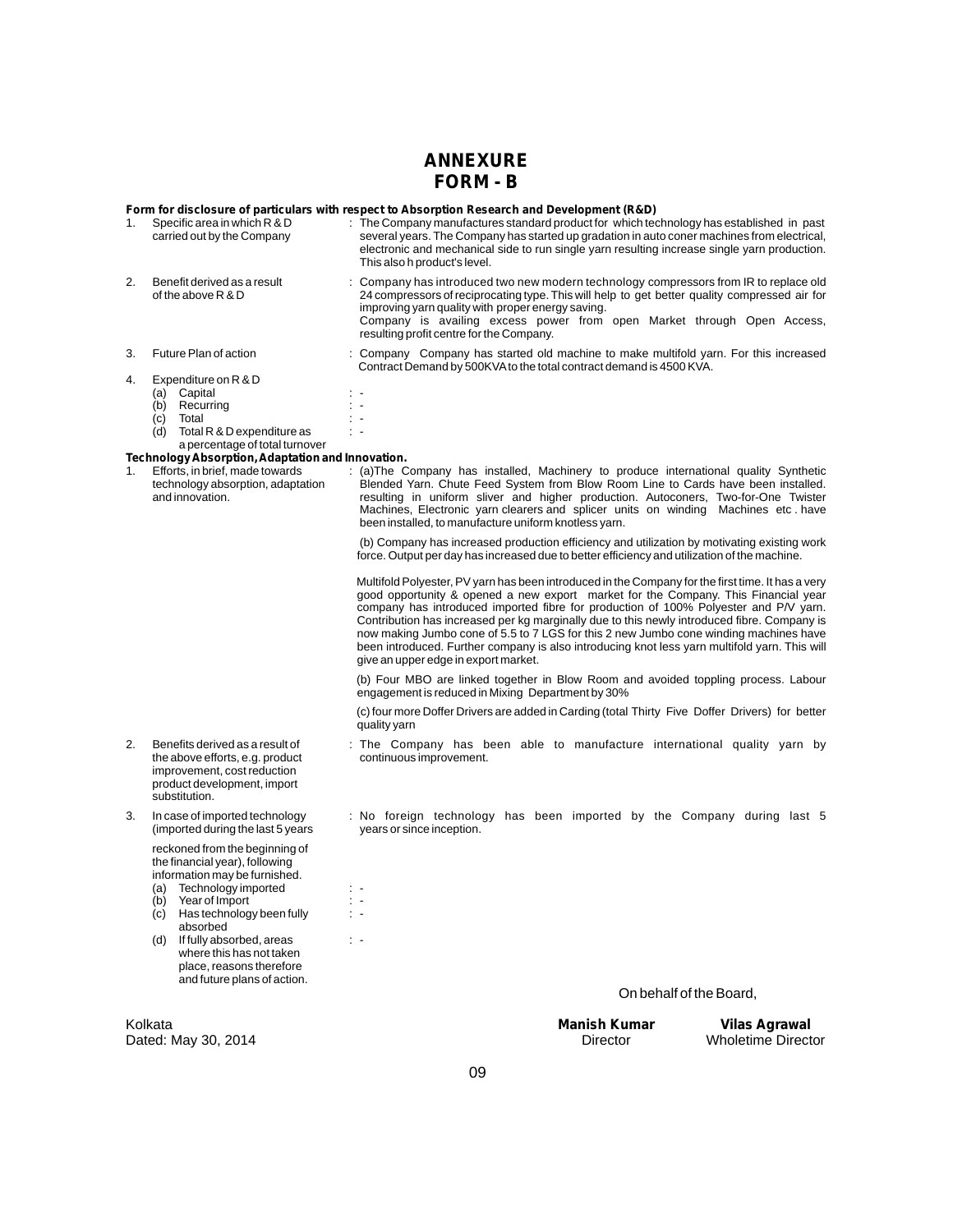### **Management Discussion and analysis**

### **1. Overall Review**

The current financial period under review is for a period of six months (October 2013 to March 2014) to come back to the universal accounting period (April - March) of each year.

The last accounting year closed for a period of 18 months April 2012 to September 2013 to give effect to the one time settlement arrived Company's lenders. The entire settlement amount has since been paid off and necessary charges satisfied with the Registrar of Companies, Madhya Pradesh and No Due Certificates received. The Company is now a debt free and free of all encumbrances.

### **2. Review Operations**

During the period 2013-14 for (6 months), the Company did job work turnover of which was ` 1202.71 Lac, and there were no exports.

### **3. Industry structure and development**

The Indian Textiles Industry has an overwhelming presence in the economic life of the country. Apart from providing one of the basic necessities of life, the textiles industry also plays a vital role through its contribution to industrial output, employment generation, and the export earnings of the country.

The most significant change in the Indian textile industry has been the advent of man-made fibres (MMF). India has successfully placed its innovative range of MMF textiles in almost all the countries across the globe.

The textile industry holds a very significant position in the Indian Industry. Therefore, the Government is continuously extending support for growth of this segment.

### **4. Opportunity & Threats**

The global growth in textile industry is expected to continue its slow recovery, but there are strong reasons to be bullish on the country's long term growth potential. Favorable demographics, a large growing middle class with increasing disposal incomes support a strong consumption story.

### **5. Risk & Concern**

Currently the company perceives the following main business risks:-

I) Volatility in prices of raw materials and increase in other input costs.

- ii) Continuous increase in labour shortage / cost and power cost.
- iii)Threats from import of cheaper fabric from neighboring countries and consequent pressure on domestic prices.

### **6. Outlook**

The Company has plans to add balancing equipment and modernize its Plant and Machinery which would enable the Company to improve productivity and widen its product range and also improve quality of its products. The Company's performance during the current year is expected to be better than the previous period.

### **7. Internal Control System & their adequacy**

The company has a proper and adequate system of internal controls to ensure that all assets are safeguarded, and protected against loss from un-authorised use or disposition. All transactions are authorized, recorded and reported correctly.

### **8. Company's Financial Performance & Analysis :**

The operating performance of the Company has been discussed in Directors Report under the head Financial Results and Operations for six months, the loss before tax for the period of six month from October 1, 2013 to March 31, 2014 was at `178.17 Lac and the turnover of `2462.49 Lac.

### **9. Human Resources Development/Industrial Relations**

The company treats its human resources as the most important assets and believes in its contribution to all round growth of the company. Your Company's progress is a reflection and outcome of the human resources it has. Your company has fostered a culture of ownership, accountability and self evaluation that encourages employees to continuously improve on their efficiency. The industrial relations remained cordial thought the period.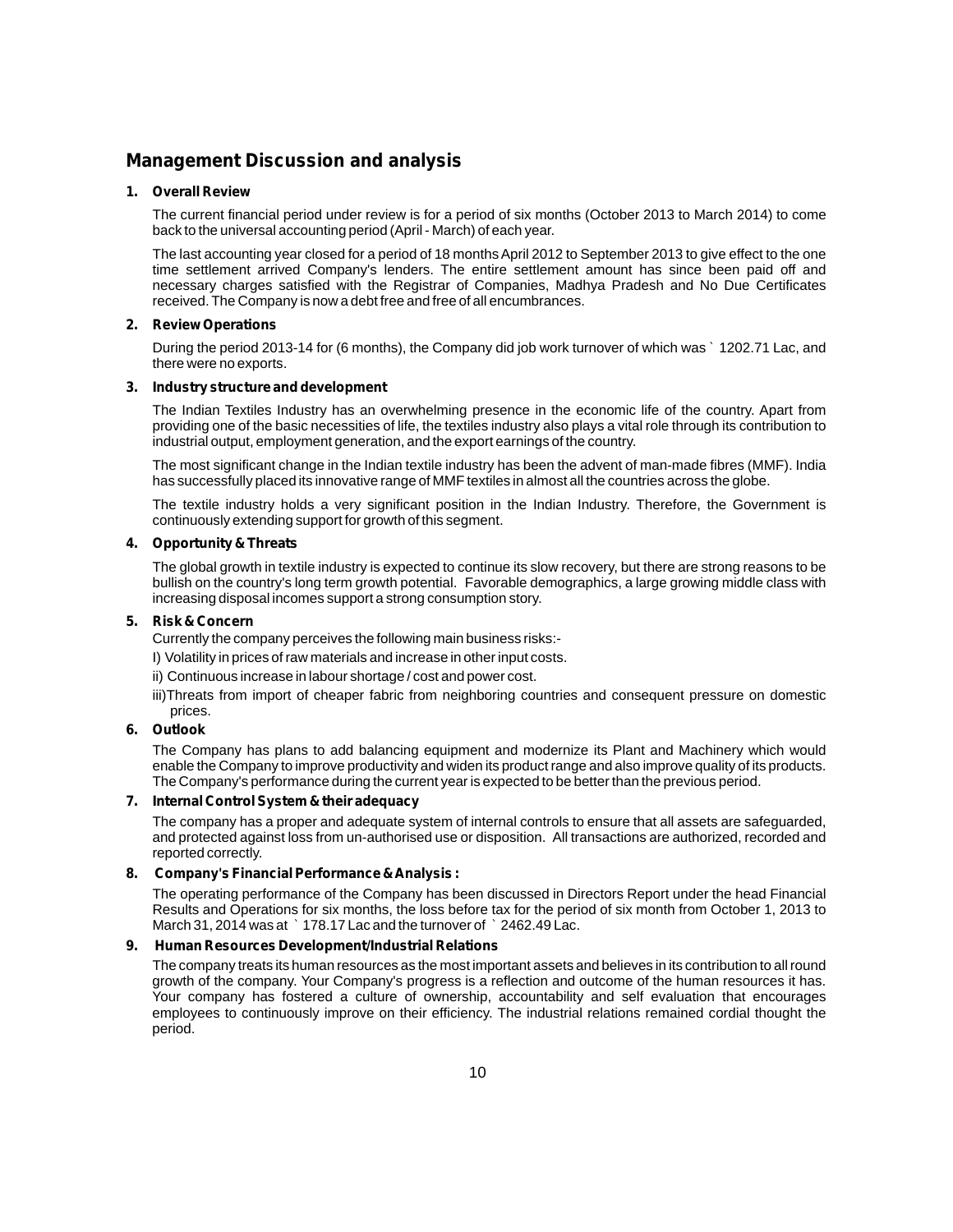### **Corporate Governance Report**

#### **1. Company's Philosophy on Code of Governance**

Company's philosophy on corporate governance envisages transparency, accountability and equity, in all facets of its operations, and in all its interactions with its stakeholders, including shareholders, employees, the government and lenders.

### **2. Board of Directors**

The Board of Directors consists of 6 directors as on March 31, 2014.

The composition of the Board, attendance at Board Meetings held during the period for six months i.e. From October 1, 2013 to March 31, 2014 and at the last Annual General Meeting, number of directorships in other public companies and committee across various public companies of which the Director is a Member / Chairman are given below:

| Name of the Director                                        | Category                                     | <b>Financial Period</b><br>October 1, 13 to March 31, 14<br>(Six Months)<br>Attendance at |             | No of<br>Outside<br><b>Directorships</b> | Committee<br>Positions(#) |          |
|-------------------------------------------------------------|----------------------------------------------|-------------------------------------------------------------------------------------------|-------------|------------------------------------------|---------------------------|----------|
|                                                             |                                              | Board<br>Meeting                                                                          | Last<br>AGM |                                          | Member                    | Chairman |
| Shri Manish Kumar                                           | Promoter & Director                          |                                                                                           | No          | 4                                        |                           | None     |
| Shri M. P. Rajan                                            | Independent Director                         | 2                                                                                         | Yes         |                                          | 3                         | None     |
| Shri V. S. Crishna                                          | Independent Director                         |                                                                                           | Yes         | None                                     | 3                         | None     |
| Shri Vilas Agrawal                                          | Professional and Non<br>Independent Director | 2                                                                                         | <b>Yes</b>  |                                          |                           | None     |
| Shri Alok Krishana<br>Agarwal                               | Professional and<br>Independent Director     |                                                                                           | Yes         | 5                                        | None                      | None     |
| Shri Umesh Wamorkar<br>(Nominee Director<br>ARCIL)          | Independent Director                         | $\Omega$                                                                                  | No          |                                          | None                      | None     |
| *Shri S. K. Aggarwal<br>(Nominee Director<br>Bank of India) | Independent Director                         | $\Omega$                                                                                  | <b>No</b>   | None                                     | 3                         | None     |

\*Nomination of Shri S K Aggarwal has withdrawn by Bank of India with effect from January 17, 2014.

(#) Includes Audit Committee and Shareholders' / Investors' Grievance Committee / Remuneration Committeein all Companies including Hind Syntex Limited.

#### **Number of Board Meetings held and the dates on which held**

Two Board Meetings were held during the period from October 1, 2013 to March 31, 2014, (Six Months). October 28, 2013 and February 13, 2014.

#### **Audit Committee**

The Board of Directors has constituted an audit committee comprising, 3 Directors, viz: Shri M.P.Rajan, Shri V.S.Crishna, and Shri Vilas Agrawal. The constitution of audit committee also meets requirements u/s 292(A) of the Companies Act, 1956.

The terms of reference stipulated by the Board to the Audit Committee are as contained under Clause 49 of the Listing Agreement. The scope of the committee includes:

1] Discussion with the auditors periodically about internal control systems.

2] Review of the quarterly results and Annual financial statements before submission to the Board and to ensure compliance of internal control systems.

3] Review the accounting practices, financial statements and reports of the Auditors.

During the year the Committee held two meetings on October 28, 2013 and February 13, 2014. The attendance of the members at these meeting are as under:

| Name of Member                                                                                            | Meetings held              | Number of Meetings attended             |
|-----------------------------------------------------------------------------------------------------------|----------------------------|-----------------------------------------|
| Shri M. P. Raian                                                                                          |                            |                                         |
| Shri V. S. Crishna                                                                                        |                            |                                         |
| Shri Vilas Agarwal                                                                                        |                            |                                         |
| *Shri S. K. Aggrawal                                                                                      |                            |                                         |
| $\sim$ $\sim$ $\sim$ $\sim$ $\sim$ $\sim$ $\sim$<br>$\cdots$<br>$\cdots$<br>$\overline{\phantom{0}}$<br>. | $\cdots$ $\cdots$ $\cdots$ | $\cdot$ $\cdot$ $\cdot$ $\cdot$ $\cdot$ |

\*Nomination of Shri S K Aggarwal has withdrawn by Bank of India with effect from January 17,2014.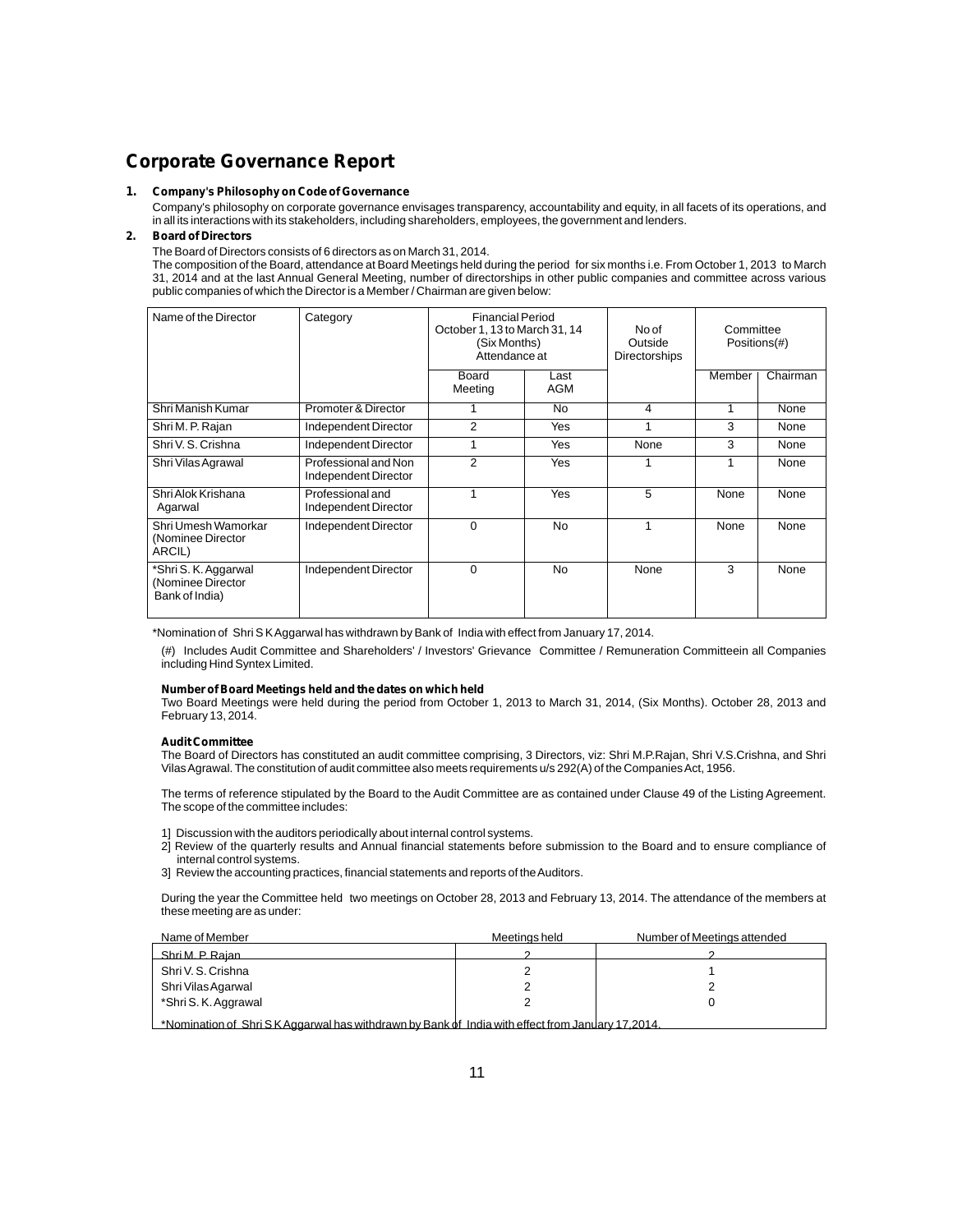### **Corporate Governance Report -** *Continued*

#### **4. Remuneration Committee**

The Board of Directors of the Company has constituted Remuneration Committee, comprising Shri M.P. Rajan and Shri V. S. Crishna. The Remuneration committee has been constituted to recommend remuneration package for directors.

Nomination of Shri S K Aggarwal has withdrawn by Bank of India with effect from January 17,2014.

#### **5. Shareholders' / Investors' Grievance Committee**

The Board of the company has constituted a shareholders' / Investors' Grievance Committee comprising of Shri Manish Kumar, Shri M. P. Rajan and Shri V. S. Crishna. The committee look into redressal of shareholders' complaints like transfer of shares, non receipt of Balance sheets, non receipt of declared dividends, etc.

During the period the Committee held one meeting on October 28, 2013. The attendance of members are as under:

| Name                           | Category                   | Number of Meetings held during the<br>the period October 1, 2013 to March 31, 2014 |          |
|--------------------------------|----------------------------|------------------------------------------------------------------------------------|----------|
|                                |                            | Held                                                                               | Attended |
| Shri Manish Kumar              | Promoter & Non Independent |                                                                                    |          |
| Shri M.P. Rajan<br>Independent |                            |                                                                                    |          |
| Shri V.S. Crishna              | Independent                |                                                                                    |          |
| Shri S.K. Aggarwal             | Independent                |                                                                                    |          |

\*Nomination of Shri S K Aggarwal has withdrawn by Bank of India with effect from January 17,2014.

No complaints / queries were received during the year under review. There was no pending complaints transfers as on March 31, 2014.

#### **6. General Body Meetings**

Location and time for last three Annual General Meeting were:

| Year                     | AGM | Location                                                                                     | Date                 | Time       |
|--------------------------|-----|----------------------------------------------------------------------------------------------|----------------------|------------|
| 2010 - 2011              | AGM | Hind Syntex Ltd<br>1A/8A Industrial Area<br>AB Road,<br>Dewas - 455 001 (MP)                 | 10th September, 2011 | 12:00 Noon |
| 2011 - 2012              | AGM | Same as above                                                                                | 10th September, 2012 | 12:00 Noon |
| 2012-2013<br>(18 Months) | AGM | Plot no. 2, 3, 4 & 5, Sector-A,<br>Industrial Growth center.<br>Pillukhedi, district-Rajgarh | 6th December, 2013   | 11:00A.M.  |

All special resolutions moved at the last Annual General Meeting were passed, by show of hands unanimously by all members present at the meeting. No postal ballots were used / invited for voting at these meetings.

#### **7. Disclosure**

(A) a. Disclosure on materially significant related party transactions i.e. transactions of the company of material nature, with its promoters, the directors or the management, their subsidiaries or relatives, etc that may have potential conflict with the interest of the company at large.

None of the transactions with any of the related parties have potential conflict with the interest of the Company.

- b. Details of non compliance by the company, penalties, strictures imposed on the Company by stock exchanges or SEBI, or any statutory authority, on any matter related to capital markets during the last three years. None.
- c. None of the Non Executive Directors are holding shares in the Company except Shri Manish Kumar who holds 9,56,456  $(7.52%)$ .
- d. Regarding qualification of auditors pertaining to gratuity liability of employees as per AS-15 (revised) though valuation has not been done by an actuary, but as per calculation made by the company, funds available with LIC under Employees Group Gratuity Scheme are adequate to meet gratuity liability. The Company has determined the liability for the leave at the credit of its employees on the basis of their current salaries and made a provision for such a liability ( without an actuarial valuation ).

### **8. Means of Communication**

| Quarterly results                              | Are published in Free Press Journal & Dainik Swadesh |
|------------------------------------------------|------------------------------------------------------|
| Any website, where displayed, whether          |                                                      |
| it also displays Official news releases,       | None, Under preparation                              |
| and the presentation to institutions investors |                                                      |
| or to the analysts                             |                                                      |
| Whether MD&A is a part of Annual Report or not | Yes                                                  |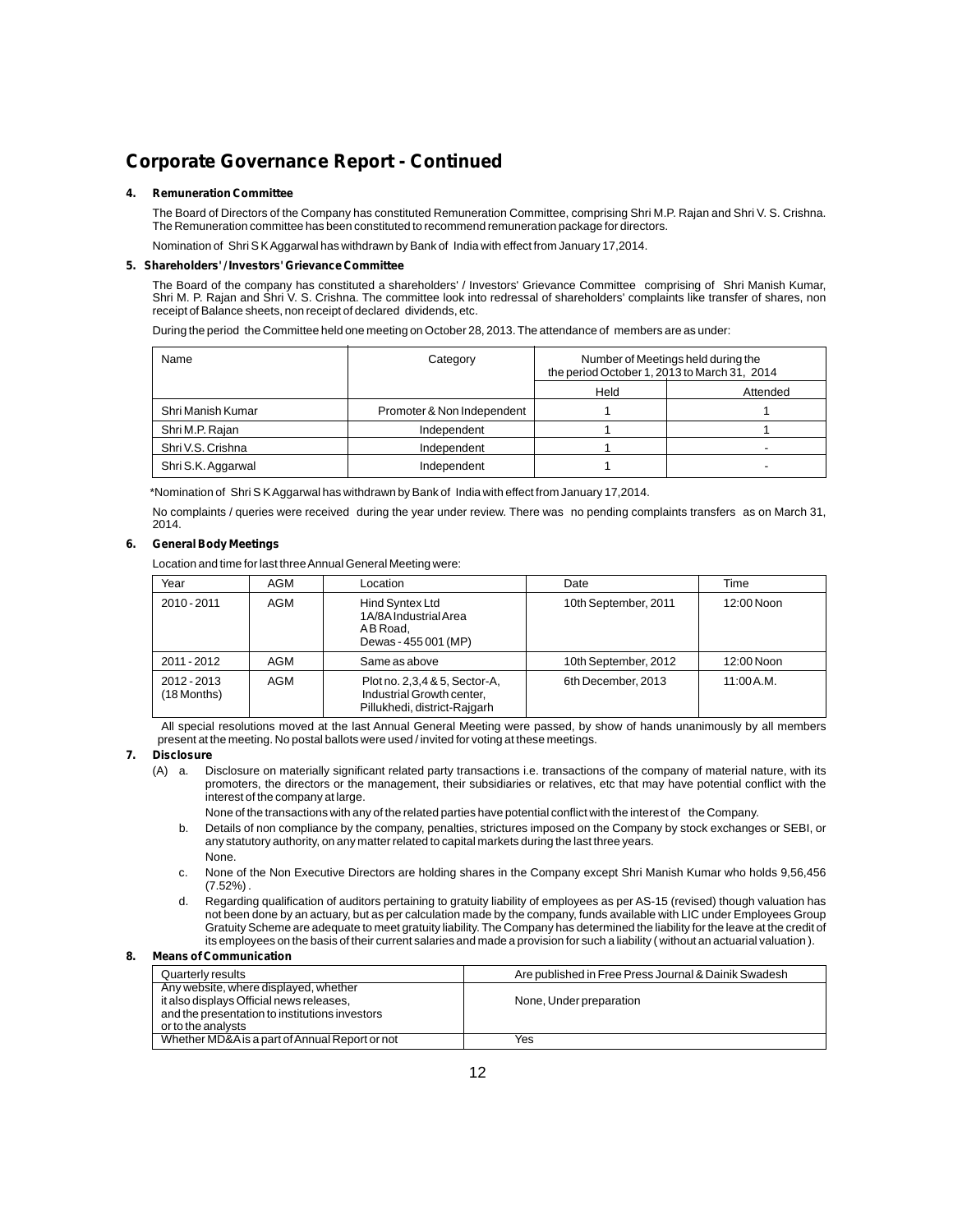### **Corporate Governance Report -** *Continued* `

**9. General Share holders information**

| 9.1 Annual general Meeting: |  |
|-----------------------------|--|
| Date and time               |  |
| Venue                       |  |

- - Results for quarter ending June 30,2014 by August 14,2014<br>Results for quarter ending Sept 30,2014 by November 14, 2014 Results for quarter ending Sept 30,2014 by November 14, 2015<br>Results for quarter ending Dec 31, 2014 by February 14, 2015 Results for quarter ending Dec 31, 2014 by February 14, 2<br>
	Results for quarter ending Mar 31, 2015 by May 30, 2015 Results for quarter ending Mar 31, 2015
- 

September 27, 2014, at 11:00 A.M. Plot No.2,3,4 & 5, Sector-A, Industrial Growth Centre, Pillukhedi-District - Rajgarh - 465 667 (M.P.)

9.2 Financial Calendar : <br>Results for quarter ending June 30, 2014 by August 14, 2014 by August 14, 2014

9.3 Book closure date September 22, 2014 to September 27, 2014

9.4 Dividend payment date: The Directors have not recommended any dividend on equity shares for the financial period ended on March 31, 2014.

9.5 Listing of equity shares on Stock Exchange at: The Bombay Stock Exchange Ltd, Mumbai, National Stock Exchange of India Ltd, Mumbai

> Listing fee as prescribed has been paid to the Bombay Stock Exchange Ltd. and National Stock Exchange of India Limited up to 31st March,2014.

- 
- 9.6 a. Stock Code 503881
	- b. Demat ISIN No: in NSDL& CDSLfor equity Shares:INE 155BO1012
- 9.7 Stock market data: The market price data at National Stock Exchange (NSE) where shares were actively traded during October 1, 2013 to March 31, 2014 as under:

| Month       | Month's High Price | Month's Low Price |
|-------------|--------------------|-------------------|
| October'13  | 6.50               | 6.30              |
| November'13 | 6.40               | 6.40              |
| December'13 | 9.90               | 6.70              |
| January'14  | 11.55              | 9.50              |
| February'14 | 11.70              | 9.95              |
| March'14    | 10.05              | 9.10              |

#### **9.8 Registrar and Transfer Agents:**

Link Intime India Pvt. Ltd., C-13, Pannalal Silk Mills Compound,L B S Marg, Bhandup (W), Mumbai - 400 078, E-mail: mumbai@linkintime.co.in

### **9.9 Share transfer system:**

The Board has constituted a share transfer committee for physical transfer of shares. Shares lodged for transfer are normally processed within 15 days from the date of lodgment, if the documents are clear in all respects.

|  |  |  | 9.10 Distribution of Shareholding as on March 31, 2014 |  |
|--|--|--|--------------------------------------------------------|--|
|--|--|--|--------------------------------------------------------|--|

#### **Shareholding pattern:**

| No. of Shares   | No. of       | $%$ of              | No. of Shares | Voting       | Category                                                     | As on March. 31,2014 |  |  |
|-----------------|--------------|---------------------|---------------|--------------|--------------------------------------------------------------|----------------------|--|--|
|                 | Shareholders | <b>Shareholders</b> | Held          | Strength (%) | No. of Shares                                                | %                    |  |  |
| Upto 500        | 3539         | 71.09               | 816952        | 6.42         | Promoters / Persons acting<br>48.24<br>6135182<br>in concert |                      |  |  |
| $501 - 1000$    | 700          | 14.06               | 614303        | 4.83         | UTI & Mutual Funds<br>1771                                   | 0.01                 |  |  |
| 1001 - 2000     | 394          | 7.92                | 660864        | 5.20         | Financial Institutions / Banks /                             |                      |  |  |
| 2001 - 3000     | 113          | 2.27                | 288919        | 2.27         | Insurance Companies<br>14.54<br>1849262                      |                      |  |  |
| $3001 - 4000$   | 74           | 1.49                | 277340        | 2.18         | Private Corporate Bodies<br>699147                           | 5.50                 |  |  |
| 4001 - 5000     | 40           | 0.80                | 189447        | 1.49         | Resident Individuals<br>30.19<br>3840453                     |                      |  |  |
| 5001 - 10000    | 72           | 1.45                | 526087        | 4.14         | NRI's/OCB's<br>192785                                        | 1.52                 |  |  |
| 10001 and above | 46           | 0.92                | 9344688       | 73.47        | Total<br>12718600<br>100.00                                  |                      |  |  |
|                 | 4978         | 100.00              | 12718600      | 100.00       |                                                              |                      |  |  |

#### **9.10 Dematerilisation of shares**

Over 92.58% of the outstanding shares have been dematerialized up to March 31, 2014. Trading in equity shares of the Company is permitted only in demateralised form w.e.f. August 28, 2000, as per Notification issued by Securities and Exchange Board of India (SEBI).

9.11 Outstanding GDR / Warrants and convertible Bonds, conversion date and likely impact on equity : None

### **9.12 Plant Location**

Plot No: 2, 3, 4 & 5, Sector- A, Industrial Growth Centre, Pillukhedi, District Rajgarh (MP) 465 667.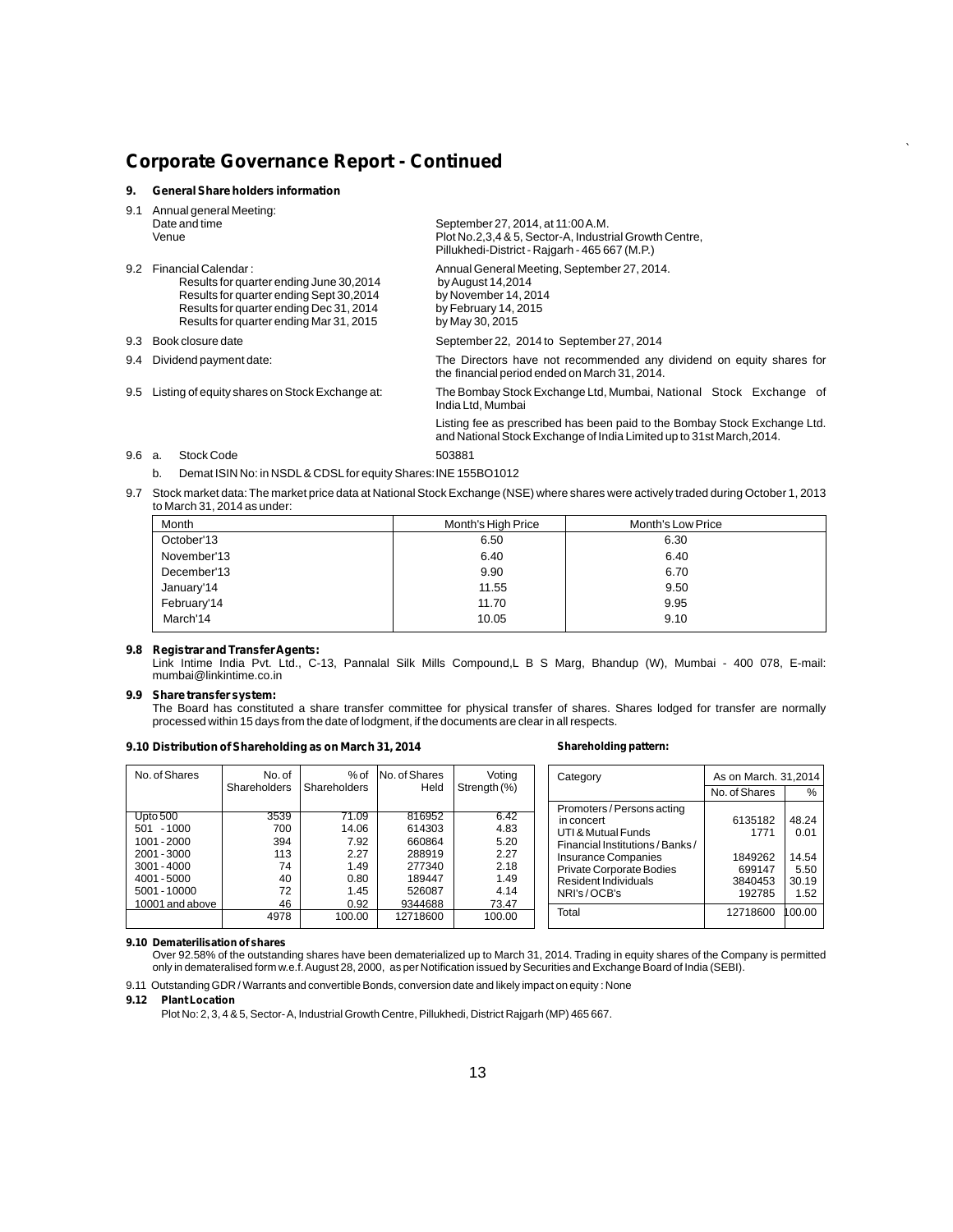### **Corporate Governance Report -** *Continued*

#### **9.13 Investors correspondence**

<u>Registrar & Transfer Agent:</u><br>Link Intime India Pvt. Ltd, C-13, Pannalal Silk Mills Compound,<br>L.B.S. Marg, Bhandup (W),Mumbai 400078, E-mail:mumbai@linkintime.co.in Registered Office of the Company: Hind Syntex Limited, Plot no.2,3,4 & 5, Sector- A, Industrial Growth Centre, Pillukhedi- 465 667, Dist.- Rajgarh (MP) Tel No: 9301528698, E-mail:pillukhedi@wearitgroup.com

#### **10. Code of Conduct:**

Your Company has always encouraged and supported compliance to ethical business practices in personal and corporate by its employees.<br>Your Company in order to further strengthen corporate practices, has framed a specific c Directors and Senior Management personnel of the Company.

### **CEO / CFO CERTIFICATION**

As required under sub-clause V of clause 49 of the Listing Agreement with the Stock Exchanges, we have certified to the Board that for the financial Period ended March 31, 2014 the Company has complied with the requirements of the said sub-clause.

Date: May 30, 2014

Place: Kolkata For Hind Syntex Limited<br>
Date: May 30, 2014 **The Syntex Limited Collection Collection** Collection Collection Collection Collection Collect<br>
Plate: May 30, 2014 **The Syntex Limited Collection Collection Colle** Whole time Director

#### **Auditors Certificate on compliance with the condition of Corporate Governance under Clause 49 of the Listing Agreement.**

To the members of Hind Syntex Limited,

We have examined the compliance of conditions of corporate governance of Hind Syntex Limited (the Company), for the period ended on March 31, 2014, as stipulated in clause 49 of the Listing Agreement of the Company with stock exchanges.

The compliance of conditions of corporate governance is the responsibility of the management. Our examination was limited to procedures and implementation thereof, adopted by the Company for ensuring the compliance of the conditions of Corporate Governance. It is neither an audit nor an expression of opinion on the financial statements of the Company.

In our opinion and to the best of our information and according to the explanations given to us, we certify that the company has complied with the conditions of the corporate governance as stipulated in the above mentioned Listing Agreement.

We state the no investor grievance is pending for a period exceeding one month against the company as per the records maintained by the Shareholders / Investors Grievance Committee.

We further state that such compliance is neither an assurance as to the future viability of the Company nor the efficiency or effectiveness with which the management has conducted the affairs of the Company.

Place : Indore Date : May 30, 2014

For **Bansi S Mehta & Co.** Chartered Accountants Firm Registration No.100991W **Divyesh I. Shah** Partner Membership No. 37326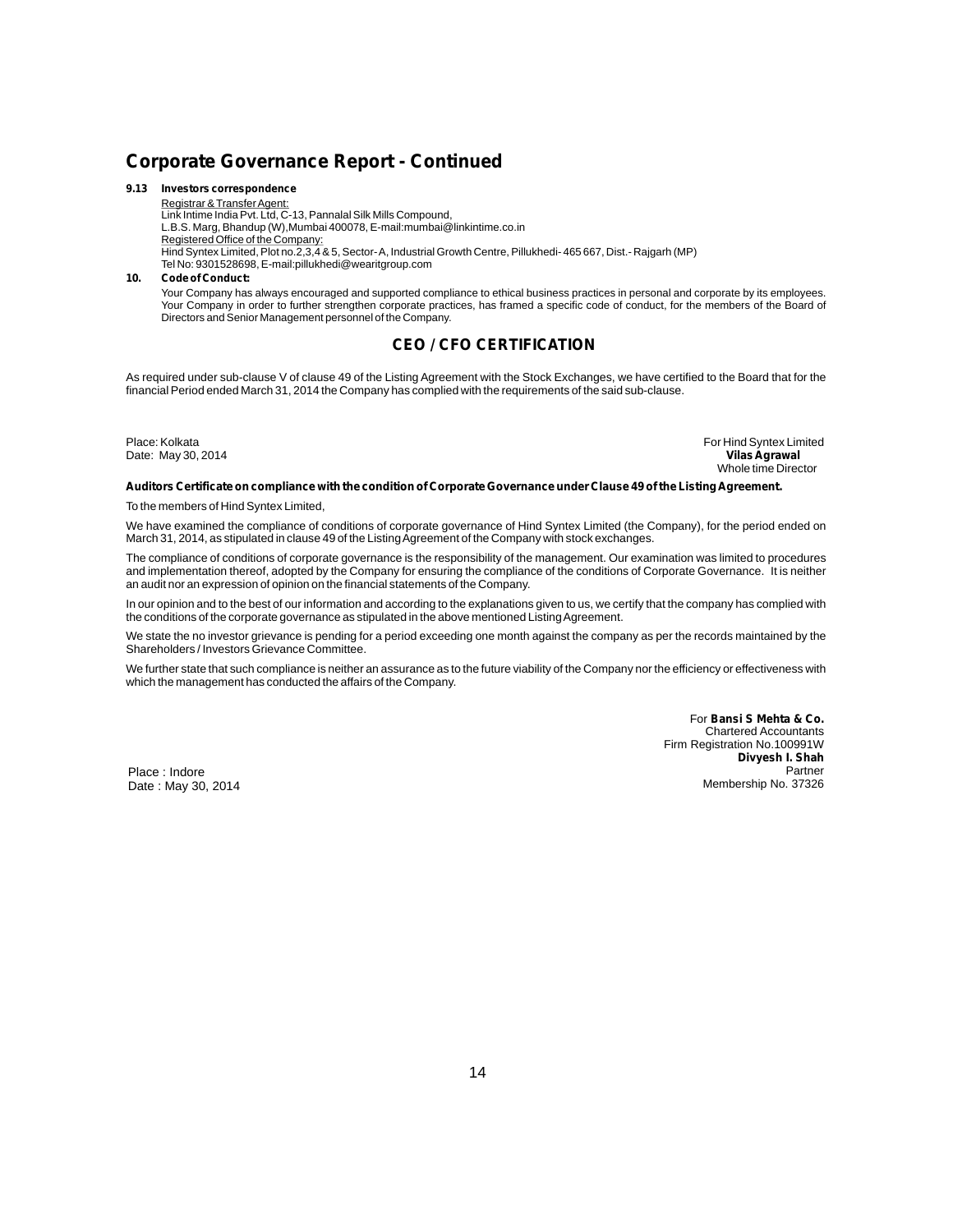### **INDEPENDENT AUDITORS' REPORT**

### To the Members of **HIND SYNTEX LIMITED**

#### **Report on the Financial Statements**

We have audited the accompanying financial statements of **HIND SYNTEX LIMITED ("the Company")** which comprise the Balance Sheet as at March 31, 2014, the Statement of Profit and Loss and the Cash Flow Statement for the period from October 01, 2013 to March 31, 2014 ("the period"), and a summary of significant accounting policies, and other explanatory information.

#### **Management's Responsibility for the Financial Statements**

Management is responsible for the preparation of these financial statements that give a true and fair view of the financial position, financial performance and cash flows of the Company in accordance with the accounting principles generally accepted in India including Accounting Standards notified under the Companies Act, 1956 ("the Act")read with the General Circular 15/2013 dated 13th September 2013 of the Ministry of Corporate Affairs in respect of section133 of the Companies Act, 2013. This responsibility includes the design, implementation and maintenance of internal control relevant to the preparation and fair presentation of the financial statements that give a true and fair view and are free from material misstatement, whether due to fraud or error.

#### **Auditor's Responsibility**

Our responsibility is to express an opinion on these financial statements based on our audit. We conducted our audit in accordance with the Standards on Auditing issued by the Institute of Chartered Accountants of India. Those Standards require that we comply with ethical requirements and plan and perform the audit to obtain reasonable assurance about whether the financial statements are free from material misstatement.

An audit involves performing procedures to obtain audit evidence about the amounts and disclosures in the financial statements. The procedures selected depend on the auditor's judgement, including the assessment of the risks of material misstatement of the financial statements, whether due to fraud or error. In making those risk assessments, the auditor considers internal control relevant to the Company's preparation and fair presentation of the financial statements in order to design audit procedures that are appropriate in the circumstances, but not for the purpose of expressing an opinion on the effectiveness of the entity's internal control. An audit also includes evaluating the appropriateness of accounting policies used and the reasonableness of the accounting estimates made by management, as well as evaluating the overall presentation of the financial statements.

We believe that the audit evidence that we have obtained is sufficient and appropriate to provide a basis for our Qualified Audit Opinion as well as Disclaimer of Opinion.

#### *Basis for Qualified Opinion*

*(a) During the period ended on March 31, 2014, the Company has charged to the Statement of Profit and Loss of* ` *1,037,547 in respect of Gratuity and of* ` *508,952 in respect of Compensated Absences. In the absence of detailed information from an Independent Actuary, interalia, as to the present value of obligation and employee benefits cost to be recognised respectively in the Balance Sheet and Statement of Profit & Loss, we are unable to ascertain the adjustment and the charges which should have been made to the Statement of Profit & Loss, respectively, in respect of Gratuity and Compensated Absences, as contemplated by the Accounting Standard-15 ("AS-15") on "Employees Benefits" [AS-15 (Revised)]and*  accordingly, we are unable to comment on the effect thereof on the Profit for the period and the consequential effect on the *Statement of Profit & Loss, and Current Liabilities and Provisions carried forward for the period end (Refer note no. 25 of Notes forming part of the financial statements).*

Further, in view of the absence of the information as aforesaid, the Company has not made disclosures of reconciliation of *obligation, fair value of plan assets, Actuarial assumptions, etc. as required by AS-15 (Revised).*

*(b) Based on a technical opinion, the Company has provided depreciation on all plant and machinery (including Power Plant) as continuous process plants at the rate pursuant to notification in GSR No.756E dated 16.12.1993 on straight line method.* 

*On the basis of the Guidance Note issued by the Institute of Chartered Accountants of India on "Some Important Issues Arising From The Amendments To Schedule XIV to the Companies Act, 1956", in our opinion, depreciation should have been provided at the rate other than that provided for continuous process plant Schedule XIV of the Companies Act, 1956.*

*Had depreciation been provided at the rate other than that provided for continuous process plant, depreciation for the period would have been* ` *5,028,919 (instead of* ` *11,488,465), Profit for the period (Net of Deferred Tax Assets of* ` *2,095,800 for such depreciation) would have been* ` *9,260,490 (instead of* ` *17,816,881) and for the period end, Net Block of Fixed Assets would have been* ` *60,397,543 (instead of* ` *177,045,598), Debit Balance in the Statement of Profit and Loss, after adjusting balances in Reserves and Surplus (except to the extent of* ` *188,227,352 on account of Capital Reserves), (Net of Deferred Tax Asset of*  ` *37,846,461 for such depreciation) would have been* ` *138,721,210 [instead of Debit Balance in the Statement of Profit and Loss, after adjusting balances in Reserves and Surplus (except to the extent of* ` *188,227,352 on account of Capital Reserves), of* ` *59,919,616] and there would have been Deferred Tax Asset (Net) of Rs. Nil (instead of Deferred Tax Assets (Net) of ` Nil).*

*(c) During the period ended on March 31, 2014 the Company has arrived at an "One Time Settlement" (OTS) of dues with its*  lenders, the cut-off date being September 30, 2012; as a result, the lenders have agreed to waive the principal amount of *4,482,737 and such amount is credited to Capital Reserve which is not in accordance with the Accounting Standard (AS) 5 on "Net Profit or Loss for the Period, Prior Period Items and Changes in Accounting Policies" as notified under the Companies (Accounting Standards) Rules, 2006. In fact, the said treatment is not in line with the opinion of the Expert Advisory Committee (EAC) of the ICAI on Accounting treatment of waiver of loan.*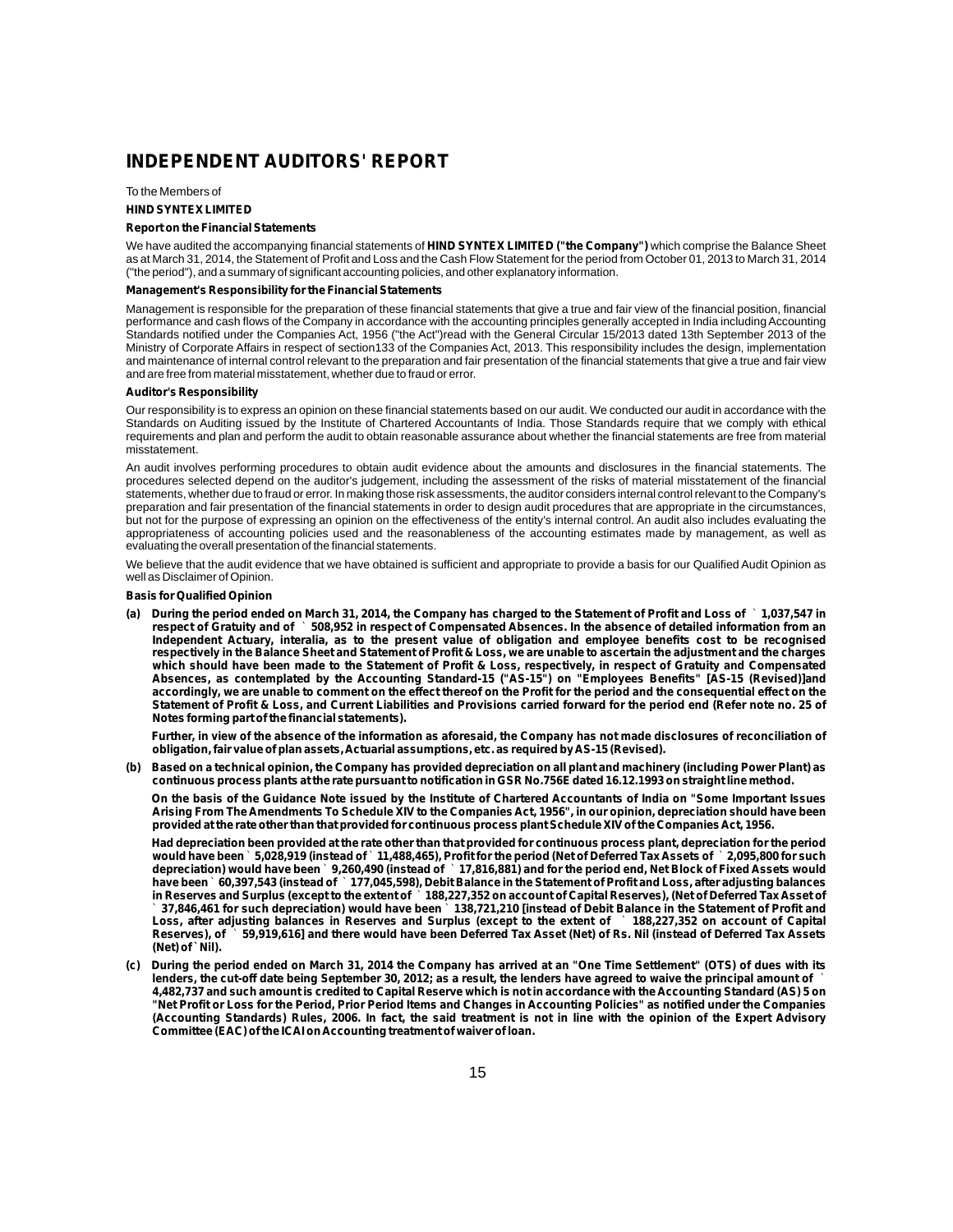Had the said waiver of principal amount of loan been credited to the Statement of Profit and Loss instead of the Credit *reflected in Capital Reserve account, the profit for the period and the carried forward balances in Surplus under the head 'Reserves &Surplus' would have been higher by* ` *4,482,737(Refer note no. 22 of Notes forming part of financial statements and other explanatory information).*

#### *Basis for Disclaimer of Opinion*

*Since we have not been able to obtain sufficient and appropriate audit evidencebased on which it is not possible for us to form an opinion as to whether the Company would be liable to pay Minimum Alternate Tax on the Book Profit so as to make Provision for Net Current Tax Expense in the financial statements (Refer note no. 30 of Notes forming part of financial statements and other explanatory information).*

#### *Qualified Opinion and Disclaimer of Opinion*

*In our opinion and to the best of our information and according to the explanations given to us, except for the effects for the matters described*  in Basis for Qualified Opinion and Basis of Disclaimer of Opinion paragraphs, the financial statements give the information required by the *Act in the manner so required and give a true and fair view in conformity with the accounting principles generally accepted in India:*

- a) in the case of Balance Sheet, of the state of affairs of the Company as at March 31, 2014;
- b) in the case of Statement of Profit and Loss, of the loss for the period ended on that date; and
- c) in the case of Cash Flow Statement, of the Cash Flows for the period ended on that date.

#### **Report on Other Legal and Regulatory Requirements**

- 1. As required by the Companies (Auditor's Report) Order, 2003 ("the Order"), as amended by the Companies (Auditor's Report) (Amendment) Order, 2004, issued by the Central Government in terms of Section 227(4A) of the Companies Act, 1956, we enclose in the Annexure a statement on the matters specified in the paragraphs 4 and 5 of the Order.
- 2. As required by Section 227(3) of the Act, we report that:
	- a. We have obtained all the information and explanations which, to the best of our knowledge and belief were necessary for the purpose of our audit;
	- b. In our opinion, proper books of account as required by law have been kept by the Company so far as appears from our examination of those books;
	- c. The Balance Sheet, the Statement of Profit and Loss and Cash Flow Statement dealt with by this report are in agreement with the books of account;
	- d. In our opinion, the Balance Sheet, the Statement of Profit and Loss and Cash Flow Statement comply with the Accounting Standards notified underthe Act read with the General Circular 15/2013 dated 13th September 2013 of the Ministry of Corporate Affairs in respect of section133 of the Companies Act, 2013;
	- e. On the basis of the written representations received from the directors of the Company as on March 31, 2014, taken on record by the Board of Directors, we report that none of the directors is disqualified as on March 31, 2014 from being appointed as a director in terms of Section 274(1)(g) of the Companies Act, 1956.

For **Bansi S Mehta & Co.** Chartered Accountants Firm Registration No.100991W **Divyesh I. Shah** Partner Membership No. 37326

Place : Indore Date : May 30, 2014

**Annexure referred to in Paragraph 1 under the heading of "Report on Other Legal and Regulatory Requirements" of our Report of even date to the members of HIND SYNTEX LIMITED on the accounts for the period ended March 31, 2014**

- On the basis of such checks as we considered appropriate and in terms of information and explanations given to us, we state that:
- (i) (a) The Company is generally maintaining proper records to show full particulars, including quantitative details and situation of fixed assets.
	- (b) As explained to us, the Company has a phased programme of physical verification of fixed assets which, in our opinion, is reasonable having regard to the size of the Company and the nature of its assets. No material discrepancies were noticed on such verification.
	- (c) The Company has not disposed off any substantial part of its fixed assets during the period so as to affect its going concern.
- (ii) (a) The inventories have been physically verified by the management during the period. In our opinion, the frequency of verification is reasonable.
	- (b) In our opinion and according to the information and explanations given to us, the procedures of physical verification of inventories followed by the management are reasonable and adequate in relation to the size of the Company and the nature of its business.
	- The Company is maintaining proper records of inventory. The discrepancies noticed on verification between physical inventories and book records were not material in relation to the operations of the Company and the same have been properly dealt with in the books of accounts.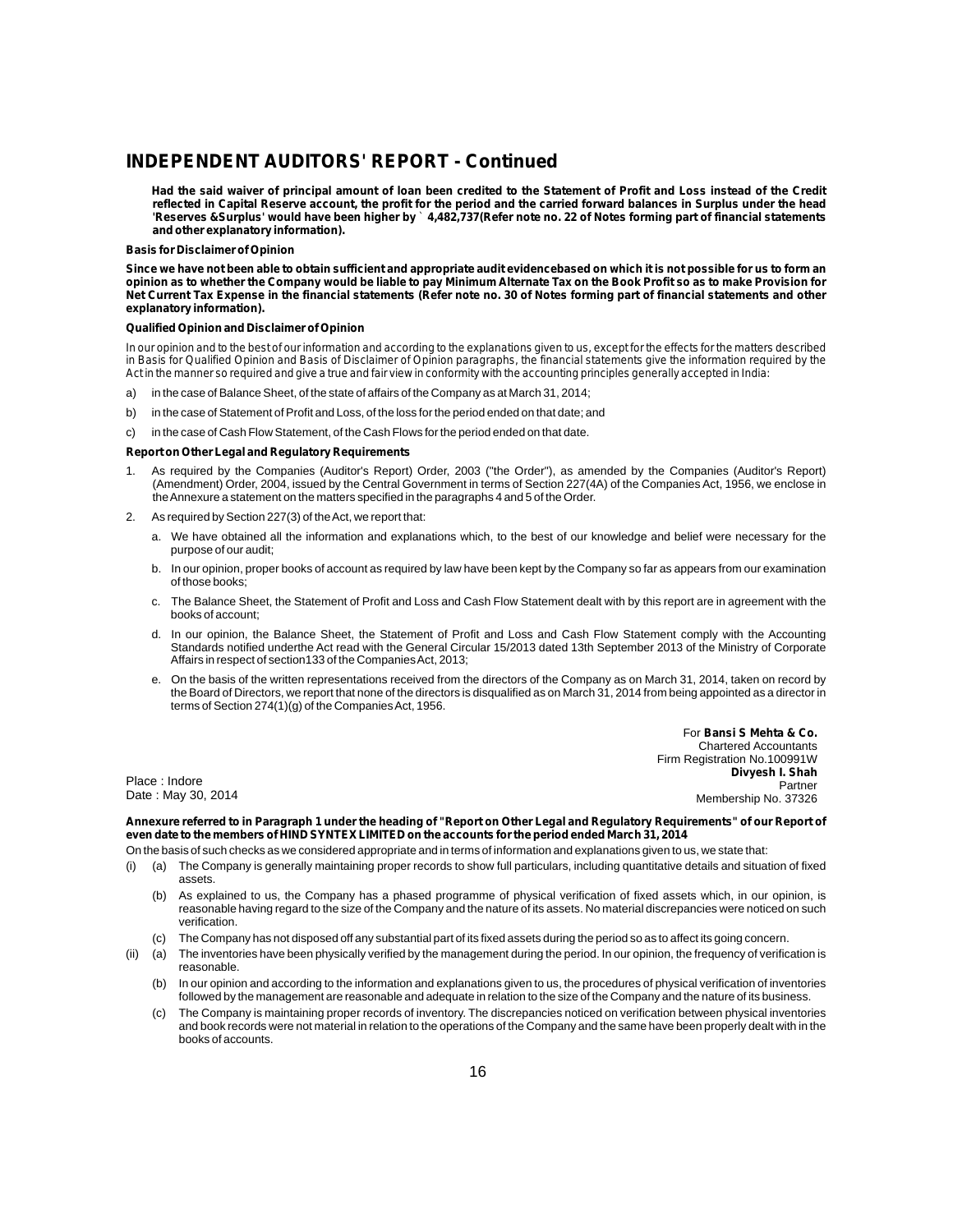- (iii) (a) As per the information furnished, the Company has not granted any loans, secured or unsecured, to companies, firms or other parties covered in the register maintained under Section 301 of the Companies Act, 1956
	- (b) As the Company has not granted any loans, secured or unsecured to Companies, firms or other parties covered in the
	- (c) register maintained under Section 301 of the Companies Act, 1956, Clause (iii) (b) of the Order relating to the rate of
	- & interest and terms and conditions being prima facie prejudicial to the Company, Clause (iii) (c) relating to regularity of
	- (d) receipt of principal amount and interest and Clause (iii) (d) relating to steps taken for recovery of overdue principal and interest of more than rupees one lakh, are not applicable.
	- (e) During the period, the Company has not taken any loans, secured or unsecured from companies, firms or other parties covered in the register maintained under section 301 of the Act.
	- (f) As the Company has not taken any loans, secured or unsecured from companies, firms or other parties covered in Register
	- & maintained under Section 301 of the Act, Clause (iii) (f) of the Order relating to rate of interest and terms and conditions being
	- (g) prima facie prejudicial to the interest of Company, Clause (iii) (g) relating to regularity in repayment of principal amount and interest, are not applicable.
- (iv) In our opinion and according to the information and explanations given to us, there is adequate internal control system commensurate with the size of the Company and the nature of its business for the purchase of inventory and fixed assets and for the sale of goods. As informed to us, the Company is not engaged in the sale of any services. During the course of our audit, no major weakness has been noticed in these internal control systems.
- (v) (a) According to the information and explanations given to us and the records of the Company examined by us, we are of the opinion that the particulars of all contracts or arrangements that need to be entered into the register maintained under section 301 of Act have been so entered; and
	- (b) In our opinion and according to the information and explanations given to us, the transactions made in pursuance of contracts or arrangements (including purchase of services) entered into the register in pursuance of Section 301 of the Act and exceeding the value of Rupees Five Lakhs in respect of any party during the year, have been made at prices which are reasonable, having regard to prevailing market prices at the relevant time, wherever applicable.
- (vi) In our opinion and according to the information and explanations given to us, the Company has not accepted any deposits from the public during the period. Hence, the question of complying with the directives issued by the Reserve Bank of India and provisions of Section 58Aand 58AAor any relevant provision of the Act, and the rules framed there under, does not arise. Accordingly clause 4(vi) of the order is not applicable.
- (vii) In our opinion, the Company has an internal audit system commensurate with its size and nature of its business.
- (viii) We have broadly reviewed the books of accounts maintained by the Company pursuant to the rules made by the Central Government for the maintenance of Cost Records under Section 209(1)(d) of the Companies Act, 1956, in respect of the manufacturing activities of the Company to which the said rules are applicable and are of the opinion that prima facie the prescribed accounts and records have been made and maintained. We have, however, not made a detailed examination of the records with a view to determine whether they are accurate or complete.
- (ix) (a) According to the information and explanations given to us and the records examined by us, the Company has been regular in depositing undisputed statutory dues including Provident Fund, Investor Education and Protection Fund, Employees' State Insurance, Income-tax, Sales-tax, Wealth-tax, Service-tax, Customs Duty, Excise-duty, Cess and other material Statutory dues, applicable to it and there were no arrears of such statutory dues as on March 31, 2014 for a period of more than six months from the date they became payable.
	- (b) According to the information and explanations given to us, given herein below are the details of dues of sales tax, income tax, wealth tax, service tax, customs duty, excise duty, cess which have not been deposited on account of disputes and the forum where the dispute is pending:

| Name of the statue            | Nature of<br>the dues | Amount in | <b>Period to</b><br>which the<br>amount relate | Forum where<br>dispute is<br>pending |
|-------------------------------|-----------------------|-----------|------------------------------------------------|--------------------------------------|
| Entry Tax Act, 1976           | Entry Tax             | 410.968   | 1997-98                                        | High Court Indore                    |
| <b>Employees' Provident</b>   |                       |           | April, 2008 to                                 | <b>Employees' Provident</b>          |
| <b>Fund and Miscellaneous</b> | Provident Fund        | 1,083,267 | December, 2010                                 | Fund Appellate Tribunal,             |
| Provisions Act, 1952          |                       |           |                                                | New Delhi                            |
| <b>CENVAT Credit Rules.</b>   | Availing of and       |           | September, 2010 to                             | Asstt. Commissioner of               |
| 2004 and Central Excise       | Utilisation of        | 76.028    | December, 2012                                 | Central Excise                       |
| Act, 1944                     | <b>CENVAT Credit</b>  |           |                                                |                                      |
| <b>CENVAT Credit Rules.</b>   | Availing of and       |           | January, 2013 to                               | Asstt. Commissioner of               |
| 2004 and Central Excise       | Utilisation of        | 71.534    | November, 2013                                 | <b>Central Excise</b>                |
| Act. 1944                     | <b>CENVAT Credit</b>  |           |                                                |                                      |
|                               |                       |           |                                                |                                      |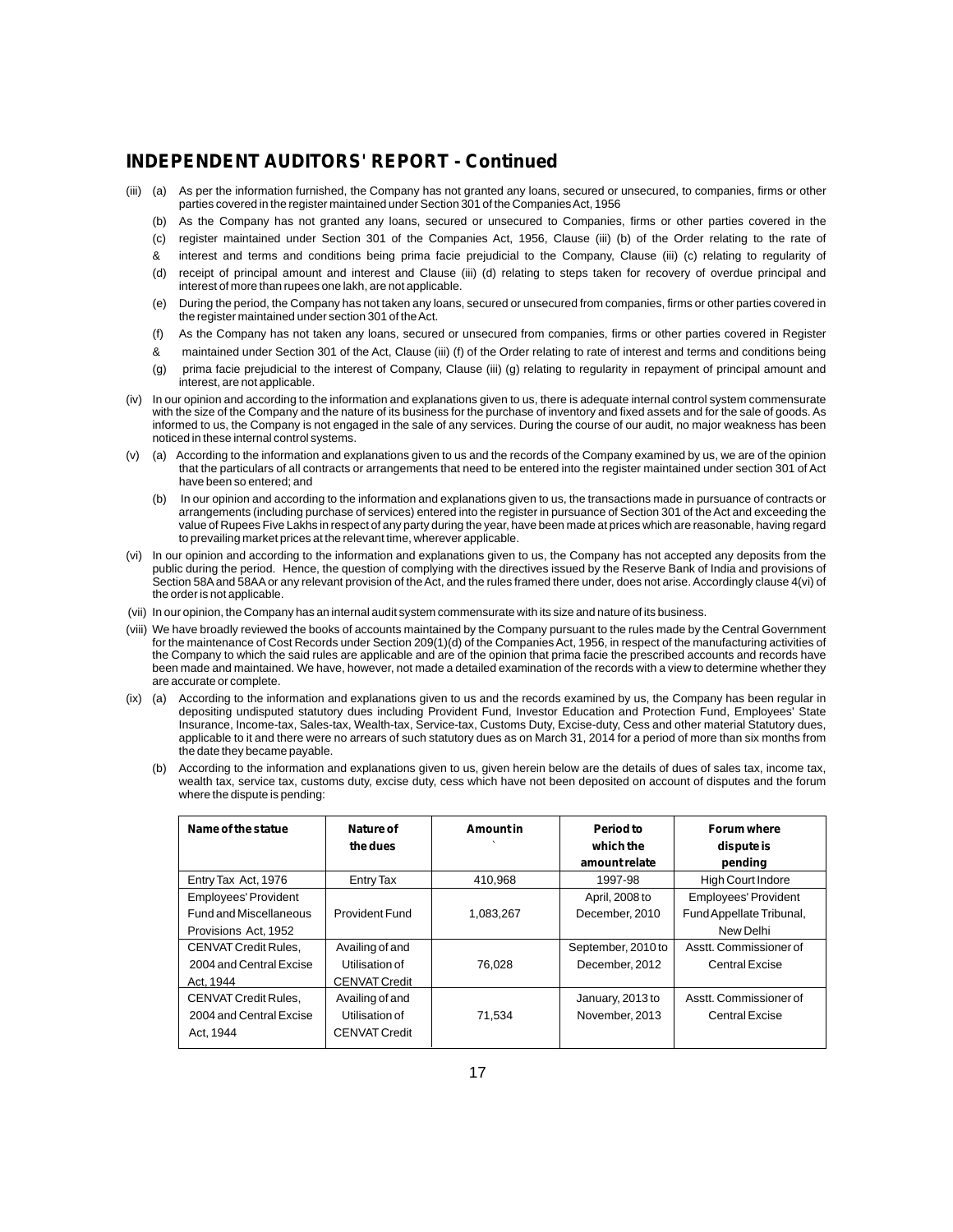- (x) **In our opinion, the accumulated losses of the Company as at the end of the financial period are more than fifty percent of its net worth. In addition to this, the Company has incurred cash losses during the period under audit. However in the immediately preceding financial period there were no cash losses.**
- (xi) In view of the sanction of CDR package and related extension of the due dates, the Company has defaulted in following repayment of dues to Banks or Institutions:

| I. Principal     |                            |                                            |                          |                                   |                                            | Amount in                                           |
|------------------|----------------------------|--------------------------------------------|--------------------------|-----------------------------------|--------------------------------------------|-----------------------------------------------------|
| Period           | <b>Total Amount</b><br>due | Amount<br>paid on or<br>before due<br>date | <b>Default</b><br>amount | Amount of<br>Default made<br>good | Period in<br>which<br>default<br>made good | Amount of<br>default as on<br>September<br>30, 2012 |
| 2006-07          | 51,940,846                 | 16,937,863                                 | 35,002,983               | 9,727,401                         | 2007-08                                    | 25,275,582                                          |
| 2007-08          | 66,526,092                 | 25,292,744                                 | 41,233,348               | 2,908,204                         | 2008-09                                    | 38,325,144                                          |
| 2008-09          | 75,111,312                 | 2,800,000                                  | 72,311,312               |                                   |                                            | 72,311,312                                          |
| 2009-10          | 75,111,312                 | $\overline{\phantom{a}}$                   | 75,111,312               | $\overline{\phantom{a}}$          |                                            | 75,111,312                                          |
| 2010-11          | 81,279,485                 | 18,400,000                                 | 62,879,485               | ۰                                 |                                            | 62,879,485                                          |
| 2011-12          | 78,779,485                 | $\overline{\phantom{a}}$                   | 78,779,485               | -                                 |                                            | 78,779,485                                          |
| Apr'12 to Sep'12 | 60,181,810                 | $\overline{\phantom{a}}$                   | 60,181,810               | ۰                                 | -                                          | 60,181,810                                          |
| <b>Total</b>     | 488,930,342                | 63,430,607                                 | 425,499,735              | 12,635,605                        | -                                          | #412,864,130*                                       |

# During the period the secured lenders invoked the provision of the SARFAESI Act, 2002 and took over the possession (including right to transfer by way of lease, assignment or sale) of fixed assets being Land & Building valuing ` 50,266,490 situated at survey No. 134 to 140 and 142 at Village Birgod, Tehsil - Sonkutch, Dist - Dewas, M.P. in lieu of their outstanding term liability. (Refer Note No. 23 of Notes forming part of the financial statements)

| II. Interest     |                            |                                                   | Amount in                |                                   |                                            |                                                     |
|------------------|----------------------------|---------------------------------------------------|--------------------------|-----------------------------------|--------------------------------------------|-----------------------------------------------------|
| Period           | <b>Total Amount</b><br>due | Amount<br>paid on or<br>before due<br><u>date</u> | <b>Default</b><br>amount | Amount of<br>Default made<br>good | Period in<br>which<br>default<br>made good | Amount of<br>default as on<br>September<br>30, 2012 |
| 2006-07          | 38,010,844                 | 17,548,156                                        | 20,462,688               |                                   |                                            | 20,462,688                                          |
| 2007-08          | 56,694,298                 | 26,429,413                                        | 30,264,885               | 1,097,696                         | 2008-09                                    | 29,167,189                                          |
| 2008-09          | 60,818,220                 | 9,042,313                                         | 51,775,907               |                                   |                                            | 51,775,907                                          |
| 2009-10          | 61,702,017                 | 2.576.644                                         | 59,125,373               |                                   |                                            | 59,125,373                                          |
| 2010-11          | 70,273,125                 | 4.775.462                                         | 65,497,663               |                                   |                                            | 65,497,663                                          |
| 2011-12          | 75,177,927                 | 14,127,308                                        | 61,050,619               | 6,787,415                         | 2008-09 to 2010-11                         | 54,263,204                                          |
| Apr'12 to Sep'12 | 31,051,484                 | -                                                 | 31,051,484               |                                   |                                            | 31,051,484                                          |
| Total            | 393,727,915                | 74,499,296                                        | 319,228,619              | 7,885,111                         |                                            | 311,343,508*                                        |

\* Company and the secured lenders had mutually agreed to arrive at consensus in respect of settlement of all the claims by the secured lenders on the Company and as a result, in pursuance to the scheme of "One Time Settlement (OTS)", with the cut-off date of September 30, 2012, the secured lenders had agreed to settle the total outstanding (principal and interest thereon). (Refer Note No.22 of Notes forming part of the financial statements)

- (xii) Based on our examination of the records and the information and explanations given to us, the Company has not granted any loans and / or advances on the basis of security by way of pledge of shares, debentures and other securities.
- (xiii) As the Company is not a chit fund, Nidhi, mutual benefit fund or society the provisions of Clause 4 (xiii) of the Order are not applicable to the Company.
- (xiv) According to the information and explanations given to us, in our opinion the Company is not dealing or trading in shares, securities, debentures and other investments and hence, the requirements of Clause 4(xiv) of the Order are not applicable to the Company.
- (xv) As the Company has not given any guarantee for loans taken by others from banks or financial institutions, clause 4(xv) of the Order is not applicable to the Company.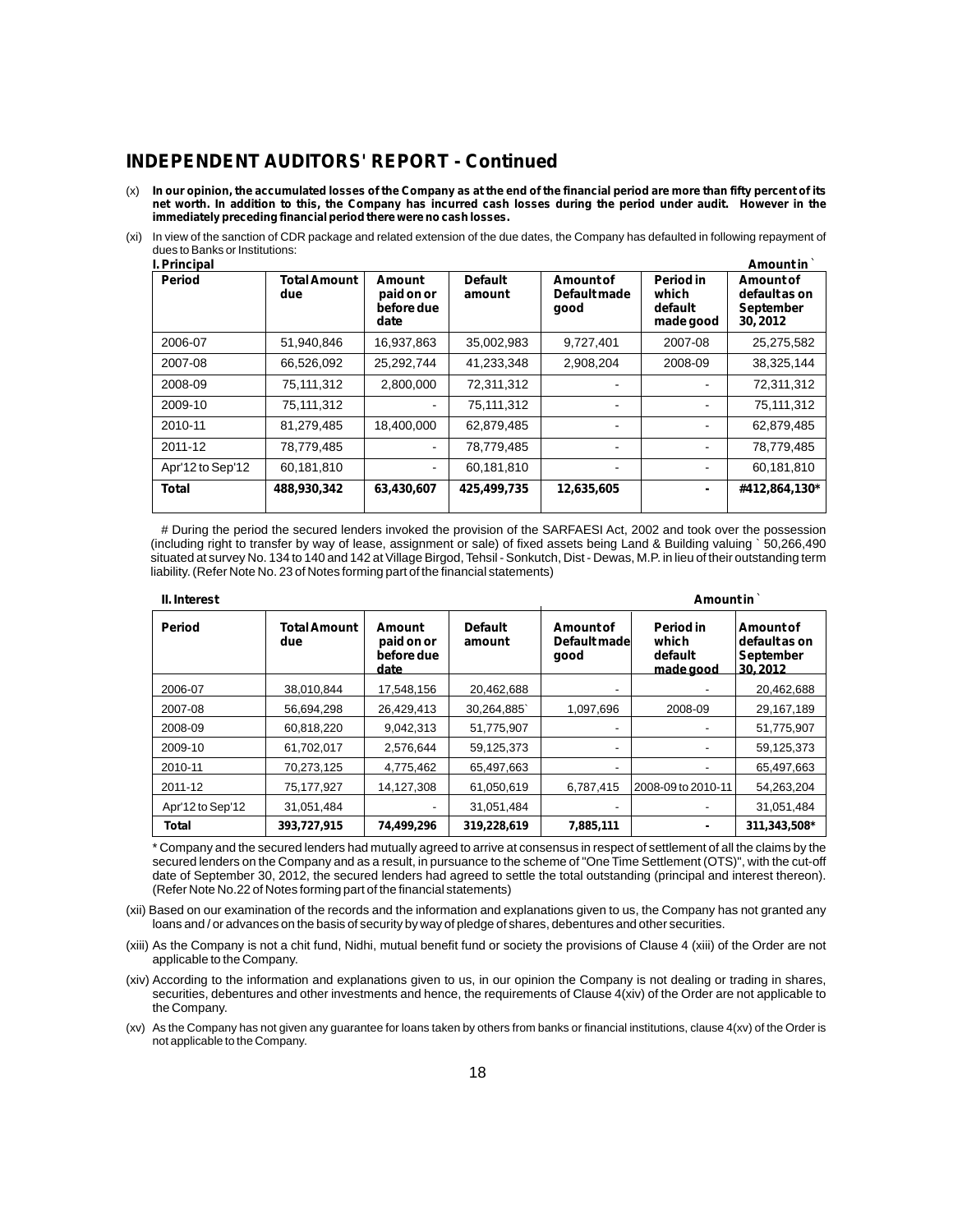- (xvi) According to the information and explanations given to us, in our opinion, the Company has not availed any of the term loan facilities, and hence, the requirements of Clause 4 (xvi) of the Order are not applicable to the Company.
- (xvii) According to the information and explanations given to us and on an overall examination of the Balance Sheet of the Company, we report that the funds raised on short term basis have not been utilised for long term investment.
- (xviii) According to the information and explanations given to us, as the Company has not made any preferential allotment of shares during the period, Clause 4 (xviii) of the Order is not applicable to the Company.
- (xix) According to the information and explanations given to us, as the Company has not issued any debentures and hence, the question of creating security or charges in respect thereof does not arise, Clause 4 (xix) of the Order is not applicable to the Company.
- (xx) As the Company has not raised any money by public issues during the period, Clause 4 (xx) of the Order is not applicable to the Company.
- (xxi) Based on the audit procedures performed and information and explanations given to us by the management, we report that no fraud on or by the Company has been noticed or reported during the course of our audit.

For **Bansi S Mehta & Co.** Chartered Accountants Firm Registration No.100991W **Divyesh I. Shah** Partner Membership No. 37326

Place : Indore Date : May 30, 2014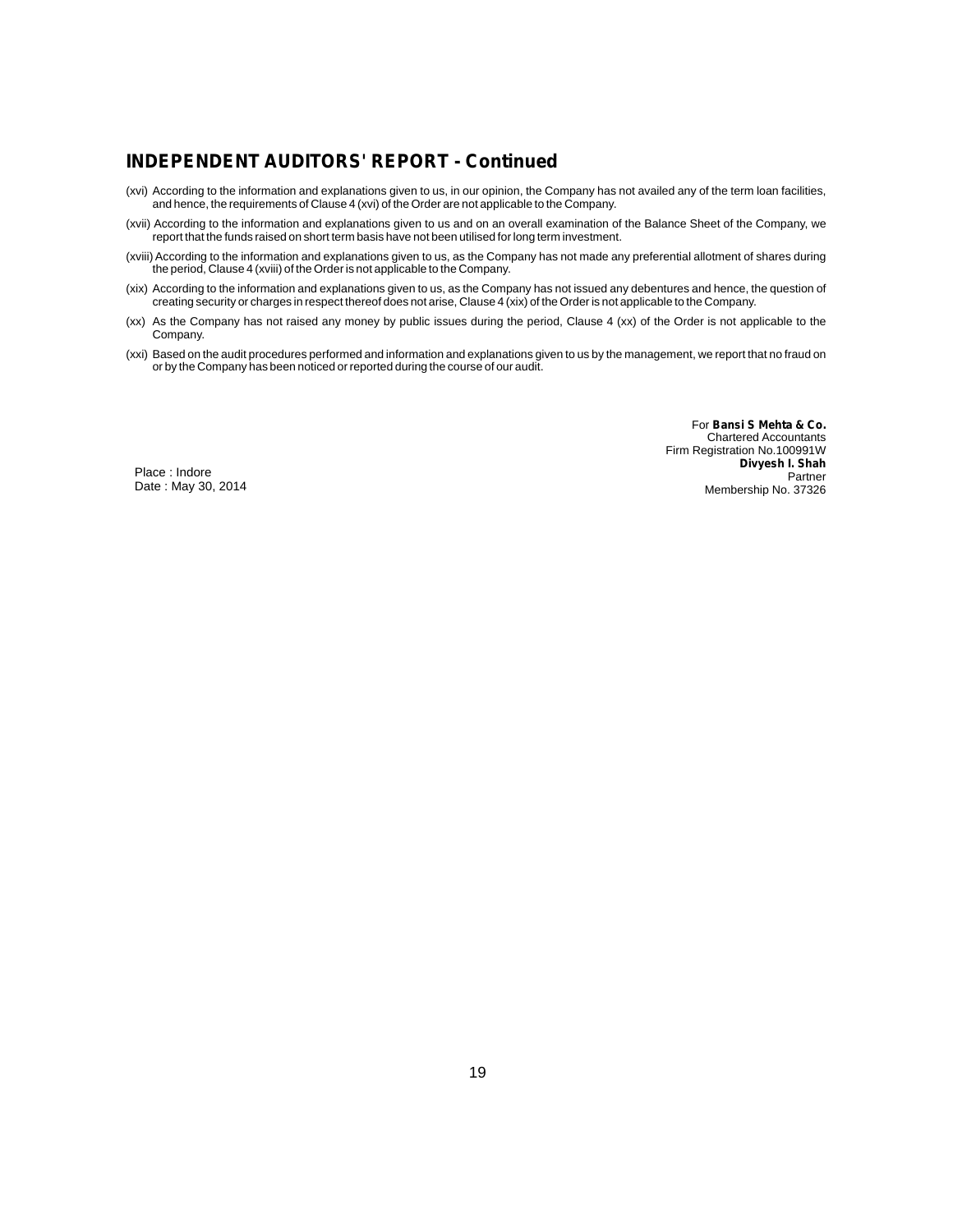# **NOTES FORMING PART OF THE FINANCIAL STATEMENTS AND OTHER EXPLANATORY INFORMATION**

### **Note No. 1**

# **1. SUMMARYOF SIGNIFICANT ACCOUNTING POLICIES AND OTHER EXPLANATORYINFORMATION:**

### **1.1 Basis of Preparation of Financial Statements:**

The Financial Statements of the Company are prepared on going concern under historical cost convention on accrual basis and in accordance<br>with the Accounting Standards referred to in Section 211 (3C) of the Companies Act, (Accounting Standard) Rules, 2006, (which continue to be applicable in respect of Section 133, of Companies Act, 2013, in terms of General Circular 15/2013 dated September 13, 2013 of the Ministry of Corporate Affairs) and the relevant provisions of the Companies Act, 1956. The accounting policies have been consistently applied by the company.

#### **1.2 Use of Estimates:**

The preparation of Financial Statements in conformity with generally accepted accounting principles requires management to make estimates and assumption that affect the reported amount of assets and liabilities and disclosure of contingent liability at the date of financial statement and the result of operations during the reporting period. Although this estimates based upon the management's best knowledge and current events and actions, actual result could differ from this estimates.

### **1.3 Revenue Recognition:**

#### **Sale of goods:**

 **Sale** are recognized at the time of dispatch of goods from factory and are recorded including excise duty but exclusive of sales tax and trade discounts, wherever applicable.

### *Interest from customer*

Interest from customers on delayed payments are accounted on accrual basis to the extent these are measurable and ultimate collection is reasonably certain.

#### **1.4 Basis of valuation of Fixed Assets:**

(a) Leasehold land - at cost.

(b) Owned Fixed Assets - at cost less depreciation, cost includes all costs incurred till the asset is put to use (including borrowing costs).

### **1.5 Depreciation:**

Depreciation on Fixed assets has been provided on straight line method at the rates as specified in Schedule XIV of the Companies Act, 1956, as amended vide notification GSR No. 756E dated December 16, 1993 and subsequent notification GSR No. 101 (E) dated March 01, 1995. Further fixed assets whose aggregate cost is Rs 5000 or less are depreciated fully in the year of acquisition.

#### **1.6 Inventories:**

Items of Inventories are measured at lower of cost or net realizable value. Cost of inventories comprises of cost of purchase, cost of conversion and other costs including appropriate overheads. Cost of raw materials is determined on first-in-first-out basis and stores and packing materials are determined on weighted average basis.

#### **1.7 Foreign Exchange Transactions:**

Transactions in foreign exchange are accounted at exchange rates prevailing on the date of transaction. Monetary items denominated in foreign currencies at the year end are restated at year end rates. Any income or expenses on account of exchange difference either on<br>settlement or on translation is recognized in the Statement of Profit and Loss. Gains / over the life of the contract.

#### **1.8 Employee Benefits**

### **(i) Post Employment Benefit Plans :**

**Defined Contribution Plan:**

Contribution as per the Employees' Provident Funds and Miscellaneous Provisions Act, 1952 towards Provident Fund and Family Pension Fund are provided for and payments in respect thereof are made to the relevant authorities on actual basis. **Defined Benefit Plan:**

#### Liability in respect of Employees' Group Gratuity Cash Accumulation Cum-Life Assurance Scheme and Group Superannuation Scheme are funded by way of contribution to Life Insurance Corporation of India.

#### **(ii) Other Benefits**

Provision has been made in respect of leave standing to the credit of the employees on the basis of their current salaries and not on the basis of actuarial valuation method.

#### **1.9 Taxation:**

#### **(a) Provision for Taxation:**

Provision for current tax is made on the estimated taxable income at the rate applicable to the relevant assessment year.

#### **(b) Deferred Taxation:**

In accordance with Accounting Standard- 22 on "Accounting for Taxes on Income", the deferred tax for timing differences is accounted for, using the tax rates and laws that have been enacted or substantially enacted by the Balance Sheet date. Deferred tax assets arising from timing differences are recognized only on the consideration of prudence.

#### **1.10 Impairment of Assets:**

If internal / external indications suggest that an Asset of the Company may be impaired, the recoverable amount of Asset / cash generating unit is determined on the Balance Sheet date and if it is less than its carrying amount, the carrying amount of the Asset / cash generating unit is reduced to the said recoverable amount. Subsequently, if there is a change in the indication, since the last impairment was recognized, so that recoverable amount of an Asset exceeds its carrying amount, an impairment recognized for an Assets in prior accounting period is reversed. The recoverable amount is measured as the higher of the net selling price and value in use of such Assets / cash generating unit, which is determined by the present value of the estimated future cash flows.

#### **1.11 Provisions, Contingent Liabilities and Contingent Assets:**

- a. The Company recognizes as Provisions, the liabilities being present obligations arising out of past events, the settlement of which is expected to result in an outflow of resources and which can be measured only by using a substantial degree of estimation.
- b. Contingent liabilities are disclosed by way of a note to the financial statements after careful evaluation by the management of the facts and legal aspects of the matter involved.
- c. Contingent Assets are neither recognized nor disclosed.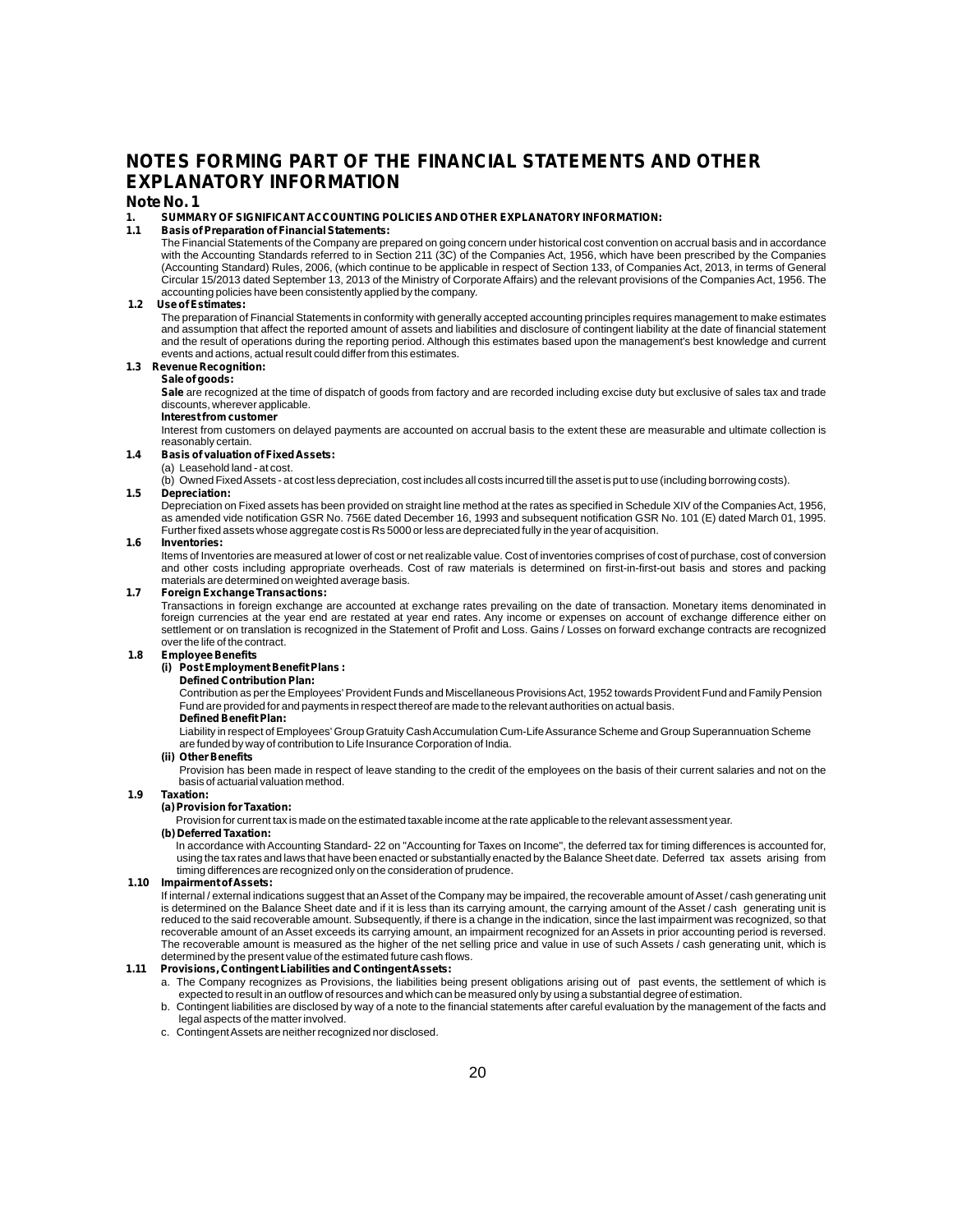# **Balance Sheet as at March 31, 2014 HIND SYNTEX LIMITED**

|   |        | Particulars                                                                                                                                                                                                                                                                                 | Note No.                                        | As at                                                                                                                                    | Asat<br>March 31, 2014 September 30, 2013                                                                                                |
|---|--------|---------------------------------------------------------------------------------------------------------------------------------------------------------------------------------------------------------------------------------------------------------------------------------------------|-------------------------------------------------|------------------------------------------------------------------------------------------------------------------------------------------|------------------------------------------------------------------------------------------------------------------------------------------|
| A |        | <b>EQUITY AND LIABILITIES</b>                                                                                                                                                                                                                                                               |                                                 |                                                                                                                                          |                                                                                                                                          |
|   | L<br>Ш | Shareholders' funds<br>(a) Share capital<br>(b) Reserves and surplus<br><b>Current liabilities</b>                                                                                                                                                                                          | 2<br>3                                          | 127,272,250<br>(59,919,616)<br>67,352,634                                                                                                | 127,272,250<br>(46, 585, 472)<br>80,686,778                                                                                              |
|   |        | (a) Trade payables<br>(b) Other current liabilities<br>(c) Short-term provisions                                                                                                                                                                                                            | 4<br>5<br>6                                     | 81,532,700<br>172,291,884<br>4,599,369<br>258,351,953                                                                                    | 35,524,102<br>181, 137, 818<br>7,991,241<br>224,653,161                                                                                  |
|   |        | <b>TOTAL</b>                                                                                                                                                                                                                                                                                |                                                 | 325,704,587                                                                                                                              | 305,339,939                                                                                                                              |
| в |        | <b>ASSETS</b>                                                                                                                                                                                                                                                                               |                                                 |                                                                                                                                          |                                                                                                                                          |
|   | г<br>Ш | <b>Non-current assets</b><br>(a) Fixed assets<br>Tangible assets<br>(b) Long-term loans and advances<br><b>Current assets</b><br>(a) Inventories<br>(b) Trade receivables<br>(c) Cash and cash equivalents<br>(d) Short-term loans and advances<br>(e) Other current assets<br><b>TOTAL</b> | 7<br>8<br>9<br>10<br>11<br>12<br>13<br>$1 - 34$ | 177,045,598<br>93,966,259<br>271,011,857<br>32,563,215<br>4,321,954<br>3,000,000<br>3,372,843<br>11,434,718<br>54,692,730<br>325,704,587 | 172, 109, 868<br>70,636,840<br>242,746,708<br>40,598,269<br>245,668<br>2,266,679<br>6,443,111<br>13,039,504<br>62,593,231<br>305,339,939 |
|   |        | Notes (including Significant Accounting Policies) forming<br>part of financial statement and other explanatory information                                                                                                                                                                  |                                                 |                                                                                                                                          |                                                                                                                                          |

As per our report of even date attached For **BANSI S. MEHTA & CO.** Chartered Accountants Firm Registration No. 100991W

Divyesh I. Shah Partner Membership No.37326

Place : Indore Dated : May 30, 2014 For and on behalf of the Board of Directors

Manish Kumar Director

Vilas Agrawal

Wholetime Director

Place : Kolkata Dated : May 30, 2014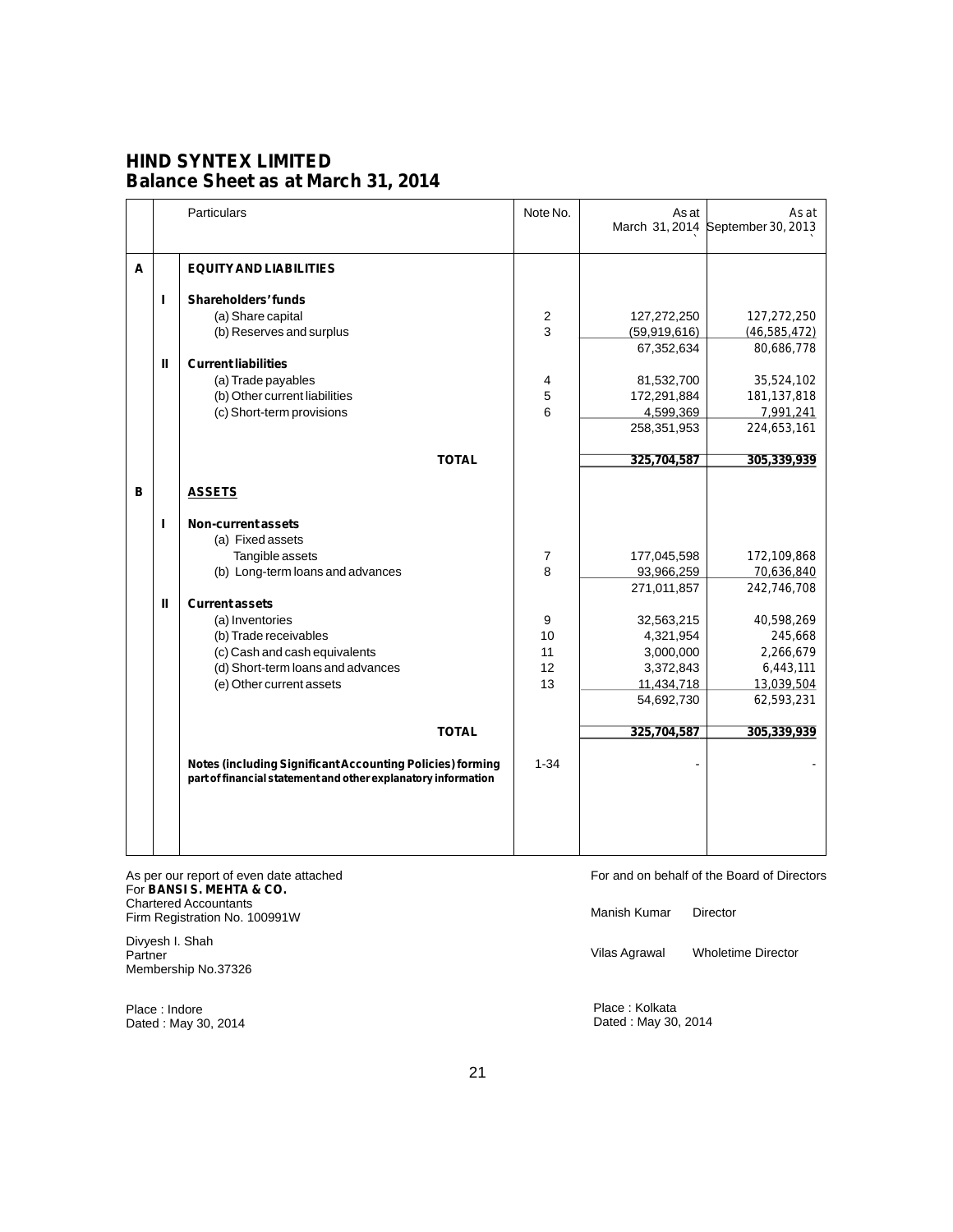# **Statement of Profit and Loss for the period ended March 31, 2014 HIND SYNTEX LIMITED**

|                                              | Particulars                                                                                                                                                                                                                                                                                                                                                                                                                                                               | <b>Note</b><br>No.                             | For the period ended<br>March 31, 2014                                                      | For the year ended<br>September 30, 2013                                                             |
|----------------------------------------------|---------------------------------------------------------------------------------------------------------------------------------------------------------------------------------------------------------------------------------------------------------------------------------------------------------------------------------------------------------------------------------------------------------------------------------------------------------------------------|------------------------------------------------|---------------------------------------------------------------------------------------------|------------------------------------------------------------------------------------------------------|
| A<br>Ш<br>Ш                                  | <b>CONTINUING OPERATIONS</b><br>Revenue from operations (gross)<br>Less: Excise duty<br>Revenue from operations (net)<br>Other income<br>Total revenue (I+II)                                                                                                                                                                                                                                                                                                             | 14<br>14<br>15                                 | 241,485,295<br>126.373<br>241,358,922<br>4,889,587<br>246.248.509                           | 1,487,900,871<br>428.548<br>1,487,472,323<br>224,020,488<br>1.711.492.811                            |
| IV                                           | <b>Expenses</b><br>(a) Cost of materials consumed<br>(b) Changes in inventories of finished goods,<br>work-in-progress and stock-in-trade<br>(c) Employee benefits expense<br>(d)Finance costs<br>(e) Depreciation and amortisation expense<br>(f) Other expenses<br><b>Total expenses</b>                                                                                                                                                                                | 16a<br>16b<br>17<br>18<br>$\overline{7}$<br>19 | 97,133,476<br>6,405,166<br>57,659,734<br>795,543<br>11,488,465<br>90,583,006<br>264,065,390 | 897,849,920<br>54,566,556<br>149,426,345<br>37,559,050<br>47,056,590<br>347,935,820<br>1,534,394,281 |
| V<br>VI<br>VII<br>VIII<br>IX<br>X<br>XI<br>в | Profit / (Loss) before exceptional and extraordinary<br>items and tax (III - IV)<br>Exceptional items<br>Profit/(Loss) before extraordinary items and tax $(V + VI)$<br><b>Extraordinary items</b><br>Profit / (Loss) before tax (VII + VIII)<br>Tax expense:<br>(a) Deferred tax<br>(b) Net current tax expense<br>(c) Excess / (Short) provision for income tax of earlier year<br>Profit / (Loss) from continuing operations (IX+X)<br><b>DISCONTINUING OPERATIONS</b> | 30                                             | (17, 816, 881)<br>(17, 816, 881)<br>(17, 816, 881)<br>(17, 816, 881)                        | 177,098,530<br>177,098,530<br>177,098,530<br>1.384.626<br>178,483,156                                |
| XIII<br>C<br><b>XIV</b>                      | $XII(a)$ Profit / (Loss) from discontinuing operations (before tax)<br>XII(b) Gain / (Loss) on disposal of assets / settlement of liabilities<br>attributable to the discontinuing operations<br>$XII(c)$ $ Add / (Less)$ : Tax expense of discontinuing operations<br>Profit / (Loss) from discontinuing operations (XII(a) + XII(b) + XII(c))<br><b>TOTAL OPERATIONS</b><br>Profit / (Loss) for the year (XI + XIII)                                                    | 20                                             | (17, 816, 881)                                                                              | 1,821,811<br>1,821,811<br>180, 304, 767                                                              |
| XV                                           | Earnings per share (of ` 10/-each):<br>(a)Basic<br>(i) Continuing operations<br>(ii) Total operations<br>(b) Diluted<br>(i) Continuing operations<br>(ii) Total operations<br>Notes (including Significant Accounting Policies) forming<br>part of financial statement and other explanatory information                                                                                                                                                                  | 28<br>$1 - 34$                                 | 1.40<br>1.40<br>1.40<br>1.40                                                                | 14.02<br>14.17<br>14.02<br>14.17                                                                     |

As per our report of even date attached For **BANSI S. MEHTA & CO.** Chartered Accountants Firm Registration No. 100991W

Divyesh I. Shah Partner Membership No.37326

Place : Indore Dated : May 30, 2014 For and on behalf of the Board of Directors

Manish Kumar Director

Vilas Agrawal Wholetime Director

Place : Kolkata Dated : May 30, 2014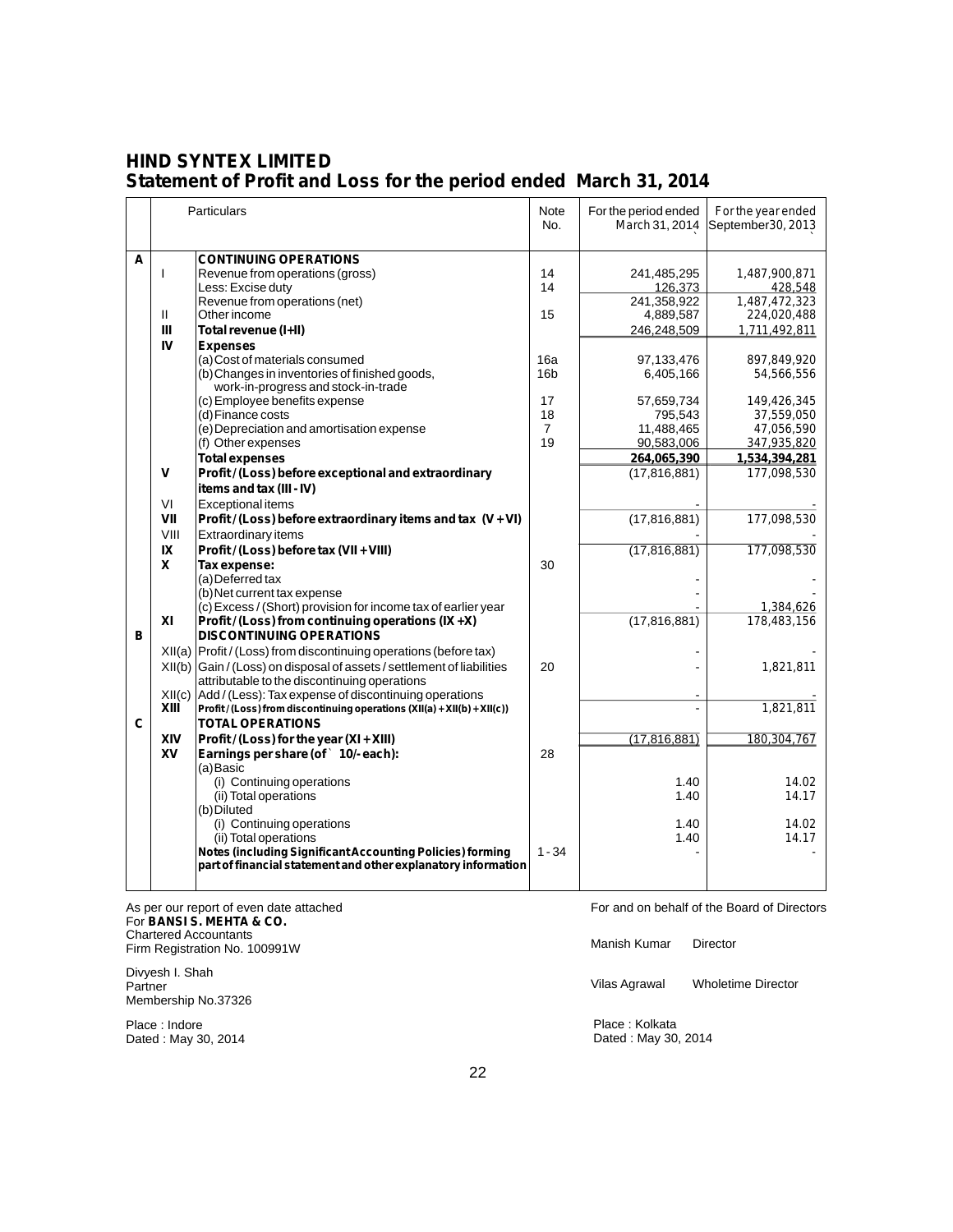# **Cash Flow Statement for the period ended March 31, 2014 HIND SYNTEX LIMITED**

| <b>Particulars</b>                                                                                | For the period ended<br>March 31, 2014 |                | <b>For the Period ended</b><br>September 30, 2013 |                 |  |
|---------------------------------------------------------------------------------------------------|----------------------------------------|----------------|---------------------------------------------------|-----------------|--|
|                                                                                                   |                                        |                |                                                   |                 |  |
| A. Cash flow from operating activities                                                            |                                        |                |                                                   |                 |  |
| Net Profit / (Loss) before extraordinary items and tax<br>Adjustments for:                        |                                        | (17, 816, 881) |                                                   | 180,304,767     |  |
| Depreciation and amortisation                                                                     | 11,488,465                             |                | 47,056,590                                        |                 |  |
| Loss/ (Profit) on sale of assets                                                                  | 688,602                                |                | 18,238,635                                        |                 |  |
| Interest income                                                                                   | (617, 802)                             |                | (2,271,451)                                       |                 |  |
| Interest Expenses on Term Loan                                                                    | 795,543                                |                |                                                   |                 |  |
| Provision no longer required written off                                                          | 12,354,808                             | (12, 354, 808) | 206,707,474<br>143,683,700                        | 143,683,700     |  |
| Operating profit before working capital changes<br>Changes in working capital:                    |                                        | (5,462,073)    |                                                   | 36,621,067      |  |
| Adjustments for (increase) / decrease in operating assets:                                        |                                        |                |                                                   |                 |  |
| Inventories                                                                                       | 8,035,054                              |                | 87,353,391                                        |                 |  |
| Trade receivables                                                                                 | (4,076,286)                            |                | 61,046,617                                        |                 |  |
| Other receivable                                                                                  | (20, 259, 151)                         |                | 473,238                                           |                 |  |
| Other current assets                                                                              | 1,604,786                              |                | (11, 595, 947)                                    |                 |  |
| Adjustments for increase / (decrease) in operating liabilities:                                   |                                        |                |                                                   |                 |  |
| Short-term borrowings                                                                             |                                        |                |                                                   |                 |  |
| Trade payables<br>Other current liabilities                                                       | 46,008,598<br>(12,309,807)             |                | 17,396,052<br>167,168,326                         |                 |  |
| Short-term provisions                                                                             |                                        |                |                                                   |                 |  |
|                                                                                                   | 19,003,194                             | 19,003,194     | 321,841,677                                       | 321,841,677     |  |
|                                                                                                   |                                        | 13,541,121     |                                                   | 358,462,744     |  |
| Cash flow from extraordinary items                                                                |                                        |                |                                                   |                 |  |
| Cash generated from operations                                                                    |                                        |                |                                                   |                 |  |
| Net income tax refunds                                                                            |                                        |                |                                                   |                 |  |
| Net cash flow from / (used in) operating activities (A)<br>B. Cash flow from investing activities |                                        | 13,541,121     |                                                   | 358,462,744     |  |
| Purchase of fixed assets                                                                          | (18, 424, 940)                         |                | (8,331,394)                                       |                 |  |
| Proceeds from sale of fixed assets (Net)                                                          | 1,312,144                              |                | 62,844,901                                        |                 |  |
| Commission paid to MSTC                                                                           |                                        |                |                                                   |                 |  |
| Interest received                                                                                 |                                        |                |                                                   |                 |  |
|                                                                                                   | (17, 112, 796)                         |                | 54,513,507                                        |                 |  |
| Net cash flow from investing activities (B)                                                       |                                        | (17, 112, 796) |                                                   | 54,513,507      |  |
| C. Cash flow from financing activities                                                            |                                        |                |                                                   |                 |  |
| Interest paid on Term Loan                                                                        | (177, 741)                             |                | (127, 906, 040)                                   |                 |  |
| Paid under the scheme of OTS<br>Proceed from long term borrowing                                  | 4,482,737                              |                | (306, 686, 252)                                   |                 |  |
| Repayment of other short-term borrowings                                                          |                                        |                |                                                   |                 |  |
|                                                                                                   | 4,304,996                              |                | (434, 592, 292)                                   |                 |  |
| Net cash flow from / (used in) financing activities (C)                                           |                                        | 4,304,996      |                                                   | (434, 592, 292) |  |
|                                                                                                   |                                        |                |                                                   |                 |  |
| Net increase / (decrease) in Cash and cash equivalents (A+B+C)                                    |                                        | 733,321        |                                                   | (21,616,041)    |  |
| Cash and cash equivalents at the beginning of the period                                          |                                        | 2,266,679      |                                                   | 23,882,720      |  |
| *Comprises:                                                                                       |                                        | 3,000,000      |                                                   | 2,266,679       |  |
| (a) Cash on hand                                                                                  | 421,570                                |                | 145,691                                           |                 |  |
| (b) Balances with banks                                                                           |                                        |                |                                                   |                 |  |
| In current accounts                                                                               | 2,578,430                              |                | 2,120,988                                         |                 |  |
|                                                                                                   |                                        | 3,000,000      |                                                   | 2,266,679       |  |
|                                                                                                   |                                        |                |                                                   |                 |  |

In terms of our report attached. For **BANSI S. MEHTA & CO.** Chartered Accountants Firm Registration No. 100991W

Divyesh I. Shah Partner Membership No.37326 Place : Indore Dated : May 30, 2014

For and on behalf of the Board of Directors

**Manish Kumar** Director

**Vilas Agrawal** Wholetime Director

Place : Kolkata Dated : May 30, 2014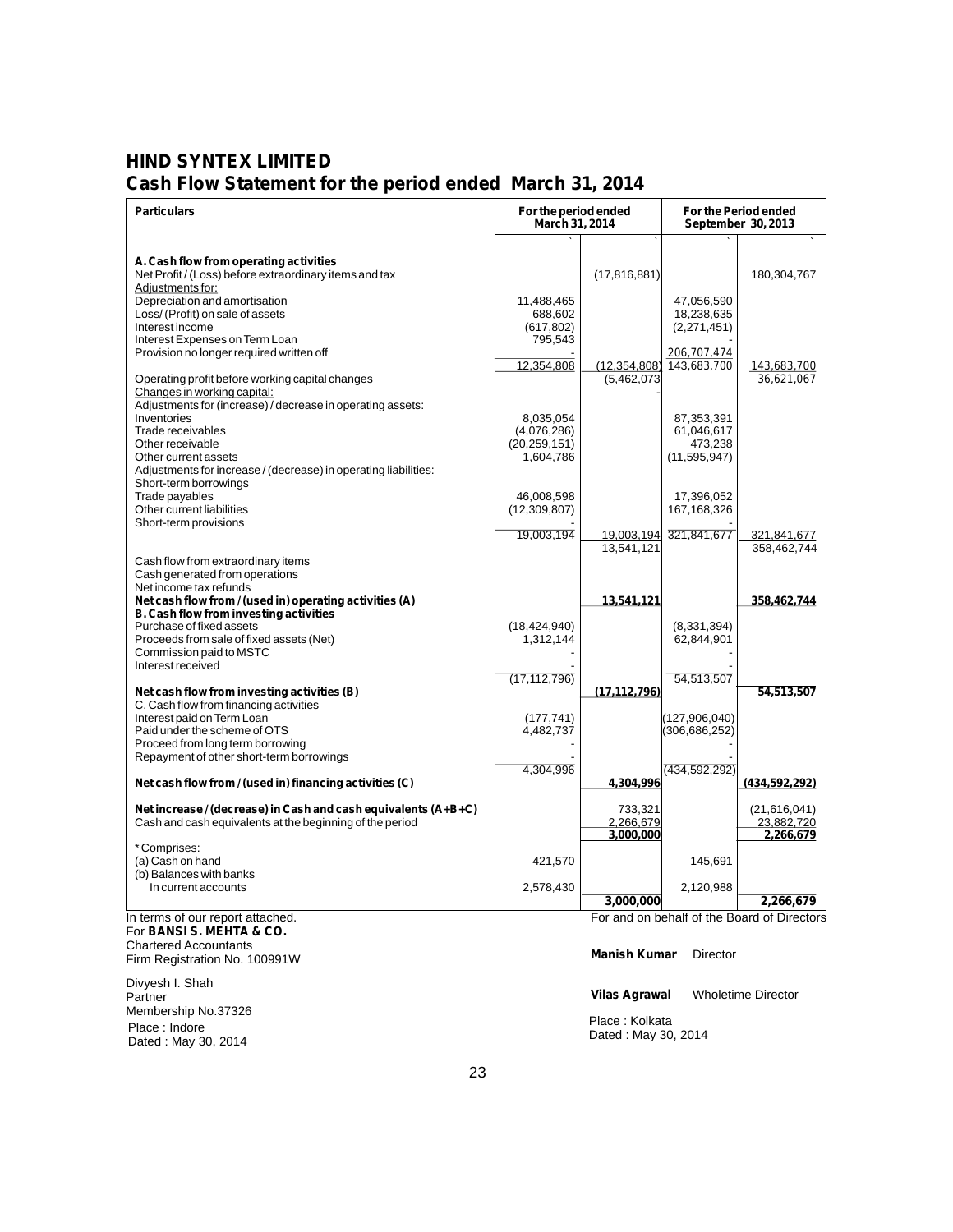#### **Note 2 2(a) Share capital**

|     | Particulars                                                         | As at March 31, 2014 |             | As at September 30, 2013 |               |
|-----|---------------------------------------------------------------------|----------------------|-------------|--------------------------|---------------|
|     |                                                                     | Number of shares     |             | Number of shares         |               |
| (a) | Authorised<br>Equity shares, 10 par value                           | 16,000,000           | 160,000,000 | 16,000,000               | 160,000,000   |
| (b) | Issued, Subscribed and fully paid up<br>Equity shares, 10 par value | 12,718,600           | 127,186,000 | 12,718,600               | 127, 186, 000 |
| (c) | Shares forfeited                                                    | 30.350               | 86.250      | 30.350                   | 86,250        |
|     | Total                                                               | 12.748.950           | 127,272,250 | 12.748.950               | 127.272.250   |

The company has only one class of shares referred to as equity shares having at par value of **`** 10/-. Each holder of equity shares is entitled to one vote per share.

### **2(b) Details of Shares forfeited**

| <b>Class of Shares</b>      |                     | As at March 31, 2014         | As at September 30, 2013 |                                          |
|-----------------------------|---------------------|------------------------------|--------------------------|------------------------------------------|
|                             | Number of<br>shares | Amount originally<br>paid up | shares                   | Number of   Amount originally<br>paid up |
| Equity shares, 10 par value | 30.350              | 86.250                       | 30.350                   | 86,250                                   |

### **2(c) Reconciliation of the number of shares and amount outstanding at the beginning and at the end of the reporting period:**

| <b>Particulars</b>                                                             | As at March 31, 2014 |             |                  |             | As at September 30, 2013 |  |
|--------------------------------------------------------------------------------|----------------------|-------------|------------------|-------------|--------------------------|--|
|                                                                                | Number of shares     |             | Number of shares |             |                          |  |
| Equity shares at the beginning<br>Add: Fresh Issue<br>Less: Buy Back of shares | 12,718,600           | 127.186.000 | 12.718.600       | 127.186.000 |                          |  |
| Equity shares at the end                                                       | 12.718.600           | 127.186.000 | 12.718.600 l     | 127.186.000 |                          |  |

#### **2(d) Details of shares held by each shareholder holding more than 5% shares:**

| Class of Shares and                                                                                                                                                                                          | As at March 31, 2014                                      |                                         |                                                           |                                         |  | As at September 30, 2013 |
|--------------------------------------------------------------------------------------------------------------------------------------------------------------------------------------------------------------|-----------------------------------------------------------|-----------------------------------------|-----------------------------------------------------------|-----------------------------------------|--|--------------------------|
| Name of the Shareholders                                                                                                                                                                                     | Number of<br>shares held                                  | % holding in that<br>class of shares    | Number of<br>shares held                                  | % holding in that<br>class of shares    |  |                          |
| Equity shares with voting rights<br>Assets Reconstruction Company (India) Limited<br>Mr Manish Kumar<br>Mr. Manish Kumar (RDM Family Trust)<br>Mr. Narendra Kumar (Devmanu Family Trust)<br>Mrs.Ritika Kumar | 1.840.000<br>956.456<br>747.348<br>1,698,571<br>2.732.807 | 14.46<br>7.52<br>5.88<br>13.36<br>21.49 | 1,840,000<br>956.456<br>747.348<br>1,698,571<br>2.732.807 | 14.46<br>7.52<br>5.88<br>13.36<br>21.49 |  |                          |

**2(e) Out of the above Shares 8,158,950 Equity shares of** `**10 each have been allotted as fully paid up Bonus Shares by capitalisation of General Reserve on December 02, 1993 and January 16, 1998.** 

**2(f) 1,840,000 Equity shares of** `**10 par value issued at par amounting to** `**18,400,000 to Asset Reconstruction Company (India) Limited, Mumbai against conversion of Funded Interest Term Loan (FITL) into equity, as per terms of CDR.**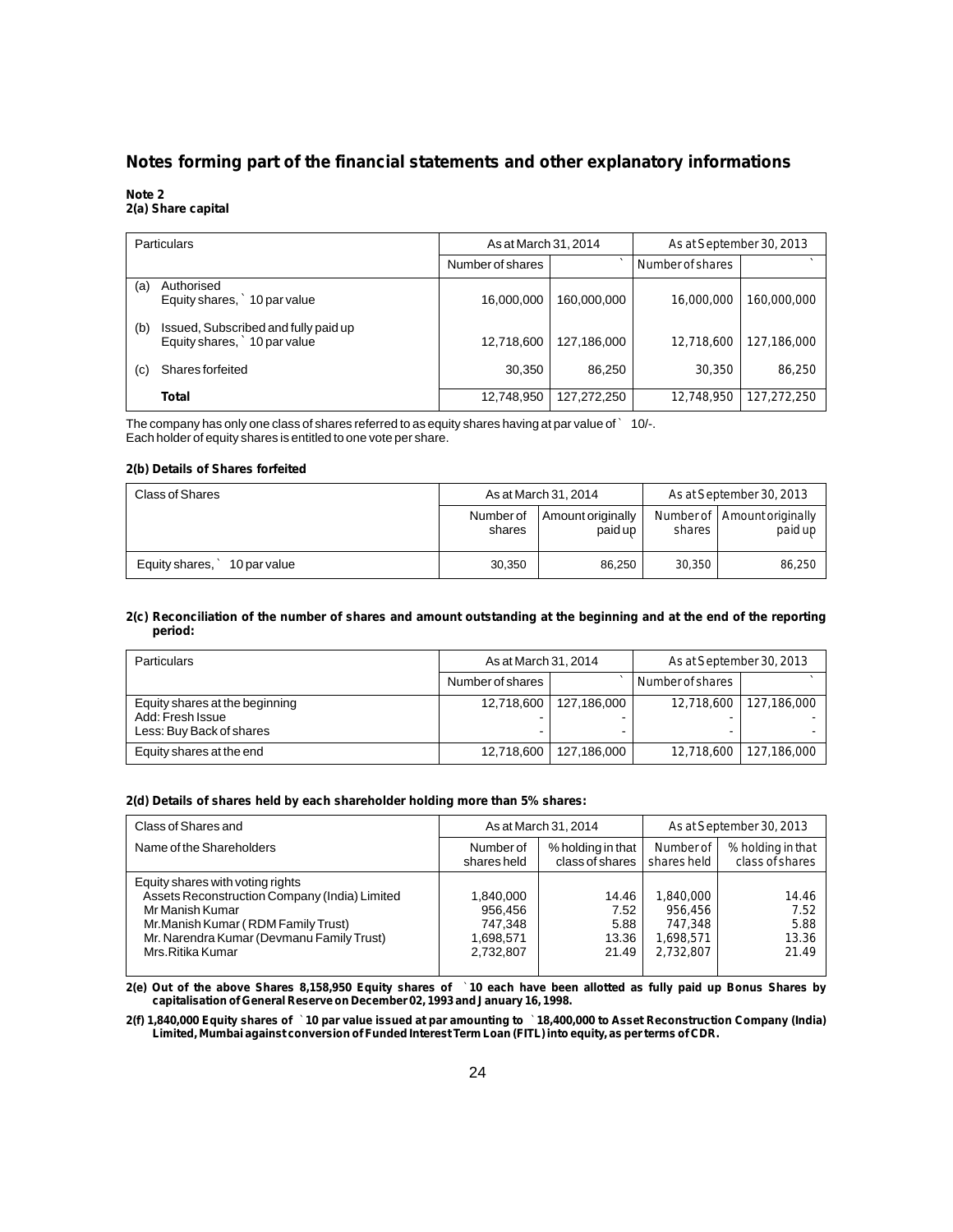### **Note 3**

#### **Reserves and Surplus**

| <b>Particulars</b>                                                   | As at March 31, 2014 | As at September 30, 2013 |
|----------------------------------------------------------------------|----------------------|--------------------------|
|                                                                      |                      |                          |
| <b>Capital reserve</b><br>(a)                                        |                      |                          |
| (i) Central Investment Subsidy                                       | 1,500,000            | 1,500,000                |
| (ii) State Investment Subsidy                                        | 2,500,000            | 2,500,000                |
| (iii) Diesel Generator Set Subsidy                                   | 446.371              | 446.371                  |
|                                                                      | 4,446,371            | 4,446,371                |
| Add:- Waiver of Principal Amount of Term Loan by the secured lenders |                      |                          |
| in pursuance to the scheme of "One Time Settlement" (OTS) (Refer     |                      |                          |
| Note No. 22)                                                         | 179,309,492          | 174,826,755              |
| <b>Closing Balance</b>                                               | 183,755,863          | 179,273,126              |
| <b>Power Subsidy Reserve</b><br>(b)                                  | 4,471,489            | 4,471,489                |
| <b>General Reserve</b><br>(c)                                        | 286,518,693          | 286,518,693              |
| Surplus in Statement of Profit and Loss<br>(d)                       |                      |                          |
| Opening balance                                                      | (516,848,780)        | (697, 153, 547)          |
| Add: Profit / (Loss) for the year                                    | (17,816,881)         | 180,304,767              |
| Closing Balance                                                      | (534, 665, 661)      | (516,848,780)            |
| Total                                                                | (59, 919, 616)       | (46,585,472)             |
|                                                                      |                      |                          |

### **Note 4**

### **Trade payables**

| Particulars                                                                                                                                 |                        | As at March 31, 2014 As at September 30, 2013 |
|---------------------------------------------------------------------------------------------------------------------------------------------|------------------------|-----------------------------------------------|
|                                                                                                                                             |                        |                                               |
| Trade payables (Refer Note no.32)                                                                                                           | 81,532,700             | 35,524,102                                    |
| <b>Total</b>                                                                                                                                | 81,532,700             | 35,524,102                                    |
| Note 5<br><b>Other current liabilities</b>                                                                                                  |                        |                                               |
| Particulars                                                                                                                                 |                        | As at March 31, 2014 As at September 30, 2013 |
|                                                                                                                                             |                        |                                               |
| Interest accrued and due on borrowings<br>Liability Payable under the scheme of One Time Settlement with Secured<br>Lenders (Refer Note 22) |                        |                                               |
| - For Term Loan                                                                                                                             |                        | 8,172,923                                     |
| - For Working Capital Loan                                                                                                                  |                        | 1,827,077                                     |
| Pending waiver on payment of final installement under Scheme of "One"<br>Time Settlement" (OTS) (Refer Note 22)                             |                        | 10.000.000                                    |
| (Principal 5,933,838 & Interest 3,849,091)<br>Other payables                                                                                |                        | 9,782,929                                     |
| <b>Statutory remittances</b><br>(i)                                                                                                         | 779,756                | 901,739                                       |
| M/s Wearit Global Limited (Advance against Job Work)<br>(ii)                                                                                | 150,000,000            | 140,000,000                                   |
| M/s Deepak Spinners Limited (Advance against fixed assets)<br>(iii)                                                                         | 6,551,000              |                                               |
| Others<br>(iv)                                                                                                                              | 14,889,128             | 20,453,150                                    |
| <b>Total</b>                                                                                                                                | 172,219,884            | 181,137,818                                   |
| Note 6<br><b>Short-term provisions</b>                                                                                                      |                        |                                               |
| Particulars                                                                                                                                 |                        | As at March 31, 2014 As at September 30, 2013 |
| 1. Provision for employee benefits:<br>(a) Provision for Bonus<br>(b) Provision for Leave                                                   | 2,581,593<br>2,017,776 | 4,066,419<br>1,724,822                        |
| Other-Provision for Management fees for Bank Of India<br>2.                                                                                 |                        | 2,200,000                                     |
| <b>Total</b>                                                                                                                                | 4,599,369              | 7,991,241                                     |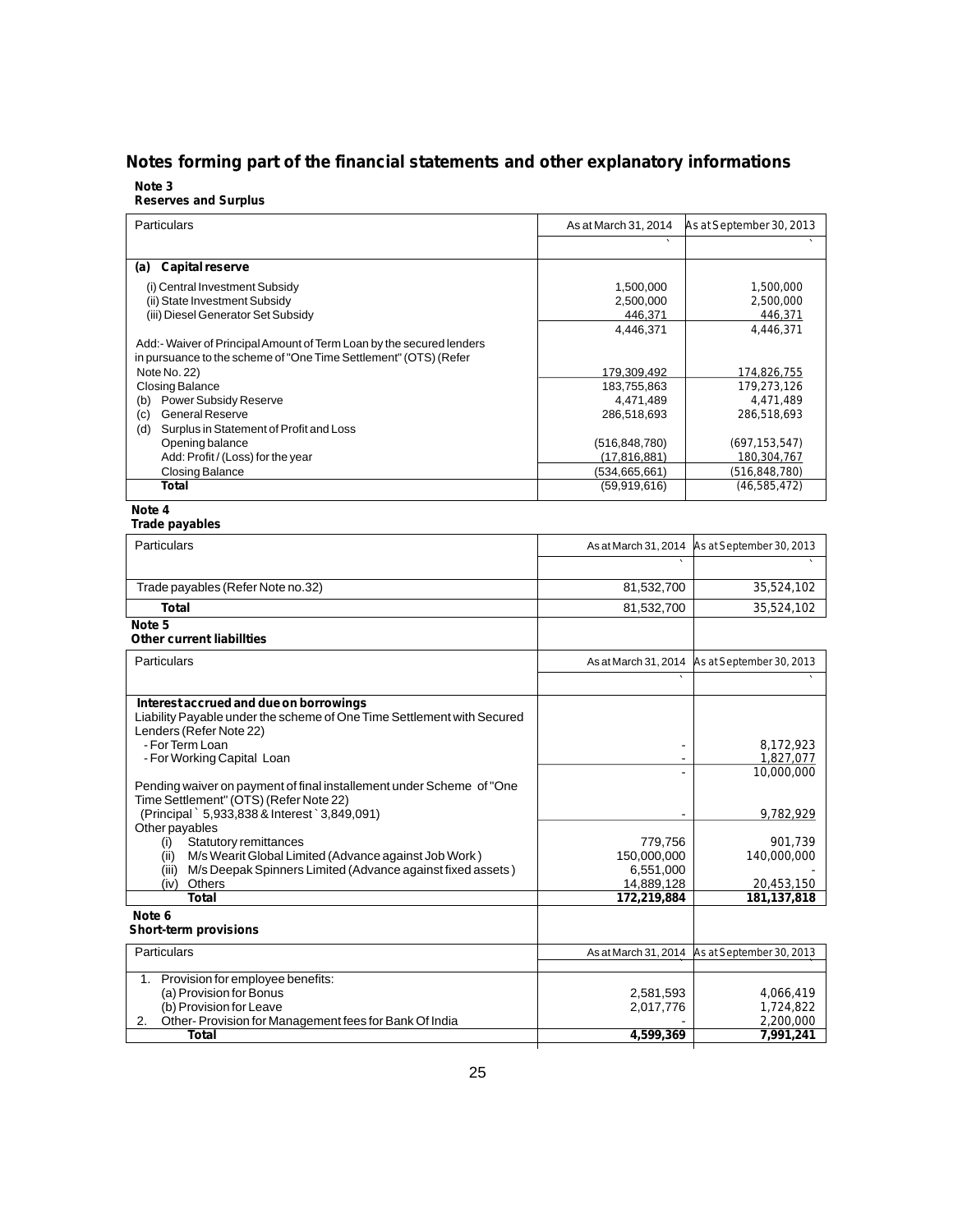#### **Notes forming part of the financial statements and other explanatory informations NOTE 7** (Amount in `)

| As at<br>October1,2013    | Additions<br>during<br>the year | Deductions and<br>or transfers                                 | As at<br>March '31,<br>2014 | Upto<br>October 1,<br>2013 | <b>Deductions</b>                                       | ended                | As at<br>2014                                         | As at<br>2014                                                                         | As at<br>2013                                                                                                                               |
|---------------------------|---------------------------------|----------------------------------------------------------------|-----------------------------|----------------------------|---------------------------------------------------------|----------------------|-------------------------------------------------------|---------------------------------------------------------------------------------------|---------------------------------------------------------------------------------------------------------------------------------------------|
| 6,848,570                 |                                 |                                                                | 6,848,570                   |                            |                                                         |                      |                                                       | 6,848,570                                                                             | 6,848,570                                                                                                                                   |
| 190,526                   |                                 |                                                                | 190,526                     | 70,098                     | ٠                                                       | 1,549                | 71,647                                                | 118,879                                                                               | 61,269,503<br>120,428                                                                                                                       |
| 571.106.825<br>27.289.400 | 20,914,730<br>510.970           | 14,077,081                                                     | 577.944.474<br>27.800.370   | 480.064.331<br>21,398,229  | 12,094,177                                              | 8.857.709<br>449.245 | 21.847.474                                            | 101.116.611<br>5,952,896                                                              | 91,042,494<br>5,891,171                                                                                                                     |
| 22,000,000<br>4,046,298   |                                 | $\sim$                                                         | 22.000.000<br>4.046.298     | 20,900,000<br>3,894,372    |                                                         | 3.976                | 20,900,000<br>3.898.348                               | 1,100,000<br>147,950                                                                  | 1,100,000<br>151,926                                                                                                                        |
| 3,275,049<br>10.241.610   | 272.959<br>112.298              |                                                                | 3,548,008<br>10.353.908     | 2,537,862<br>9,690,283     |                                                         | 58,915<br>8.830      | 2,596,777<br>9.699.113                                | 951,231<br>654,795                                                                    | 737,187<br>551,327                                                                                                                          |
| 2,434,495                 |                                 | 356,843                                                        | 2,077,652                   | 1,677,735                  | 339,001                                                 | 48,457               | 1,387,191                                             | 690,461                                                                               | 756,760                                                                                                                                     |
|                           |                                 | 14,433,924                                                     |                             |                            | 12,433,178                                              |                      |                                                       |                                                                                       | 177,045,598                                                                                                                                 |
| 3,640,504                 |                                 |                                                                |                             |                            |                                                         |                      |                                                       |                                                                                       | 3,640,504                                                                                                                                   |
| 3.640.504                 |                                 |                                                                |                             |                            |                                                         |                      |                                                       | $\overline{\phantom{a}}$                                                              | 3,640,504                                                                                                                                   |
|                           |                                 | 14,433,924                                                     | 789.376.950                 |                            | 12,433,178                                              | 11,488,465           |                                                       |                                                                                       | 172,109,868                                                                                                                                 |
| 940,707,595               | 8,331,394                       | 163,653,055                                                    | 785.385.934                 | 702,456,872                | 136,237,398                                             |                      |                                                       |                                                                                       |                                                                                                                                             |
|                           | 134.312.657                     | 254.487<br>781.745.430<br>22.065.444<br>785,385,934 22,065,444 | <b>GROSS BLOCK</b>          | 134.567.144                | 73,043,154<br>789.376.950<br>613,276,064<br>613,276,064 |                      | <b>DEPRECIATION</b><br>On For the period<br>2.059.784 | March' 31, 2014<br>75.102.938<br>476.827.863<br>11,488,465 612,331,351<br>612,331,351 | <b>NETBLOCK</b><br>September 30, March' 31, September 30,<br>59.464.206<br>177,045,598<br>177,045,598<br>47,056,590 613,276,064 172,109,868 |

### **Note 8**

#### **Long-term loans and advances**

| Particulars                                         | As at March 31, 2014     | As at September 30, 2013 |
|-----------------------------------------------------|--------------------------|--------------------------|
|                                                     | $\overline{\phantom{a}}$ |                          |
| Capital advances<br>(a)                             |                          |                          |
| Unsecured, considered good                          |                          | 263.726                  |
| Security deposits<br>(b)                            |                          |                          |
| Unsecured, considered good                          | 15,457,625               | 14,313,625               |
| Others<br>(C)                                       |                          |                          |
| Unsecured, considered good                          |                          |                          |
| (i) CENVAT credit receivable                        | 67.210.744               | 48,807,841               |
| (ii) Entry Tax [Refer Note 21(b)]                   | 166,000                  | 166,000                  |
| (iii) Income tax payments and TDS                   | 10,045,685               | 7,073,794                |
| (iv) Provident Fund Advance (Appeal)                | 1,074,351                |                          |
| (v) Advance to Group Gratuity& Superannuation Trust | 11.854                   | 11,854                   |
|                                                     | 78,508,634               | 56,059,489               |
| Total                                               | 93,966,259               | 70,636,840               |

#### **Note 9 Inventories**

(At lower of cost or net realisable value)

| <b>Particulars</b>                                         | As at March 31, 2014 | As at September 30, 2013 |
|------------------------------------------------------------|----------------------|--------------------------|
|                                                            | $\sim$               |                          |
| (a) Raw materials                                          | 2,936,202            | 399,761                  |
| (b) Work-in-progress                                       | 11,403,663           |                          |
| (c) Finished goods (other than those acquired for trading) | 2,054,820            | 19,969,447               |
| (d) Stores and spares                                      | 15,750,855           | 20,000,916               |
| (e) Packing Material                                       | 311,877              | 228,145                  |
| (f) Waste                                                  | 105,798              |                          |
| Total                                                      | 32,563,215           | 40,598,269               |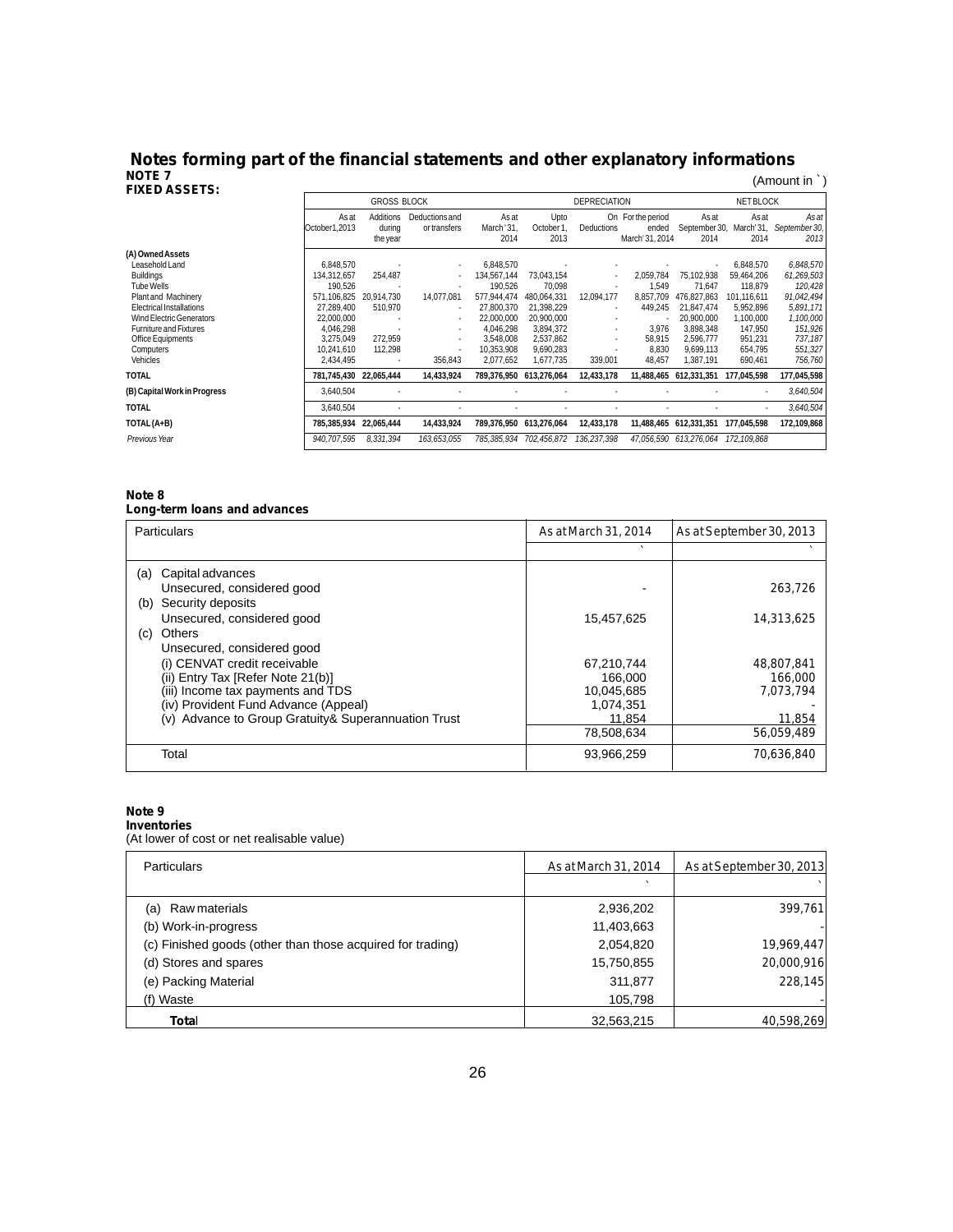| <b>Trade receivables</b>                                        |                      |                          |
|-----------------------------------------------------------------|----------------------|--------------------------|
| <b>Particulars</b>                                              | As at March 31, 2014 | As at September 30, 2013 |
|                                                                 | $\lambda$            |                          |
| Trade receivables outstanding for a period exceeding six<br>(a) |                      |                          |
| months from the date they were due for payment                  |                      |                          |
| Other Trade receivables<br>(b)                                  |                      |                          |
| Unsecured, considered good                                      | 4.321.954            | 245.668                  |
|                                                                 |                      |                          |
| Total                                                           | 4,321,954            | 245.668                  |
|                                                                 |                      |                          |

### **Note 11 Cash and cash equivalents**

| <b>Particulars</b>                        | As at March 31, 2014     | As at September 30, 2013 |
|-------------------------------------------|--------------------------|--------------------------|
|                                           | $\overline{\phantom{a}}$ |                          |
| Cash balances with scheduled Banks<br>(a) |                          |                          |
| In current accounts                       | 2,578,430                | 2,120,988                |
| Cash in hand<br>(b)                       | 421.570                  | 145,691                  |
| Total                                     | 3,000,000                | 22,66,679                |

### **Note 12 Short-term loans and advances**

| Particulars                                          | As at March 31, 2014 | As at September 30, 2013 |
|------------------------------------------------------|----------------------|--------------------------|
|                                                      | $\lambda$            |                          |
| (a)<br>Loans and advances to employees               |                      |                          |
| Secured, considered good                             | 31,315               | 27,000                   |
| Prepaid expenses - Unsecured, considered good<br>(b) | 588.291              | 937.905                  |
| Balances with government authorities<br>(c)          |                      |                          |
| Unsecured, considered good                           |                      |                          |
| VAT credit receivable<br>(i)                         | 1,453,619            | 250.085                  |
| Duty Drawback receivable on Export<br>(ii)           |                      |                          |
| (d)<br>Others                                        |                      |                          |
| Unsecured, considered good                           |                      |                          |
| Advance to Suppliers<br>$\mathbf{(i)}$               | 1.299.618            | 5,056,704                |
| (i)<br><b>Insurance Deposit</b>                      |                      | 171.417                  |
|                                                      |                      |                          |
| (iii)<br>Earnest Money                               |                      |                          |
| Total                                                | 3.372.843            | 6.443.111                |

**Note 13** 

### **Other current assets**

| Particulars                           | As at March 31, 2014     | As at September 30, 2013 |
|---------------------------------------|--------------------------|--------------------------|
|                                       | $\overline{\phantom{0}}$ |                          |
|                                       |                          |                          |
| Interest accrued on trade receivables |                          | 3,358,266                |
| Unbilled yarn job charges receivable  | 11.434.718               | 9.681,238                |
| Assets for Disposal                   |                          |                          |
| Total                                 | 11,434,718               | 13,039,504               |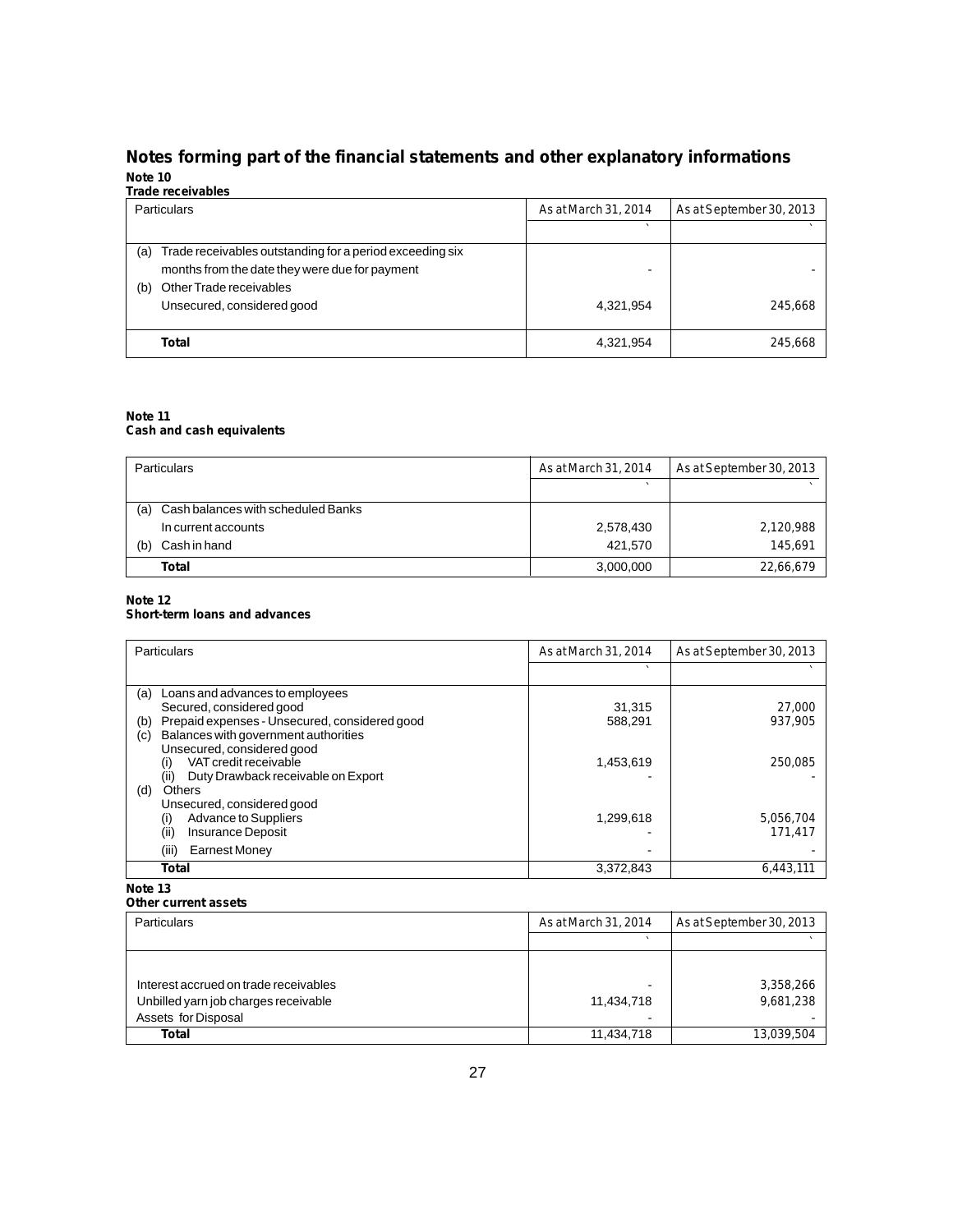# **Notes forming part of the financial statements and other explanatory informations Note 14 Revenue from operations**

| <b>Particulars</b>                       | For the period ended<br>March 31, 2014 | For the period ended<br>September 30, 2013 |
|------------------------------------------|----------------------------------------|--------------------------------------------|
|                                          |                                        |                                            |
| Sale of products                         | 121.215.173                            | 1,367,807,400                              |
| Less:                                    |                                        |                                            |
| Excise duty                              | 126.373                                | 428.548                                    |
|                                          | 121,088,800                            | 1,367,378,852                              |
| Job Work Charges (Gross) (TDS 2,385,502) | 120,270,122                            | 120,093,471                                |
| Total                                    | 241.358.922                            | 1,487,472,323                              |
| Note 15                                  |                                        |                                            |

# **Note 15 Other income**

|     | Particulars                                                          | For the period ended | For the period ended |
|-----|----------------------------------------------------------------------|----------------------|----------------------|
|     |                                                                      | March 31, 2014       | September 30, 2013   |
|     |                                                                      |                      |                      |
|     |                                                                      |                      |                      |
| (a) | Interest income (Refer Note 15.1 below)                              | 617,802              | 10,590,617           |
| (b) | Net gain on foreign currency transactions and translation            |                      |                      |
|     | (other than considered as finance cost)                              |                      | 947,680              |
| (c) | Liability no longer payable in persuanance to the scheme of OTS,     |                      |                      |
|     | hence written back                                                   |                      |                      |
|     | - Accrued Interest on Term Loan                                      |                      | 136,998,220          |
|     | - Accrued Interest on Working Capital Loan                           |                      | 13,116,313           |
|     | - Principal of Working Capital Loan                                  |                      | 56,592,941           |
| (d) | Other non-operating income (net of expenses directly attributable to | 4,271,785            | 5,774,717            |
|     | such income) (Refer Note 15.2 below)                                 |                      |                      |
|     | Total                                                                | 4,889,587            | 224,020,488          |

### **Note 15.1**

| Particulars                                                      | For the period ended<br>March 31, 2014 | For the period ended<br>September 30, 2013 |
|------------------------------------------------------------------|----------------------------------------|--------------------------------------------|
|                                                                  |                                        |                                            |
| Interest income comprises:                                       |                                        |                                            |
| (i) Interest from banks on deposits (Gross) (TDS $\degree$ 0.00) |                                        | 626,670                                    |
| (ii) Interest on overdue trade receivables (Gross)               |                                        | 4,737,060                                  |
| (iii) Interest on income tax refund                              |                                        | 3,582,106                                  |
| (iv) Other interest (Gross) (TDS ` 61,782)                       | 617,802                                | 1,644,781                                  |
| <b>Total</b>                                                     | 617,802                                | 10,590,617                                 |

### **Note 15.2**

| Particulars                                                                                                     | For the period ended<br>March 31, 2014 | For the period ended<br>September 30, 2013 |  |
|-----------------------------------------------------------------------------------------------------------------|----------------------------------------|--------------------------------------------|--|
|                                                                                                                 |                                        |                                            |  |
| Profit on sale of fixed assets<br>(i)<br>Excess provision written back<br>(ii)<br>Miscellaneous income<br>(iii) | 2,041,896<br>2,216,754<br>13,135       | 1,846,273<br>151,899<br>3,776,545          |  |
| Total                                                                                                           | 4,271,785                              | 5,774,717                                  |  |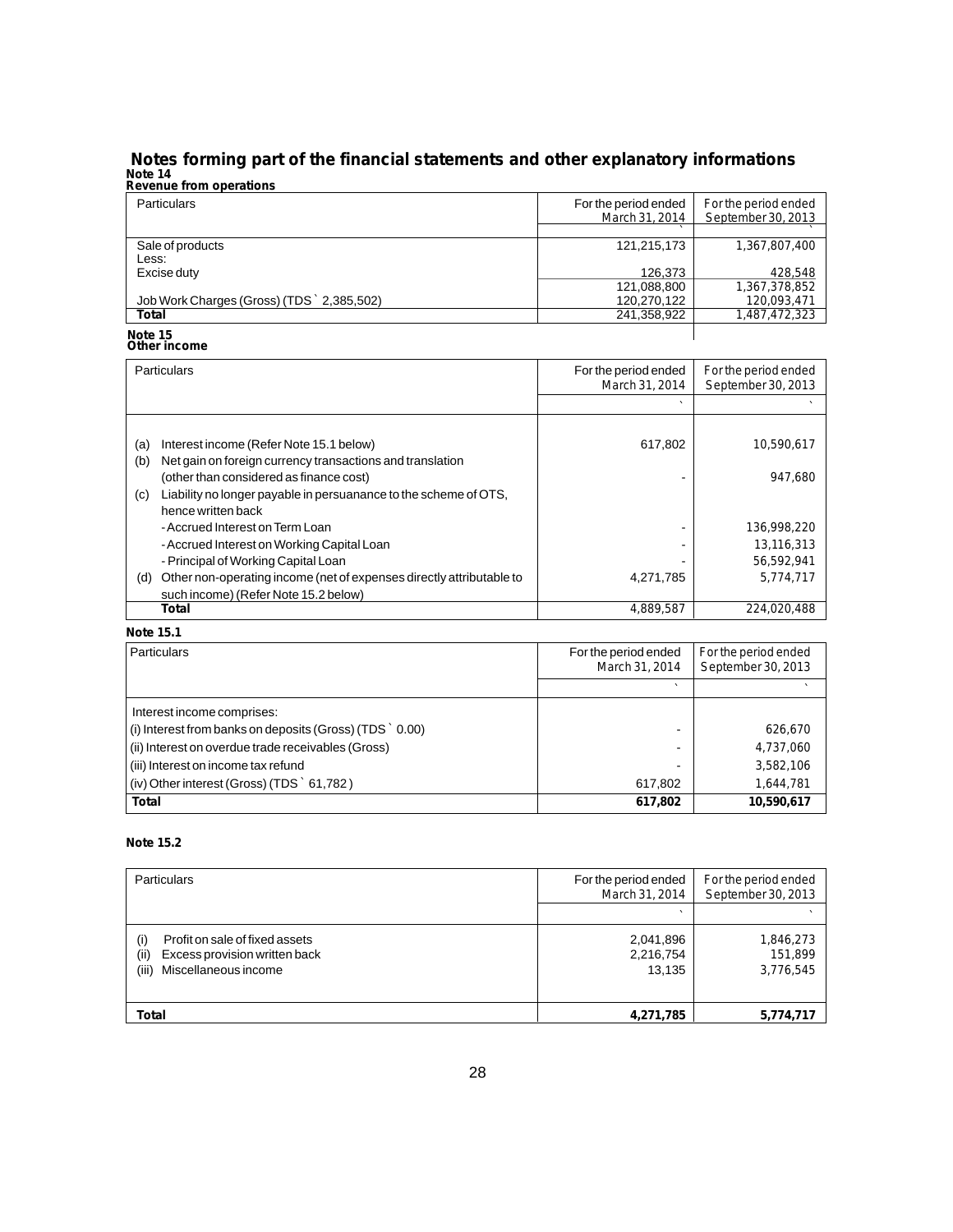### **Note 16.a**

**Cost of matariala consumed**

| <b>Particulars</b>                                           | For the period ended<br>For the period ended<br>March 31, 2014<br>September 30, 2013 |                                                     |  |
|--------------------------------------------------------------|--------------------------------------------------------------------------------------|-----------------------------------------------------|--|
|                                                              |                                                                                      |                                                     |  |
| Opening stock<br>Add: Purchases (Net)<br>Less: Closing stock | 399.761<br>99.669.917<br>100,069,678<br>2,936,202                                    | 34,367,968<br>863,881,713<br>898,249,681<br>399,761 |  |
| Cost of material consumed                                    | 97,133,476                                                                           | 897,849,920                                         |  |

### **Note 16.b**

**Changes in inventories of finished goods, work-in-progress and stock-in-trade** 

| Net (increase) / decrease                                  | 6,405,166            | 54,566,556           |
|------------------------------------------------------------|----------------------|----------------------|
|                                                            | 19,969,447           | 74,536,003           |
| Waste                                                      |                      | 51,909               |
| Work-in-progress                                           |                      | 25,484,633           |
| Inventories at the beginning of the period: Finished goods | 19,969,447           | 48,999,461           |
|                                                            | 13.564.281           | 19.969.447           |
| Waste                                                      | 105.798              |                      |
| Work-in-progress                                           | 11,403,663           |                      |
| Finished goods                                             | 2,054,820            | 19,969,447           |
| Inventories at the end of the period:                      |                      |                      |
|                                                            |                      |                      |
|                                                            | March 31, 2014       | September 30, 2013   |
| <b>Particulars</b>                                         | For the period ended | For the period ended |

### **Note 17**

### **Employee benefits expense**

| <b>Particulars</b>                                                                         | For the period ended<br>March 31, 2014 | For the period ended<br>September 30, 2013 |  |
|--------------------------------------------------------------------------------------------|----------------------------------------|--------------------------------------------|--|
|                                                                                            |                                        |                                            |  |
| Salaries and wages<br>Contributions to provident and other funds<br>Staff welfare expenses | 50,821,082<br>5,799,551<br>1.039.101   | 129,865,096<br>17,743,310<br>1,817,939     |  |
| Total                                                                                      | 57,659,734                             | 149,426,345                                |  |

#### **Note 18 Finance costs**

| <b>Particulars</b>                           | For the period ended<br>For the period ended<br>March 31, 2014<br>September 30, 2013 |                          |  |
|----------------------------------------------|--------------------------------------------------------------------------------------|--------------------------|--|
|                                              | $\overline{\phantom{a}}$                                                             | $\overline{\phantom{0}}$ |  |
| Interest expense on Borrowings<br>From Banks | 795,543                                                                              | 37,559,050               |  |
| Total                                        | 795,543                                                                              | 37,559,050               |  |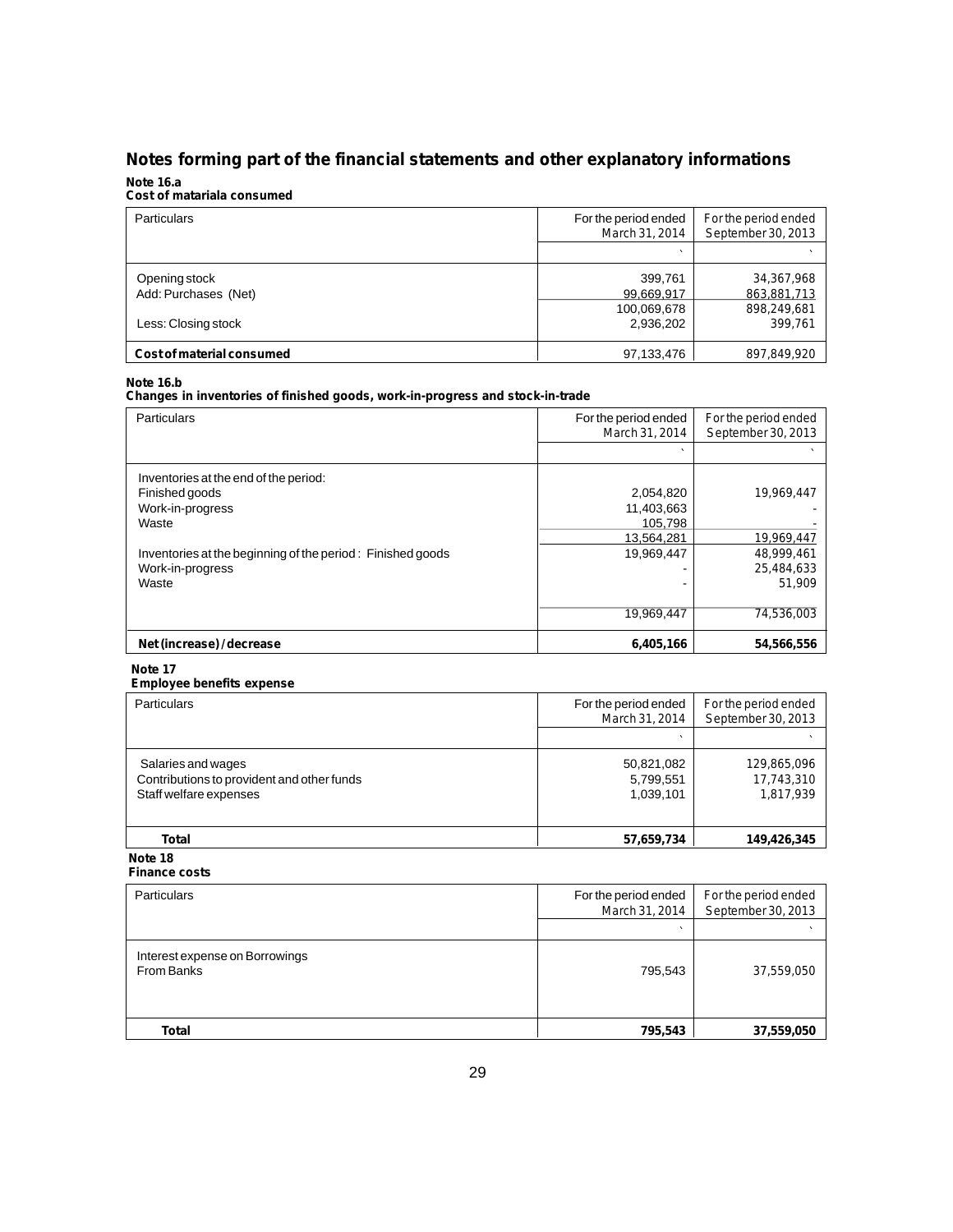# **Notes forming part of the financial statements and other explanatory informations Note 19 Other expenses**

| UWWW. UNNUNUU                                  |                                        |                                            |
|------------------------------------------------|----------------------------------------|--------------------------------------------|
| Particulars                                    | For the period ended<br>March 31, 2014 | For the period ended<br>September 30, 2013 |
|                                                |                                        |                                            |
| Consumption of stores and spare parts          | 10,669,633                             | 37,614,564                                 |
| Consumption of packing materials               | 1,055,016                              | 10,828,155                                 |
| Power and fuel                                 | 68,930,500                             | 230,315,677                                |
| Rent including lease rentals                   | 17,426                                 | 203,347                                    |
| Repairs and maintenance - Buildings            | 360,869                                | 1,140,282                                  |
| Repairs and maintenance - Machinery            | 2,591,667                              | 7,622,745                                  |
| Repairs and maintenance - Others               | 159,414                                | 1,477,007                                  |
| Insurance                                      | 304,573                                | 1,722,986                                  |
| Rates and taxes                                | 48,871                                 | 731,180                                    |
| Communication                                  | 130.115                                | 426,765                                    |
| Travelling and conveyance                      | 1,250,071                              | 1,610,201                                  |
| Printing and stationery                        | 243,856                                | 654,393                                    |
| Freight and forwarding                         |                                        | 5,064,056                                  |
| Sales commission                               |                                        | 11,085,296                                 |
| Legal and professional                         | 489,303                                | 1,857,434                                  |
| Payments to auditors (Refer Note (19.1) below) | 209,833                                | 427,080                                    |
| Loss on sale of fixed assets                   | 688,602                                | 20,060,246                                 |
| Miscellaneous expenses                         | 3,433,257                              | 15,094,406                                 |
| Total                                          | 90,583,006                             | 347,935,820                                |

### **Note (19.1)**

| <b>Particulars</b>                                   | For the period ended<br>March 31, 2014 | For the period ended<br>September 30, 2013 |
|------------------------------------------------------|----------------------------------------|--------------------------------------------|
|                                                      |                                        |                                            |
| Payments to the auditors comprises                   |                                        |                                            |
| (net of service tax input credit, where applicable): |                                        |                                            |
| Statutory audit fees                                 | 70.000                                 | 210,000                                    |
| <b>Taxation matters-Tax Audit</b>                    | 40.000                                 | 40.000                                     |
| Other services                                       | 99,833                                 | 177,080                                    |
| Total                                                | 209,833                                | 427,080                                    |

# **Note 20 Gain from disposal of Assets (Discontinuing Operation)**

| <b>Particulars</b>                                      | For the period ended<br>March 31, 2014 | For the period ended<br>September 30, 2013 |
|---------------------------------------------------------|----------------------------------------|--------------------------------------------|
|                                                         |                                        |                                            |
| Profit on sale of fixed assets<br>Profit on sale of VSF |                                        | 1,446,127<br>375.484                       |
| Total                                                   |                                        | 1,821,611                                  |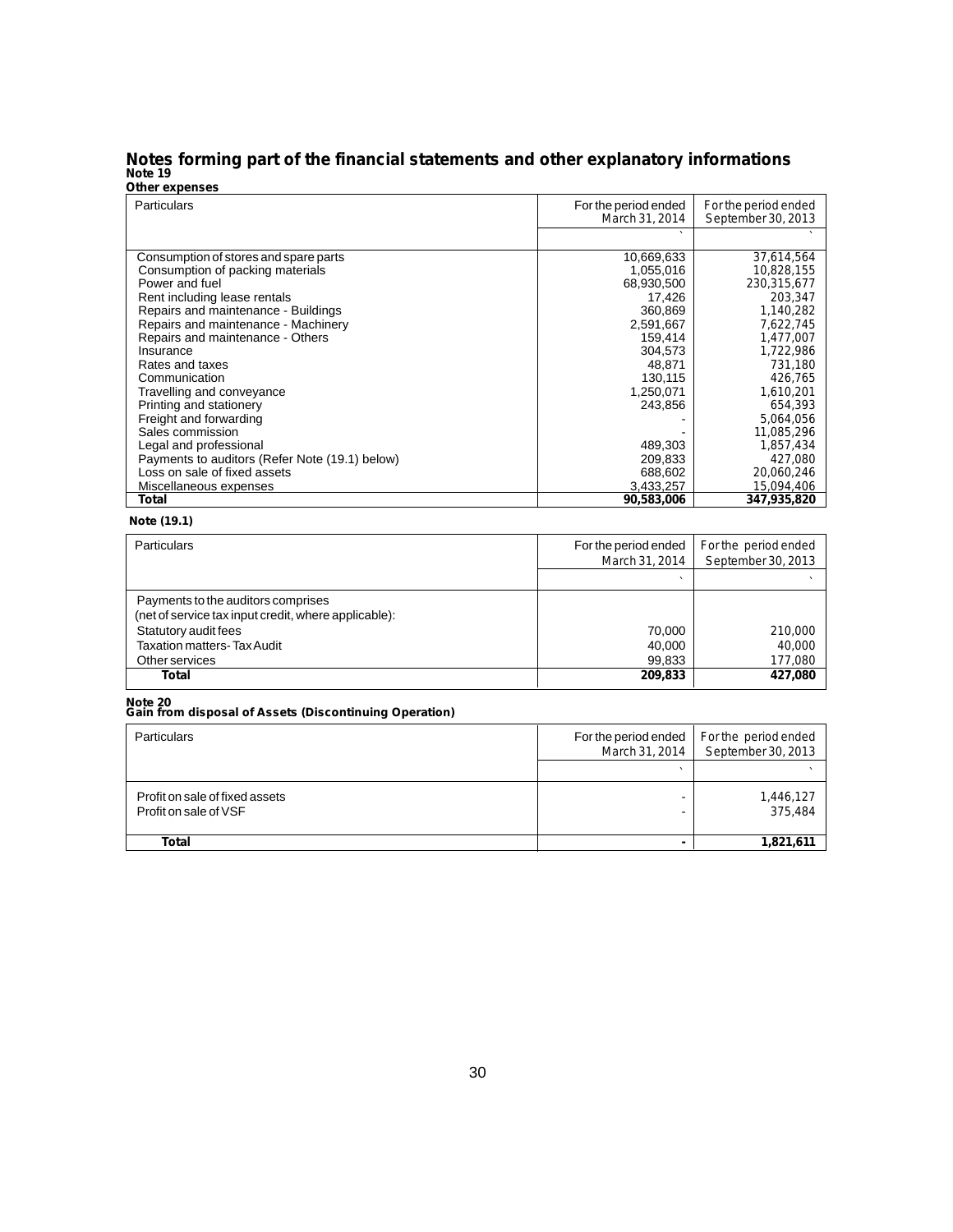# **Notes to Account**

- **21. Contingent Liabilities and Commitments Not Provided Formands**<br>21. a) Income tax demands disputed in Appeals 3.717.89
	- Income tax demands disputed in Appeals 3,717,890 (`3,717,890) against which amount deposited `3,717,890 (` 3,717,890).
	- b) Entry Tax demands for FY (1997-98) disputed in Appeals ` 576,968 (` 576,968) against which amount deposited ` 166,000 (` 166,000) in 2001 and 2003.
	- c) The Assistant Commissioner of Central Excise, Bhopal (''ACCE") issued following two show cause noties to the Company in relation to availment and utilization of CENVAT Credit amounts under rule 14 of CENVAT Credit Rules, 2004 read with section 11Aof Central Excise Act, 1944 and the Company has raised the objection before ACCE.

| Amount Disputed (`) | Amount Deposited ( |  |
|---------------------|--------------------|--|
| 76.028N             | <b>NIL</b>         |  |
| 71.534              |                    |  |

- d) Regional Provident Fund Commissioner, Gwalior has lodge the lodge the case under section 7Aof the ''Employees' Provident Fund and Miscellaneous Provisions Act, 1952." ('PF Act") for the recovery against fund amount from April, 2008 to December, 2010 and passed an order under section 8F of PF Act vide order no. EPF/MP/SRO/GWL/ ENFORCEMENT/ 8F dated December 04, 2013 for recovery of ` 2,157,618 ( ` Nil). The Company has disputed the amount and filed an appeal before Provident Fund Tribunal. New Delhi Against which the PF Commissioner has recovered ` 1,074,351 (` Nil) from the Company's bank account.
- 22. The Company and the secured lenders have mutually agreed to arrive at consensus in respect of settlement of all the claims by the secured lenders on the Company. The Lenders and Company has agreed to determine the liability, in this respect, with the cut-off date of September 30, 2012. In pursuance to the scheme of "One Time Settlement (OTS)" the secured lenders agreed to settle the total outstanding (principal and interest thereon) as on September 30, 2012 for an amount of ` 4000 Lac payable on deferred manner as per details below;

| Particulars             | Date of       |             | Outstanding prior to scheme of OTS |             | Amount Paid under OTS |                          |             |             | Waiver Under OTS Amount paid |             |
|-------------------------|---------------|-------------|------------------------------------|-------------|-----------------------|--------------------------|-------------|-------------|------------------------------|-------------|
|                         | Acceptance of |             |                                    |             | Paid till             | Payable as on            | Total       |             |                              |             |
|                         | OTS Scheme    | Principal   | Interest                           | Total       | 31.03.2014            | 31.03.2014               |             | Principal   | Interest                     | Total       |
| A. Term Loan            |               |             |                                    |             |                       |                          |             |             |                              |             |
| Bank of India           | 15/01/2013    | 69,434,830  | 37.471.469                         | 106.906.299 | 54,039,672            | $\overline{\phantom{a}}$ | 54.039.672  | 34,336,473  | 18.530.154                   | 52,866,627  |
| Union Bank              | 04/02/2013    | 52.010.220  | 31.850.217                         | 83.860.437  | 42,390,304            | $\overline{\phantom{a}}$ | 42,390,304  | 25.719.765  | 15.750.368                   | 41,470,133  |
| State Bank of India     | 21/01/2013    | 11,754,698  | 9,194,757                          | 20.949.455  | 10,589,663            | $\overline{\phantom{a}}$ | 10,589,663  | 5,812,859   | 4,546,933                    | 10,359,792  |
| <b>IDBI Bank</b>        | 22/01/2013    | 23,575,050  | 14,534,523                         | 38,109,573  | 19,263,868            | $\overline{\phantom{a}}$ | 19,263,868  | 11,658,185  | 7,187,520                    | 18,845,705  |
| <b>ARCIL</b>            | 23/01/2013    | 205,822,842 | 191,088,788                        | 396,911,630 | 200,633,400           |                          | 200,633,400 | 101,782,210 | 94,496,019                   | 196,278,230 |
| Sub Total               |               | 362.597.640 | 284.139.754                        | 646.737.394 | 326.916.907           |                          | 326.916.907 | 179.309.492 | 140.510.995                  | 319.820.487 |
| A. Working Capital Loan |               |             |                                    |             |                       |                          |             |             |                              |             |
| Bank of India           | 15/01/2013    | 34,400,130  | 8.562.139                          | 42.962.269  | 21,716,839            | $\overline{\phantom{a}}$ | 21.716.839  | 17.011.335  | 4.234.095                    | 21,245,430  |
| Union Bank              | 04/02/2013    | 35,264,264  | 11,915,750                         | 47,180,014  | 23,848,852            | $\overline{\phantom{a}}$ | 23,848,852  | 17,438,661  | 5,892,501                    | 23,331,162  |
| State Bank of India     | 21/01/2013    | 22,317,333  | 5,171,534                          | 27.488.867  | 13,895,246            | $\overline{\phantom{a}}$ | 13,895,246  | 11,036,226  | 2,557,394                    | 13,593,621  |
| <b>IDBI Bank</b>        | 22/01/2013    | 25,394,282  | 1,554,331                          | 26,948,613  | 13,622,155            | $\overline{\phantom{a}}$ | 13,622,155  | 12,557,820  | 768,638                      | 13,326,458  |
| ARCIL                   | 23/01/2013    |             |                                    |             |                       |                          |             |             |                              |             |
| Sub Total               |               | 117,376,009 | 27.203.754                         | 144,579,763 | 73,083,093            | $\overline{\phantom{a}}$ | 73,083,093  | 58,044,042  | 13,452,628                   | 71,496,670  |
| Total                   |               | 479.973.649 | 311.343.508                        | 791.317.157 | 400.000.000           |                          | 400,000,000 | 237,353,534 | 153,963,623                  | 391.317.157 |

The amount of principal as considered above is adjusting the value of assets at the unit situation at Bigrod. (Refer Note 23) The amount payable under the OTS Scheme has been determined in a consolidated manner in pursuance to the Corporate Debt Restructuring (CDR) Scheme. The amount paid / payable under the OTS scheme to the consortium of Secured Lender and the amount of waiver is recognized in the manner proportionate to the outstanding of the lenders. The eligible amount of waiver pertaining to the amount paid during the period is being proportionately recognized in these financial statements in the following manner;

-The waiver of principal on the Term Loan of ` 44.83 Lac is considered to be 'capital receipt' and hence is being credit to the 'Capital Reserve.' The interest waiver on term loan of ` 35.13 Lac is credited to Statement of Profit & Loss under the head 'Other Income';

-The waiver of principal of ` 14.51 Lac and interest ` 3.36 Lac on working capital loan are credited to Statement of Profit & Loss under the head 'Other Income'.

The Company has paid an amount of `114.57 Lac (after adjusting Interest receivable of ` 33.58 Lac) includes an interest of ` 48.59 Lac on delayed payment on November 23, 2013. The Company has also paid interest of ` 12.46 Lac (` 9.90 Lac on December 03, 2013 and ` 2.56 Lac on December 05, 2013) to ARCILon payment of upfront amount of ` 100 Lac.

23. In terms of the order of Hon'ble High Court of Indore dated March 31, 2008, the operation at the production unit of the Company situated at Birgod, Madhya Pradesh was discontinued. During the previous period, as per the said order and in manner referred therein, the fixed assets amounting to ` 3,401,389 (` 19,451,407 in 2011-2012) was disposed-off for settling the Workmen Compensation Term Loan Liability with Bank of India.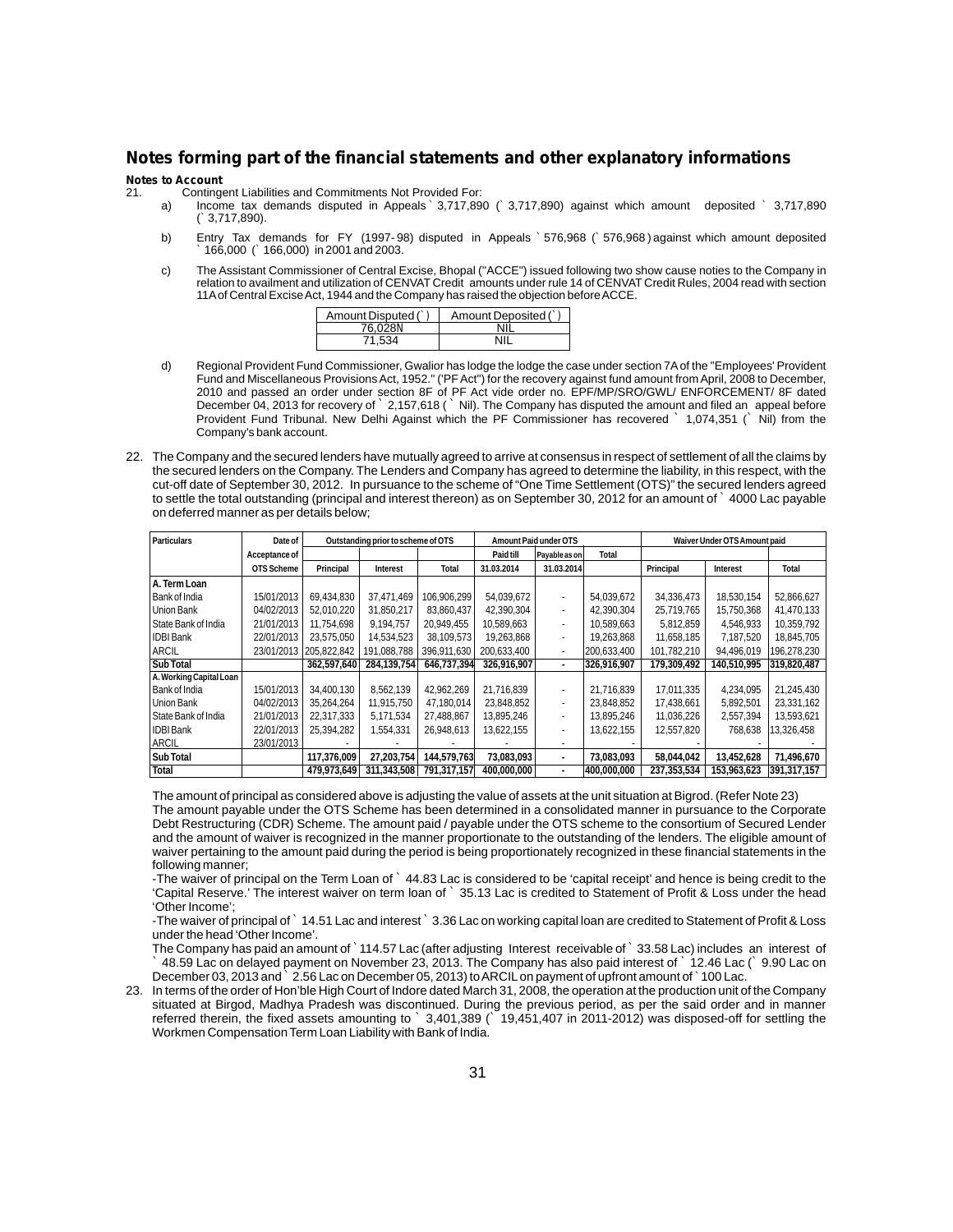Further, during the previous period the secured lenders invoked the provision of the SARFAESI Act, 2002 and took over the possession (including right to transfer by way of lease, assignment or sale) of fixed assets being Land & Building valuing 50,266,490 situated at survey No. 134 to 140 and 142 at Village Birgod, Tehsil - Sonkutch, Dist – Dewas, Madhya Pradesh in lieu of their outstanding term liability.

- 24. Finance Cost of ` 795,593 is shown after net-off of waiver of principal amount of working capital loan of ` 1,451,101 and waiver of interest of ` 3,849,091 on term loan and working capital loan, in pursuance of OTS Scheme has been determined in a consolidated manner in pursuance to the Corporate Debt Restructuring (CDR) Scheme which would have been shown under "Other Income" in the financial statements.
- 25. Provision for Gratuity and Leave Encashment

Accounting Standard-15 ("AS-15") on "Employees Benefits" [AS-15 (Revised)] requires an enterprise to recognize its obligation and employee benefits cost under defined benefit plans such as gratuity and compensated absences, based on an actuarial valuation. The obligation and employee benefits cost are to be reflected in the Balance Sheet and Statement of Profit and Loss, respectively.

As regards Gratuity, the Company is under the Employee Group Gratuity Scheme of the Life Insurance Corporation of India ("LIC") and as per LIC's renewal intimation, the Company has contributed a sum of ` 1,037,547. However, since the Company does not have a certificate either from "LIC" or any other source to the effect that the contribution so made has been worked out by a qualified actuary in accordance with the provisions of AS-15 (Revised), the funds available with LIC is adequate to meet the Company"

In accordance with the provisions of AS-15 (Revised), the contribution so made is charged to the Statement of Profit and Loss, based on calculations made by the Company, itself, which in not verified by any independent authority and the fund available with LIC is adequate to meet the Company's Gratuity liability as on the date of the Balance Sheet.

As regards Compensated Absences, the Company has determined the liability for the leave at the credit of its employees on the basis of their current salaries and made a provision for such a liability. Accordingly, a provision of ` 508,952 (`1,738,402) has been made during the financial period ended March 31, 2014 and the accumulated balance as on March 31, 2014 is ` 2,017,766 (`1,724,822) on the aforesaid basis (without an actuarial valuation) in respect of the aggregate leave at the credit of its employees. The Company does not have a certificate from an independent actuary to the effect that the provision so made has been worked out is accurate in accordance with the provisions of AS-15 (Revised), the provision so made is charged to the Statement of Profit and Loss. Accordingly, in respect of liability for leave at the credit of employees, the Company is not in a position to determine its liability and charged the same to Statement of Profit and Loss in conformity of AS-15 (Revised).

In the absence of availability of the detailed information for determining the liabilities for Gratuity and Compensated Absences in terms of AS-15 (Revised), the disclosures regarding reconciliation of obligation, fair value of plan assets, actuarial assumptions, etc. as required in terms of AS-15 (Revised) have also not been made.

26. The Company's operation relates only to Synthetic Blended Yarn and thus has only one reportable segment under Accounting Standard-17 on "Segment Reporting".

27. Information on related party transactions as per Accounting Standard-18 on "Related Party Disclosures"

#### **(a) Transaction during the period:**

### **Amount in Transaction**

|     | <b>Name of Related Party</b>        | Description of<br>Relationship | Nature of<br><b>Transaction</b>         | 31.03.2014<br>$(\dot{\phantom{0}})$ | 30.09.2013  |
|-----|-------------------------------------|--------------------------------|-----------------------------------------|-------------------------------------|-------------|
| (a) | Wearit Global Limited               | Associate Company              | <b>Sales</b>                            | 90,659,193                          | 269,750,822 |
| (b) | Wearit Global Limited               | Associate Company              | Job Work                                | 120,270,122                         | 110,412,233 |
| (c) | Wearit Global Limited               | Associate Company              | Purchases                               | 103,541,823                         | 35,320,591  |
| (d) | Wearit Global Limited               | Associate Company              | Reimbursement<br>of freight<br>expenses | 550,000                             |             |
| (e) | Wearit Global<br>Limited            | Associate Company              | Reimbursement<br>of gratuity<br>payment | 1.400.000                           |             |
| (f) | Wearit Global<br>Limited            | Associate Company              | Sales<br><b>Fixed Assets</b>            | 3.640.142                           |             |
| (g) | <b>Dhanterash Sale</b><br>Pvt. Ltd. | Associate Company              | Sale                                    | 31,803,286                          |             |
| (h) | <b>Dhanterash</b><br>Pvt. Ltd.      | Associate Company              | Purchases                               | 2,656,332                           | 4,111,525   |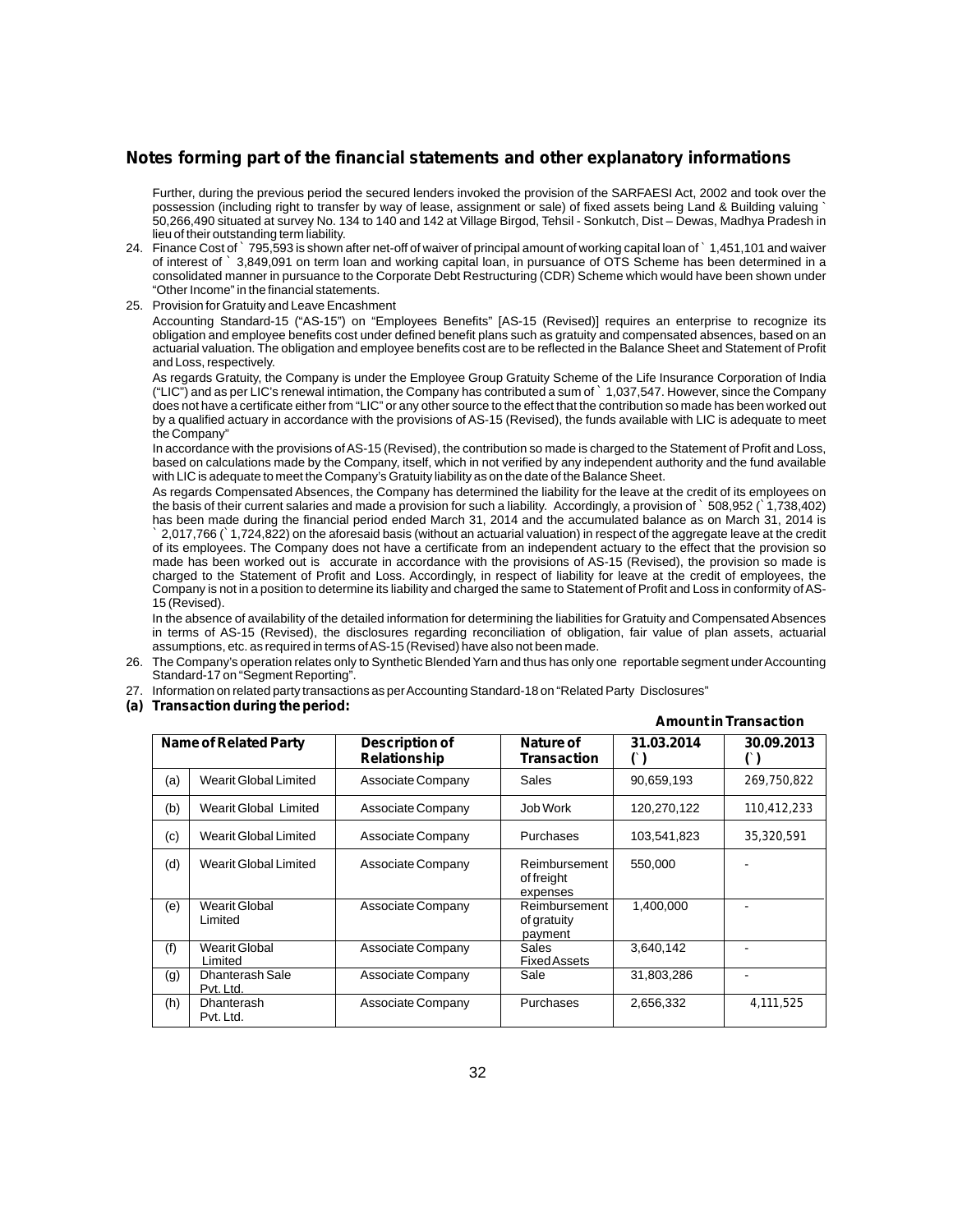|                              | Balances at the end of the period |                   |                                        |                                                                                 | Amount      |            |            |
|------------------------------|-----------------------------------|-------------------|----------------------------------------|---------------------------------------------------------------------------------|-------------|------------|------------|
| <b>Name of Related Party</b> |                                   |                   |                                        | <b>Description of</b><br>Nature of<br><b>Relationship</b><br><b>Transaction</b> |             | 31.03.2014 | 30.09.2013 |
| (a)                          | Wearit Global<br>Limited          | Associate Company | Short Term<br>advance against<br>sales | 150,000,000                                                                     | 140,000,000 |            |            |
| (b)                          | Wearit Global<br>Limited          | Associate Company | Trade Receivable                       |                                                                                 | 262,422     |            |            |
| (c)                          | Wearit Global<br>Limited          | Associate Company | Trade Payable                          | 69,223,179                                                                      |             |            |            |
| d)                           | Dhanterash Sale<br>Pvt. Ltd.      | Associate Company | Trade Receivable                       | 4,321,954                                                                       |             |            |            |

### **(b) Balances at the end of the period**

28. Information on Earnings per Share as per Accounting Standard-20 on "Earnings per Share":

| a) | Profit / (Loss) available to<br>Equity Shareholders (in `)                  | 31.03.2014<br>(17, 816, 881) | 30.09.2013<br>180,304,767 |
|----|-----------------------------------------------------------------------------|------------------------------|---------------------------|
| b) | No. of Equity Shares<br>Outstanding during the period                       | 12.748.950                   | 12,748,950                |
| C) | Nominal Value per equity<br>Share (in $\dot{ }$ )                           | $\degree$ 10.00              | 10.00                     |
| a) | Basic<br>Continuing operation<br>I)<br>Total operation<br>ii)               | (1.40)<br>(1.40)             | 14.02<br>14.17            |
| b) | <b>Diluted</b><br>i) Continuous operation<br>Total operation<br>$\parallel$ | (1.40)<br>(1.40)             | 14.02<br>14.17            |

- 29. In terms of Para 17 of Accounting Standard-22 (AS-22) on "Accounting for Taxes on Income" read with Accounting Standard Interpretation 9 (ASI 9) issued there under, in absence of virtual certainty the Company has not recognized Deferred Tax Assets in respect of carry forward losses ` 356,461,827 including unabsorbed depreciation > 272,701,849 and in terms of Para 15, the Company has not recognized Deferred Tax Assets in respect of other items in absence of reasonable certainty.
- 30. No provision for taxation is made in view of brought forward business losses and unabsorbed depreciation of earlier years under normal computation of income and also no Minimum Alternate Tax liability recorded on account of book losses and book depreciation of earlier years based on the book profit computed under section 115JB of Income Tax Act, 1961, furnished by the company.

| Tax Expense                                                    | For the period ended<br>March 31, 2014 | For the period ended<br>September 30, 2013 |
|----------------------------------------------------------------|----------------------------------------|--------------------------------------------|
| <b>Current Tax</b>                                             |                                        | ۰                                          |
| Add: Excess / (Short) provision of Income tax of earlier year. |                                        | 1.384.626                                  |
| Net current tax expense                                        |                                        | 1,384,626                                  |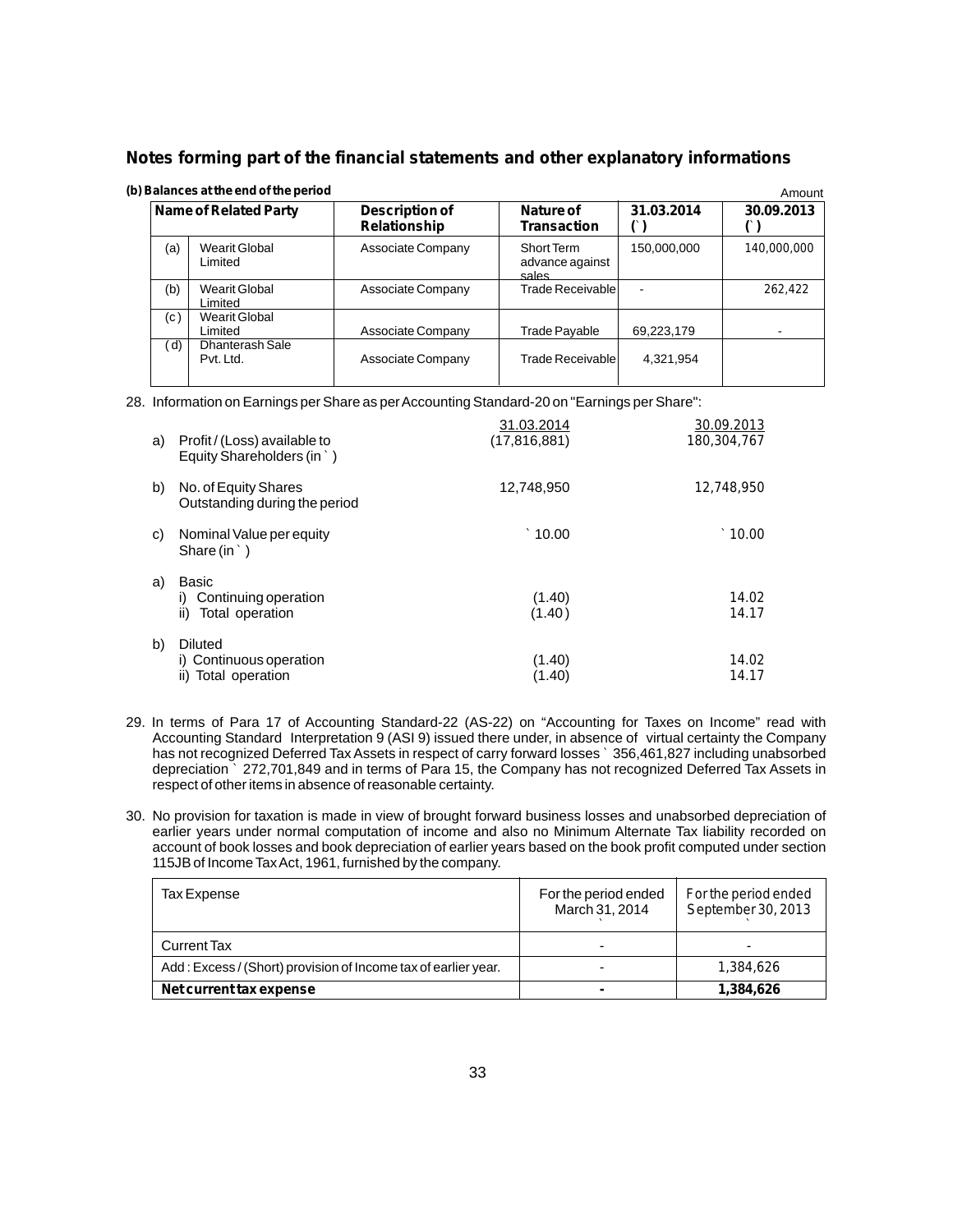- 31 For the purpose of ascertaining impairment of assets as per Accounting Standard-28 "Impairment of Assets", the entire business operation of the Company have been considered as a cash generation unit (CGU) and the recoverable amount of the CGU is determined on the basis of its value in use. Cash flow for 8 years have been taken in to account to assess value in use of the business operation. On the basis of comparing the value in use so arrived at with the carrying value of the entire CGU, no instance of impairment arises.
- 32. Disclosure in accordance with Section 22 of Micro, Small & Medium Enterprises Development Act, 2006

| Sr. No. | <b>Particulars</b>                                          | As at<br>March 31,<br>2014( |
|---------|-------------------------------------------------------------|-----------------------------|
| a.      | Principal amount remaining unpaid and interest due thereon  | Nil                         |
| b.      | Interest paid in terms of Section 16                        | Nil                         |
| c.      | Interest due and payable for the period of delay in payment | Nil                         |
| d.      | Interest accrued and remaining unpaid                       | Nil                         |
| е.      | Interest due and payable in succeeding periods              | Nil                         |

In the absence of any information as to which suppliers are Micro, Small & Medium Enterprises as required under Micro, Small and Medium Enterprises Development Act, 2006, the liability, if any, of Principal and Interest which would be payable to Micro, Small and Medium Enterprises cannot be ascertained. However, the Company has not received any claims in respect thereof.

33. The figures of the current period are of six months and are not comparable with the previous period figures. However, the previous period figures, wherever necessary, have been regrouped, reclassified and recast to confirm with this period's classification. The figures in brackets are in respect of previous period.

### **34. ARaw Material Consumed**

|                         | <b>Current period ended</b><br>March 31, 2014 | Previous period ended<br>September 30, 2013 |
|-------------------------|-----------------------------------------------|---------------------------------------------|
| 1. Cellulosic Fibre     | 12.227.905                                    | 344,851,531                                 |
| 2. Non-Cellulosic Fibre | 45,409,168                                    | 549,583,590                                 |
| 3. Dyes & Chemicals     | 456.451                                       | 3.414.799                                   |
| 4. Cotton Yarn          | 39.017.548                                    |                                             |
|                         | 97,111,072                                    | 8,97,849,920                                |

### **34. B Imported and Indigenous Consumption :**

|     |                       |             | <b>Current period ended</b><br>March 31, 2014 |             | Previous period ended<br>September 30, 2013 |  |
|-----|-----------------------|-------------|-----------------------------------------------|-------------|---------------------------------------------|--|
|     |                       | Value $( )$ | Percentage                                    | Value $( )$ | Percentage                                  |  |
| (a) | Raw Materials:        |             |                                               |             |                                             |  |
|     | Imported              | -           | $\overline{\phantom{0}}$                      | -           |                                             |  |
|     | Indigenous            | 97,133,476  | 100.00                                        | 896,329,707 | 100.00                                      |  |
|     | Total                 | 97.133.476  | 100.00                                        | 896.329.707 | 100.00                                      |  |
| (b) | Stores & Spare Parts: |             |                                               |             |                                             |  |
|     | Imported              |             | ٠                                             | 1,271,794   | 3.58                                        |  |
|     | Indigenous            | 9,537,541   | 100.00                                        | 34,233,201  | 96.45                                       |  |
|     | Total                 | 9,537,541   | 100.00                                        | 3,55,04,995 | 100.00                                      |  |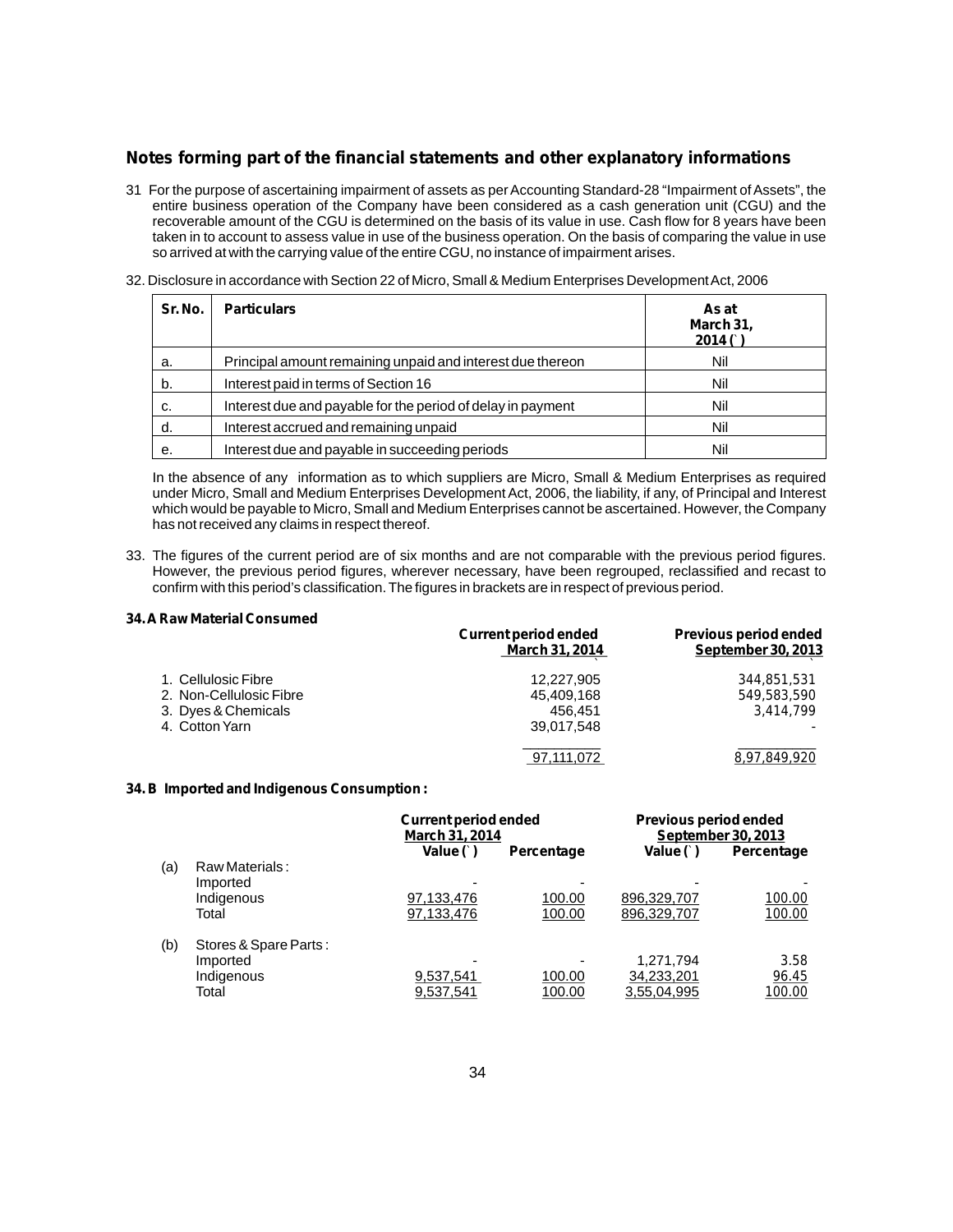| 34. C. C.I.F. Value of Imports |       |                                                       | Value in $( )$ |            |
|--------------------------------|-------|-------------------------------------------------------|----------------|------------|
|                                |       |                                                       | 31.03.2014     | 30.09.2013 |
|                                | (i)   | <b>Raw Materials</b>                                  |                |            |
|                                | (iii) | Stores & Spares                                       |                | 1,044,405  |
|                                | (iii) | Capital Goods                                         |                |            |
|                                |       | 34. D. Expenditure in Foreign Currency on account of: |                |            |
|                                | 1.    | Travelling                                            | ۰              |            |
|                                | 2.    | Commission on export sales                            | ۰              | 25.41.437  |
|                                |       | 34. E.Remittance in Foreign Currency on account of :  |                |            |
|                                |       | <b>Dividends</b>                                      | Nil            | Nil        |
|                                |       | 34. F. Earning in foreign currency:                   |                |            |
|                                |       | Export of goods (F.O.B. realisation basis)            |                | 76.099.466 |

| As per our report of even date attached<br>For <b>BANSI S. MEHTA &amp; CO.</b> | For and on behalf of the Board of Directors |          |  |
|--------------------------------------------------------------------------------|---------------------------------------------|----------|--|
| <b>Chartered Accountants</b><br>Firm Registration No. 100991W                  | Manish Kumar                                | Director |  |
| Divyesh I. Shah<br>Partner<br>Membership No.37326                              | <b>Vilas Agrawal</b>                        | Director |  |
| Place: Indore<br>Dated: May 30, 2014                                           | Place: Kolkata<br>Dated: May 30, 2014       |          |  |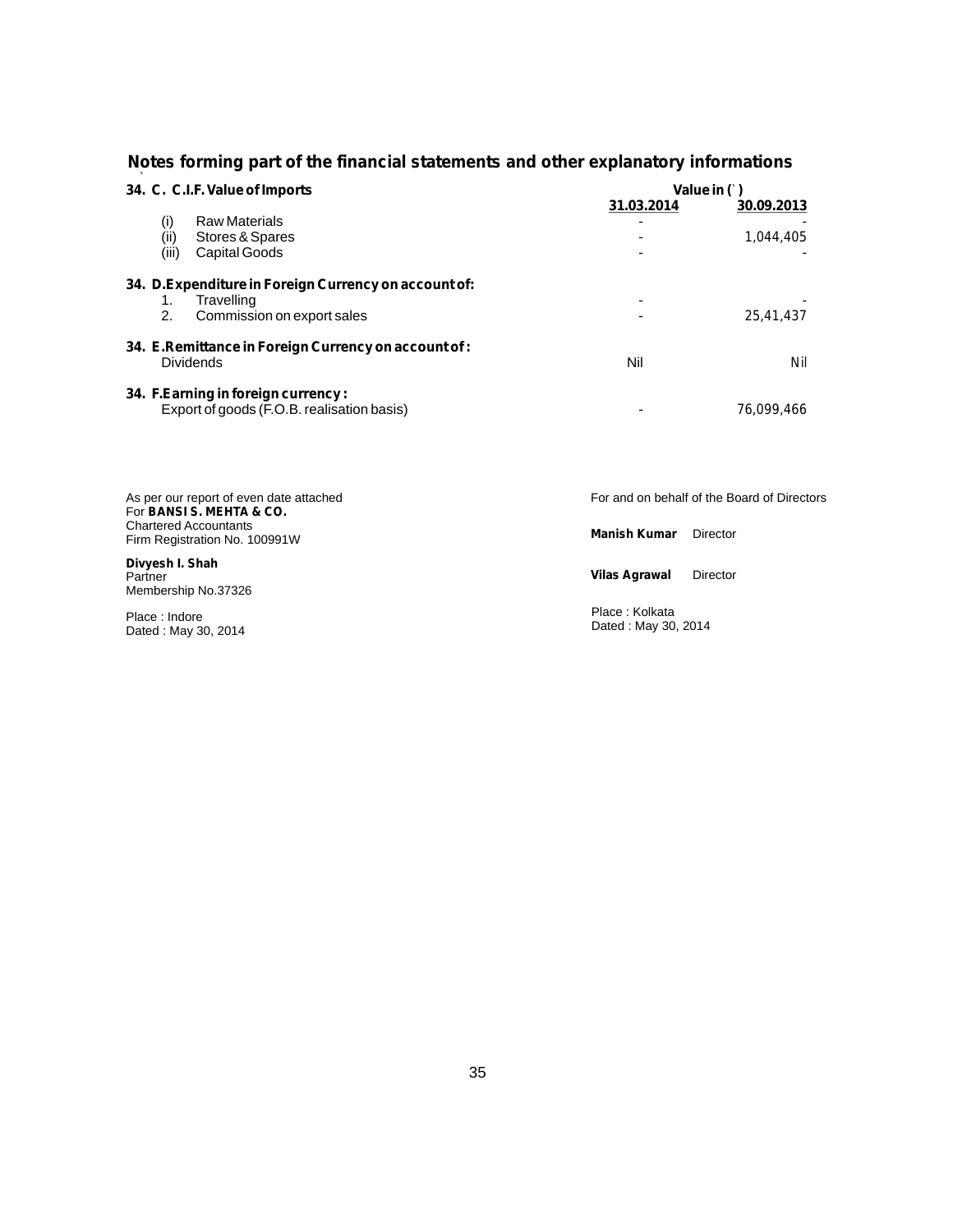# **Hind Syntex Limited**

# **Attendance Slip**

Please complete this Attendance Slip and hand it over at the entrance of the Meeting Hall. I/We hereby record my/our presence at the THIRTY THIRD ANNUAL GENERAL MEETING of the Company.

| Name of Proxy (if any) Mr./Mrs./Miss. | Signature of Member/Proxy |
|---------------------------------------|---------------------------|

*Note : This meeting is of Members only and you are requested not to bring along with you any person who is not a member.*

# **Hind Syntex Limited**

# **Proxy Form**

| as my/our proxy to vote for me/us, on my/our behalf, at the Thirty Third Annual General Meeting of the |
|--------------------------------------------------------------------------------------------------------|
| Company to be held on Saturday the 27th day of September, 2014 and at any adjournment thereof.         |
|                                                                                                        |

*Affix Revenue Stamp here*

*Signature*

**Note**: The proxy form must reach the Company's Registered Office at Plot No. 2, 3, 4 & 5, Sector A, *Industrial Growth Centre, PILLUKHEDI - 465 667, District Rajgarh (M.P.) not less than FORTY-EIGHT hours before the time for holding the meeting.*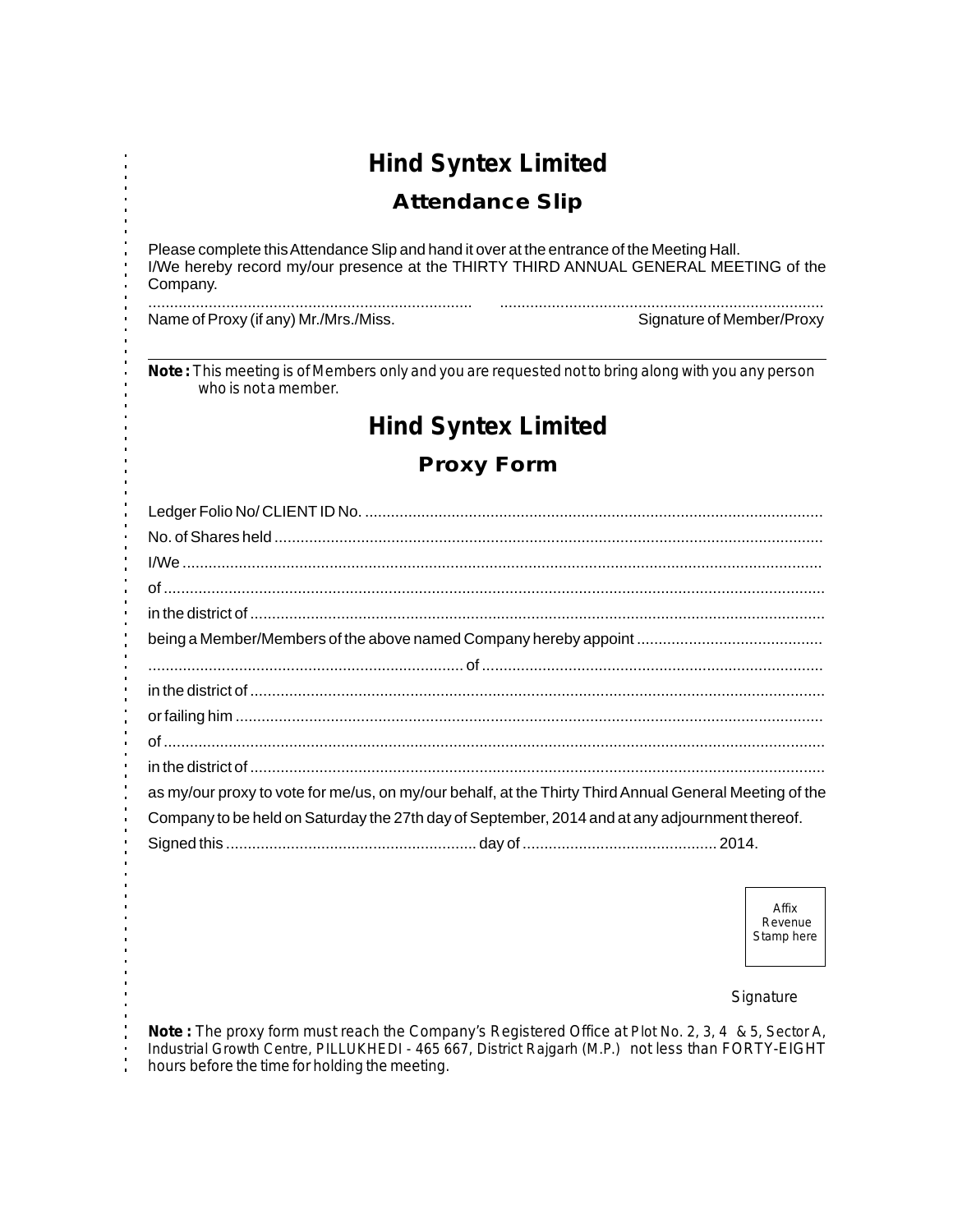**Book - Post**

*If not delivered, please return to :* **Hind Syntex Limited**

Plot No. 2, 3, 4 & 5, Sector A, Industrial Growth Centre, PILLUKHEDI - 465 667 District Rajgarh (M.P.) Tel. : +91 93015 28698 Plot No. 2, 3, 4 & 5, Sector A,<br>
Industrial Growth Centre,<br>
PILLUKHEDI - 465 667<br>
District Rajgarh (M.P.)<br>
Tel. : +91 93015 28698<br>
Email : pillukhedi@wearitgroup.com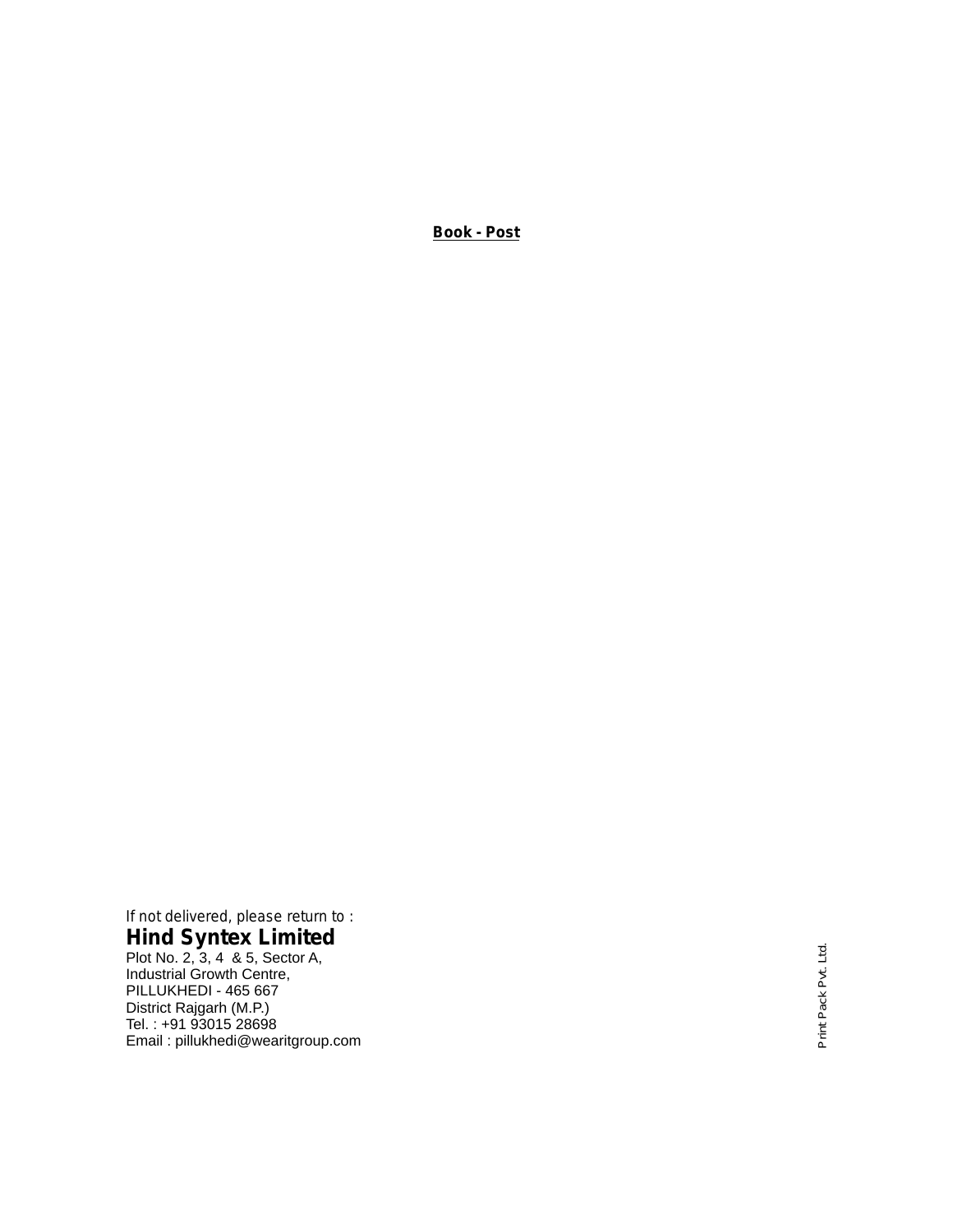gana

 $\mathcal{A}^{\mathcal{A}}$ 

 $\ddot{v}$ 

|                                                                                                                                                                                                                                                                                                                                                                                                                                                                                                    | 1      | <b>Name of the Company</b>                                        | <b>Hind Syntex Limited</b>                                                                                                                                                                                                                                                                                                                                                                                                  |
|----------------------------------------------------------------------------------------------------------------------------------------------------------------------------------------------------------------------------------------------------------------------------------------------------------------------------------------------------------------------------------------------------------------------------------------------------------------------------------------------------|--------|-------------------------------------------------------------------|-----------------------------------------------------------------------------------------------------------------------------------------------------------------------------------------------------------------------------------------------------------------------------------------------------------------------------------------------------------------------------------------------------------------------------|
|                                                                                                                                                                                                                                                                                                                                                                                                                                                                                                    | 2      | Annual Financial Statements for the year<br>ended                 | Annual financial statement for the period of 6<br>Months from October 1, 2013 to March 31, 2014.                                                                                                                                                                                                                                                                                                                            |
|                                                                                                                                                                                                                                                                                                                                                                                                                                                                                                    | 3      | <b>Type of Audit Qualification</b>                                | Qualifications in the Independent Auditors report dated<br>May30,2014 to the members of Hind Syntex Limited on<br>the accounts for the period ended on March 31,2014, for<br>6months.                                                                                                                                                                                                                                       |
|                                                                                                                                                                                                                                                                                                                                                                                                                                                                                                    | i stes |                                                                   | <b>Basis for Qualified Opinion:</b><br>$\{a\}$<br>During the period ended on March 31, 2014, the<br>Company has charged to the Statement of Profit and Loss<br>of Rs.1,037,547 in respect of Gratuity and of Rs. 508,952<br>in respect of Compensated Absences. In the absence of<br>detailed information from an Independent Actuary,<br>interalia, as to the present value of obligation and                              |
| $\begin{minipage}{.4\linewidth} \begin{tabular}{l} \multicolumn{1}{l} \multicolumn{1}{l}{} & \multicolumn{1}{l}{} \\ \multicolumn{1}{l}{} & \multicolumn{1}{l}{} \\ \multicolumn{1}{l}{} & \multicolumn{1}{l}{} \\ \multicolumn{1}{l}{} & \multicolumn{1}{l}{} \\ \multicolumn{1}{l}{} & \multicolumn{1}{l}{} \\ \multicolumn{1}{l}{} & \multicolumn{1}{l}{} \\ \multicolumn{1}{l}{} & \multicolumn{1}{l}{} \\ \multicolumn{1}{l}{} & \multicolumn{1}{l}{} \\ \multicolumn{1}{l}{} & \multicolumn$ |        |                                                                   | employee benefits cost to be recognised respectively in<br>the Balance Sheet and Statement of Profit & Loss, we are<br>unable to ascertain the adjustment and the charges which.<br>should have been made to the Statement of Profit & Loss,<br>respectively, in respect of Gratuity and Compensated<br>Absences, as contemplated by the Accounting Standard-<br>15<br>$("AS-15")$<br>on<br>"Employees Benefits"<br>[AS-15] |
| Astronomic Constitution                                                                                                                                                                                                                                                                                                                                                                                                                                                                            |        |                                                                   | (Revised) and accordingly, we are unable to comment on<br>the effect thereof on the Profit for the period and the<br>consequential effect on the Statement of Profit & Loss,<br>and Current Liabilities and Provisions carried forward for<br>the period end (Refer note no. 25 of Notes forming part-<br>of the financial statements).                                                                                     |
| Revision Wallace Constitution and the                                                                                                                                                                                                                                                                                                                                                                                                                                                              | ie a   | 1988 urbs an albeman and Alternational Communists of the contract | Further, in view of the absence of the information as<br>aforesaid, the Company has not made disclosures of<br>reconciliation of obligation, fair value of plan assets,<br>Actuarial assumptions, etc. as required by AS-15<br>(Revised).                                                                                                                                                                                   |
|                                                                                                                                                                                                                                                                                                                                                                                                                                                                                                    |        | of the project                                                    | (b)<br>Based on a technical opinion, the Company has provided<br>depreciation on all plant and machinery (including Power<br>Plant) as continuous process plants at the rate pursuant<br>to notification in GSR No.756E dated 16.12.1993 on<br>straight line method.                                                                                                                                                        |
|                                                                                                                                                                                                                                                                                                                                                                                                                                                                                                    |        |                                                                   | On the basis of the Guidance Note issued by the Institute<br>of Chartered Accountants of India on "Some Important"                                                                                                                                                                                                                                                                                                          |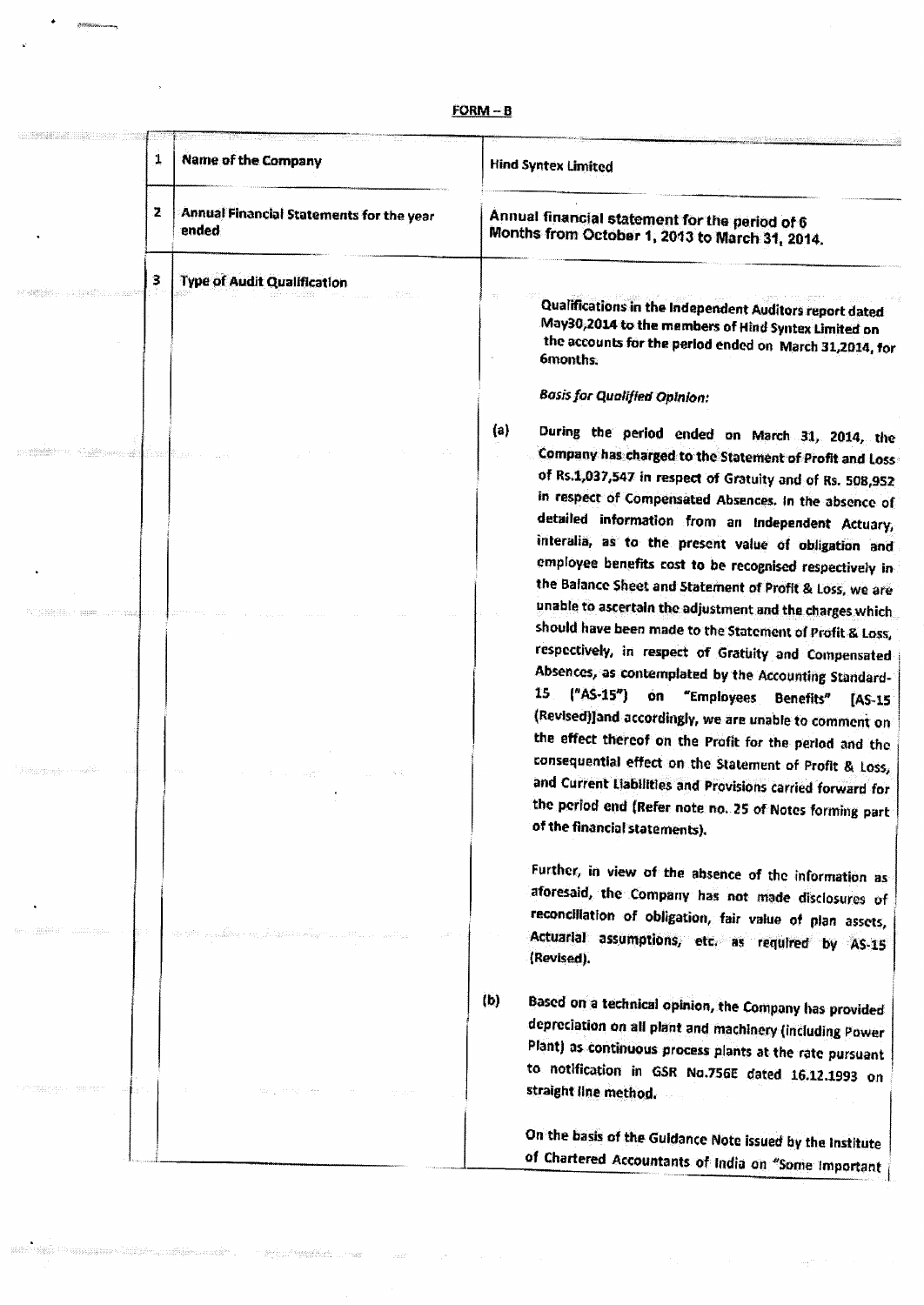Issues Arising From The Amendments To Schedule XIV to the Companies Act, 1956", in our opinion, depreciation should have been provided at the rate other than that provided for continuous process plant Schedule XIV of the Companies Act, 1956.

Had depreciation been provided at the rate other than that provided for continuous process plant, depreciation for the period would have been Rs. 5,028,919 (instead of Rs. 11,488,465), Profit for the period (Net of Deferred Tax Assets of Rs. 2,095,800 for such depreciation) would have been Rs. 9,260,490 (instead of Rs. 17,816,881) and for the period end, Net Block of Fixed Assets would have been Rs. 60,397,543 (instead of Rs.177,045,598), Debit Balance in the Statement of Profit and Loss, after adjusting balances in Reserves and Surplus (except to the extent of Rs. 188,227,352 on account of Capital Reserves), (Net of Deferred Tax Asset of Rs.37,846,461 for such depreciation) would have been Rs. 138,721,210 [instead of Debit Balance in the Statement of Profit and Loss, after adjusting balances in Reserves and Surplus (except to the extent of Rs.188,227,352 on account of Capital Reserves), of Rs. 59,919,616] and there would have been Deferred Tax Asset (Net) of Rs. Nil (instead of Deferred Tax Assets (Net) of ` Nil).

During the period ended on March 31, 2014 the Company has arrived at an "One Time Settlement" (OTS) of dues with its lenders, the cut-off date being September 30, 2012; as a result, the lenders have agreed to waive the principal amount of 4,482,737 and such amount is credited to Capital Reserve which is not in accordance with the Accounting Standard (AS) 5 on "Net Profit or Loss for the Period, Prior Period Items and Changes in Accounting Policies" as notified under the Companies (Accounting Standards) Rules, 2006. In fact, the said treatment is not in line with the opinion of the Expert Advisory Committee (EAC) of the ICAI on Accounting treatment of waiver of loan.

Had the said waiver of principal amount of loan been credited to the Statement of Profit and Loss instead of the Credit reflected in Capital Reserve account, the profit for the period and the carried forward balances in Surplus under the head 'Reserves &Surplus' would have been higher by '4,482,737(Refer note no. 22 of Notes forming part of financial statements and other explanatory information).

### **Basis for Disclaimer of Opinion**

 $\left( c \right)$ 

Since we have not been able to obtain sufficient and appropriate audit evidence based on which it is not possible for us to form an opinion as to whether the